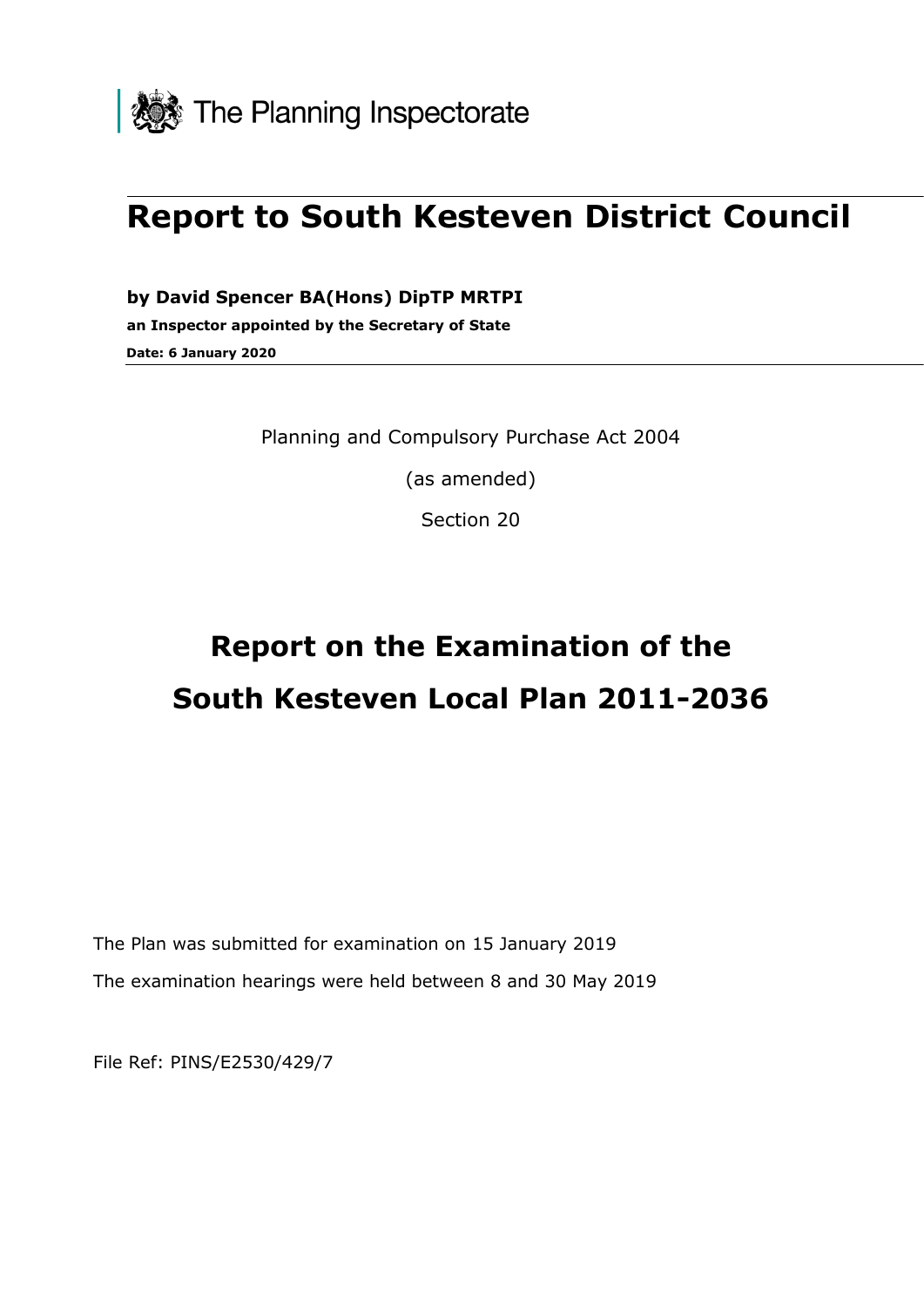## **Abbreviations used in this report**

| AA           | Appropriate Assessment                           |
|--------------|--------------------------------------------------|
| <b>BHPSS</b> | Belton House and Park Setting Study              |
| <b>DIO</b>   | Defence Infrastructure Organisation              |
| Dpa          | Dwellings per annum                              |
| <b>DtC</b>   | Duty to Co-operate                               |
| <b>ECML</b>  | <b>East Coast Main Line</b>                      |
| <b>EEFM</b>  | East of England Forecasting Model                |
| <b>ELS</b>   | <b>Employment Land Study</b>                     |
| <b>GCLGS</b> | Grantham Capacity and Limits to Growth Study     |
| <b>GLNP</b>  | Greater Lincolnshire Nature Partnership          |
| <b>GSRR</b>  | Grantham Southern Relief Road                    |
| <b>GTAA</b>  | Gypsy & Traveller Accommodation Assessment       |
| <b>HIA</b>   | Heritage Impact Assessment                       |
| <b>HIF</b>   | Housing Infrastructure Fund                      |
| <b>HMA</b>   | Housing Market Area                              |
| <b>HRA</b>   | <b>Habitats Regulations Assessment</b>           |
| <b>IDP</b>   | Infrastructure Delivery Plan                     |
| <b>LCC</b>   | Lincolnshire County Council                      |
| <b>LDS</b>   | Local Development Scheme                         |
| <b>LEP</b>   | Local Enterprise Partnership                     |
| <b>LHN</b>   | Local Housing Need (as per standard methodology) |
| МM           | <b>Main Modification</b>                         |
| <b>MOU</b>   | Memorandum of Understanding                      |
| <b>NPPF</b>  | National Planning Policy Framework               |
| <b>NWQ</b>   | North West Quadrant                              |
| <b>OAN</b>   | Objectively Assessed Need                        |
| <b>PPG</b>   | <b>Planning Practice Guidance</b>                |
| <b>PPTS</b>  | Planning Policy for Traveller Sites              |
| <b>PWOGB</b> | Prince William of Gloucester Barracks            |
| <b>SA</b>    | Sustainability Appraisal                         |
| <b>SAC</b>   | Special Area of Conservation                     |
| <b>SCI</b>   | <b>Statement of Community Involvement</b>        |
| <b>SCLGS</b> | Stamford Capacity and Limits to Growth Study     |
| <b>SHLAA</b> | Strategic Housing Land Availability Assessment   |
| <b>SHMA</b>  | <b>Strategic Housing Market Assessment</b>       |
| <b>SPA</b>   | <b>Special Protection Area</b>                   |
| <b>SPD</b>   | <b>Supplementary Planning Document</b>           |
| <b>SuDS</b>  | Sustainable Drainage Systems                     |
| <b>WFD</b>   | <b>Water Framework Directive</b>                 |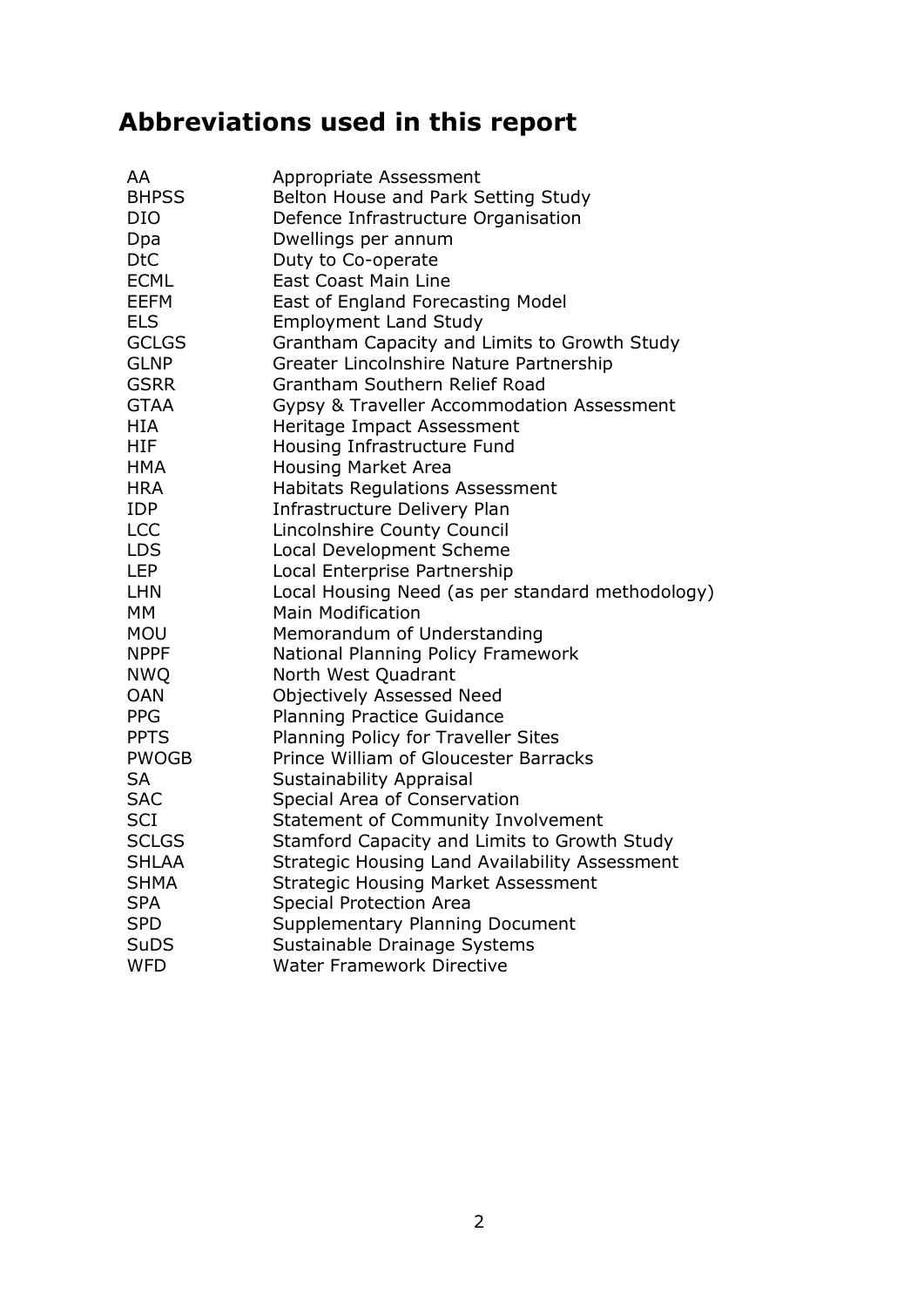#### **Non-Technical Summary**

This report concludes that the South Kesteven Local Plan 2011-2036 provides an appropriate basis for the planning of the District provided that a number of main modifications (MMs) are made to it. South Kesteven District Council has specifically requested me to recommend any MMs necessary to enable the Plan to be adopted.

The MMs all concern matters that were discussed at the examination hearings. Following the hearings, the Council prepared schedules of the proposed modifications and carried out sustainability appraisal of them. The MMs were subject to public consultation over a six-week period. In some cases, I have amended their detailed wording where necessary. I have recommended the inclusion of the MMs in the plan after considering all the representations made in response to consultation on them.

The main modifications can be summarised as follows:

- Increasing the objectively assessed need (OAN) for housing from 625 dwellings per annum (dpa) to 650dpa to more appropriately respond to market signals. The revised OAN will apply from 2016/17 onwards.
- A revised housing trajectory to reflect the following: (i) the amended OAN; (ii) earlier delivery on a number of the allocated sites; (iii) increased capacities at Wilsford Lane North - Ancaster, Low Road - Barrowby and Linchfield Road - The Deepings; (iv) increased supply within the plan period at Prince William of Gloucester Barracks allocation in Grantham from 500 homes to 1,775 homes including a deliverable supply of 175 homes by 2023/4; (v) the re-allocation of employment land at Manning Road, Bourne; and (vi) application of the 'Liverpool' method in addressing the shortfall since 2011.
- Site-specific policy content for the strategic employment site at the Southern Gateway, Grantham and the enlargement of the allocation from c.106ha to c.119ha.
- A policy commitment to undertake an early plan review to address, amongst other things: (i) latest needs of gypsies and travellers; and (ii) an updated assessment of employment land requirements; and (iii) changing circumstances in local housing need.
- A separate, lower affordable housing requirement (20%) on qualifying sites within a defined Grantham Urban Area, to better reflect viability evidence.
- A range of other alterations necessary to ensure the plan is positively prepared, effective, justified and consistent with national policy.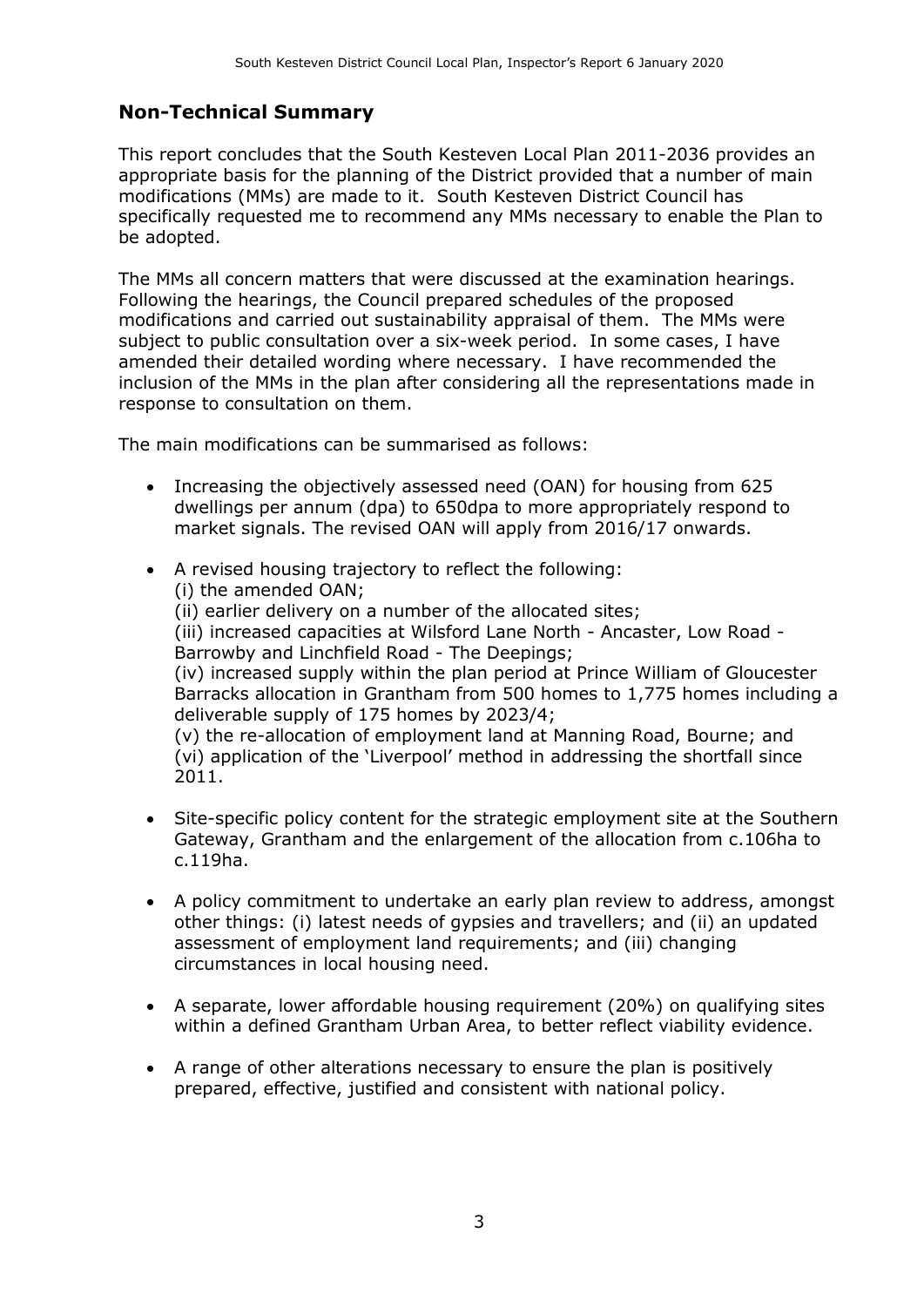## **Introduction**

- 1. This report contains my assessment of the South Kesteven Local Plan in terms of Section 20(5) of the Planning & Compulsory Purchase Act 2004 (as amended). It considers first whether the Plan's preparation has complied with the duty to co-operate. It then considers whether the Plan is sound and whether it is compliant with the legal requirements. The National Planning Policy Framework 2012 (paragraph 182) makes it clear that in order to be sound, a Local Plan should be positively prepared, justified, effective and consistent with national policy. The revised National Planning Policy Framework was published in July 2018 and updated in February 2019. It includes a transitional arrangement in paragraph 214 whereby, for the purpose of examining this Plan, the policies in the 2012 Framework will apply. Unless stated otherwise, references in this report are to the 2012 Framework.
- 2. The starting point for the examination is the assumption that the local planning authority has submitted what it considers to be a sound plan. The South Kesteven Local Plan 2011-2036 submitted on 15 January 2019 is the basis for my examination. It is the same document as was published for presubmission consultation in June 2018.

#### **Main Modifications**

- 3. In accordance with section 20(7C) of the 2004 Act the Council requested that I should recommend any main modifications (MMs) necessary to rectify matters that make the Plan unsound and thus incapable of being adopted. My report explains why the recommended MMs, all of which relate to matters that were discussed at the examination hearings, are necessary. The MMs are referenced in bold in the report in the form **MM1, MM2, MM3** etc, and are set out in full in the Appendix.
- 4. Following the examination hearings, the Council prepared a schedule of proposed MMs and carried out sustainability appraisal of them. The MM schedule was subject to public consultation for six weeks. I have taken account of the consultation responses in coming to my conclusions in this report and in this context, I have made some amendments to the detailed wording of the main modifications and added consequential modifications where these are necessary for consistency or clarity. None of the amendments significantly alter the content of the modifications as published for consultation or undermine the participatory processes and sustainability appraisal that has been undertaken. Where necessary I have highlighted these amendments in the report.

#### **Policies Map**

5. The Council must maintain an adopted policies map which illustrates geographically the application of the policies in the adopted development plan. When submitting a local plan for examination, the Council is required to provide a submission policies map showing the changes to the adopted policies map that would result from the proposals in the submitted local plan. In this case, the submission policies map comprises the set of plans identified as South Kesteven Proposed Submission Local Plan 2011-2036 District Policies Map and Inset Policies Maps as set out in examination documents CD1b and CD1c.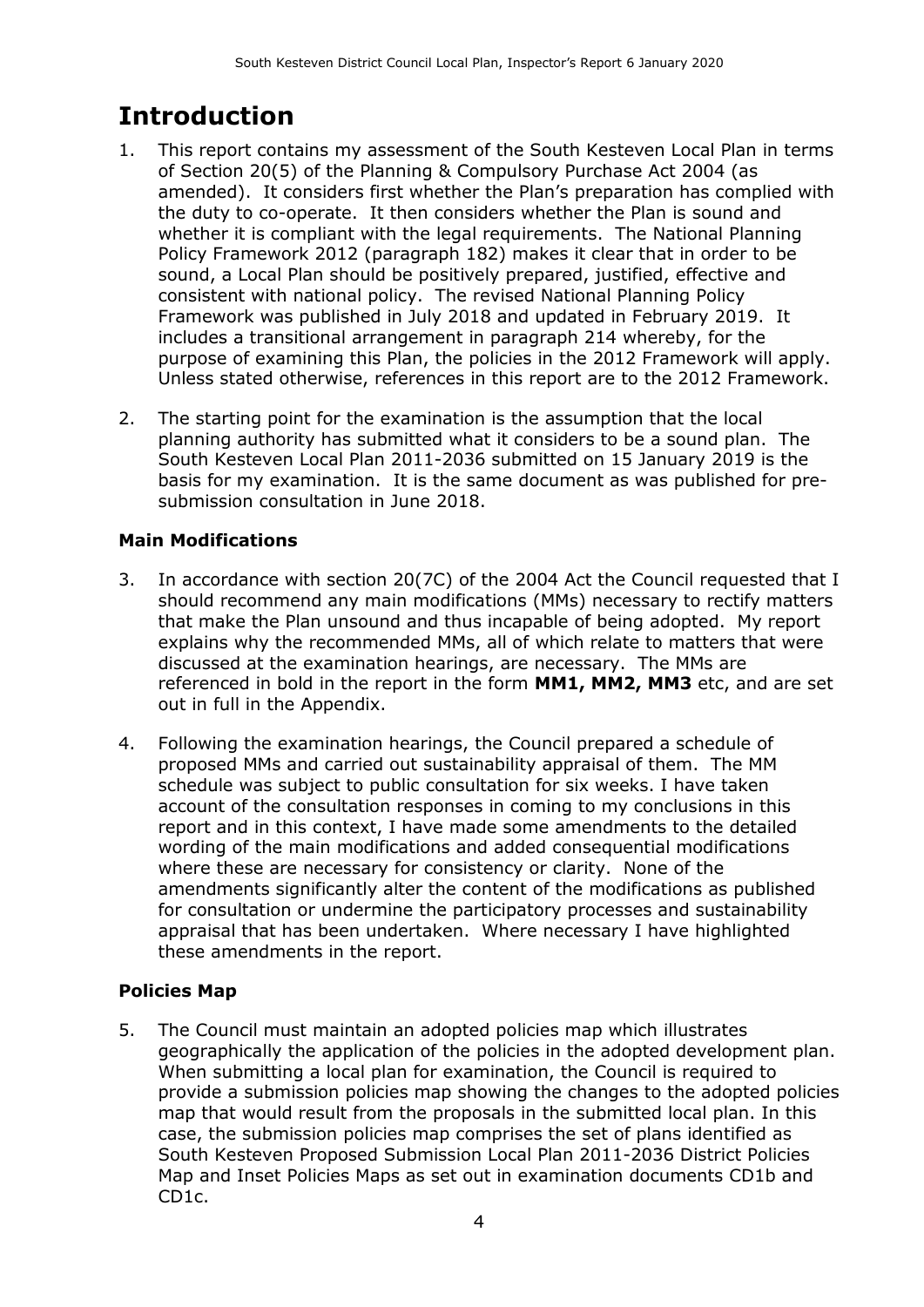- 6. The policies map is not defined in statute as a development plan document and so I do not have the power to recommend main modifications to it. However, a number of the published MMs to the Plan's policies require further corresponding changes to be made to the policies map. In addition, there are some instances where the geographic illustration of policies on the submission policies map is not justified and changes to the policies map are needed to ensure that the relevant policies are effective.
- 7. These further changes to the policies map were published for consultation alongside the MMs as the 'Schedule of Proposed Policies Map Modifications' (September 2019). When the Plan is adopted, in order to comply with the legislation and give effect to the Plan's policies, the Council will need to update the adopted policies map to include all the changes proposed in the 'Schedule of Proposed Policies Map Modifications' published alongside the MMs.

#### **Habitats Regulations**

- 8. On submission the plan was accompanied by a Habitats Regulations Assessment (HRA) screening report. This concluded that the policies and proposals of the Plan, in combination with other relevant plans and projects, would not result in a likely significant effect on any protected European sites both within the District as well as within a 15-kilometre radius from its boundaries. There was no objection to this approach or these conclusions, including from Natural England.
- 9. In light of the 2018 judgement of the Court of Justice of the European Union in the case of *People Over Wind, Peter Sweetman v. Coillte Teoranta*, the submitted HRA screening report required further clarity on whether or not mitigation had been factored into the screening stage to reach the conclusion of no likely significant effect. In April 2019 the Council produced a comprehensive update of its HRA report [EX/SKDC/23] including a revised screening that likely significant effects relating to recreational pressure on Rutland Water Special Protection Area (SPA) and Barnack Hills and Holes Special Area of Conservation (SAC) and issues of water quality more generally could not be unequivocally ruled out. Given the uncertainty a more precautionary approach was adopted. This resulted in an appropriate assessment of a small number of district-wide policies and those plan proposals at Stamford and Langtoft proximate to the SPA and SAC.
- 10. The more detailed appropriate assessment, having regard to existing measures to avoid and mitigate effects from recreational pressure and water quality, identifies that there is not a requirement for specific mitigation to be embedded in the plan. As such the updated HRA has been able to draw a conclusion that the policies and proposals of the Plan, either alone or incombination with other plans and projects, would not result in significant adverse effects on SPA and SAC site integrity.
- 11. The Greater Lincolnshire Nature Partnership (GLNP), which includes Natural England, has worked collaboratively with the Council to agree further additional text to Policy EN2, as set out in the updated HRA, so that the plan clarifies that project level appropriate assessment may be required where individual development proposals are likely to result in a significant adverse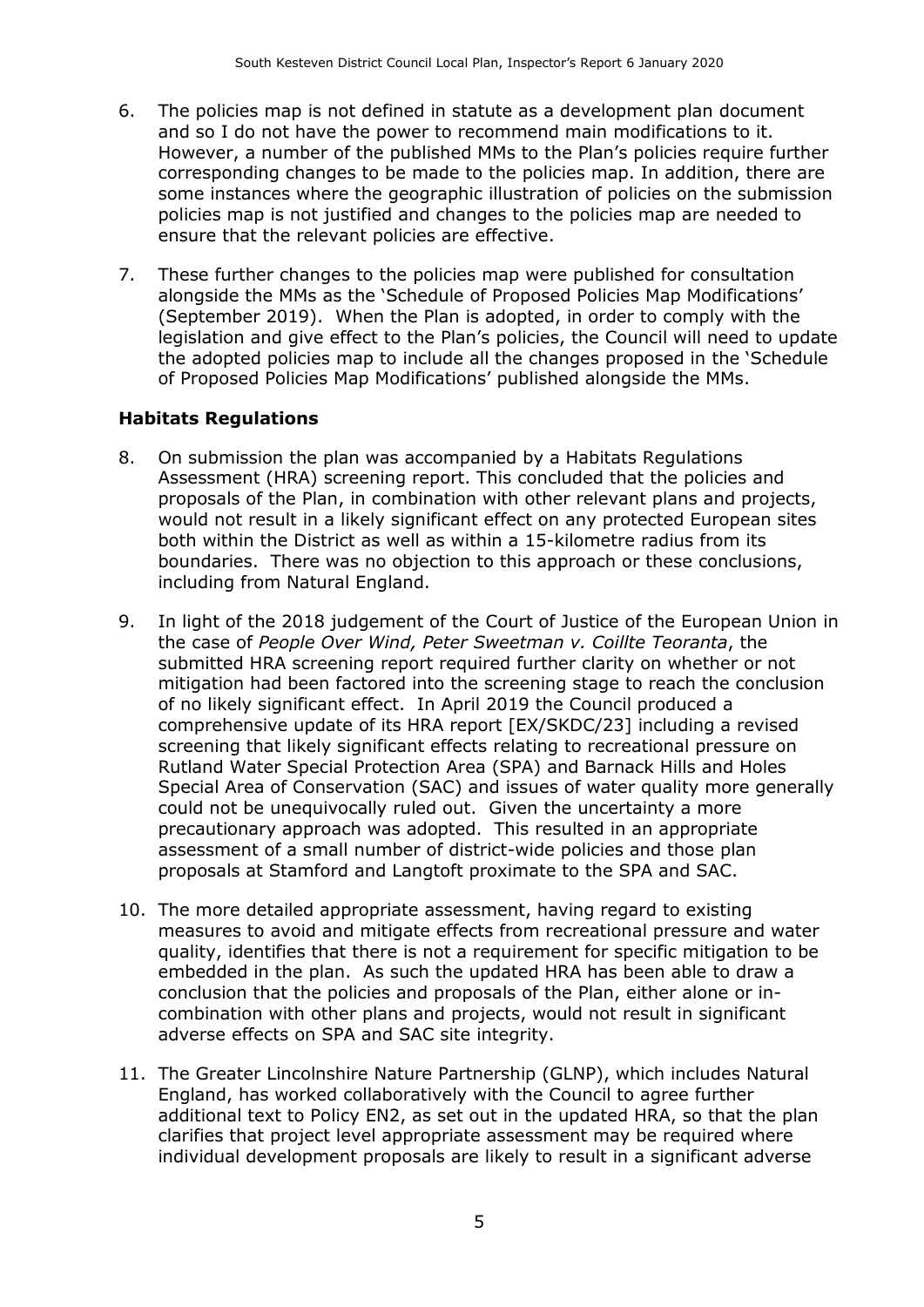effect on the integrity of European sites. **MM34** would do this and I recommend it for effectiveness and consistency with national policy.

12. The proposed MMs have been subject to HRA and a conclusion reached that they will not have a likely significant effect on Natura 2000 sites or affect the previously reached HRA conclusions. This is endorsed by Natural England.

### **Assessment of Duty to Co-operate**

- 13. Section 20(5)(c) of the 2004 Act requires that I consider whether the Council has complied with any duty imposed on it by section 33A in respect of the Plan's preparation. The Council's Duty to Co-operate Statement details the strategic cross-boundary issues of relevance to the plan's preparation, including housing, jobs, provision of infrastructure, climate change and conservation/enhancement of the natural and historic environments.
- 14. The statement identifies the bodies with whom the Council sought to cooperate in preparing the plan, including neighbouring authorities, Local Enterprise Partnerships (LEPs) and various statutory organisations including Lincolnshire County Council (LCC), Natural England, Highways England and the Environment Agency. The statement details the engagement that has taken place and the outcomes. This includes amongst other things, the 2014 Strategic Housing Market Assessment (SHMA) for the Peterborough Sub-Region and the subsequent 2017 SHMA update.
- 15. The 2017 SHMA update is accompanied by a memorandum of understanding (MOU) signed in March/April 2017 by all four constituent housing market area (HMA) authorities. The MOU agrees the objectively assessed housing need for the market area and identifies that the need for each component authority can be met within its administrative area. Matters have changed since the plan was published in that Peterborough elected through their 2018 plan examination to move from OAN to the latest Local Housing Need (LHN) figure. The assertion is that there is now a consequential degree of unmet need in the HMA by virtue of Peterborough's marginally lower LHN figure.
- 16. A suggested update of the SHMA MOU has not been submitted; however, this is not fatal to demonstrating the required co-operation. No neighbouring HMA authority has objected that there is an unmet need that South Kesteven should address or that, following Peterborough's late change in approach, there has been a subsequent lack of co-operation on the part of South Kesteven to remedy any HMA wide housing need deficit. At a time of sanctioned transition between housing need methodologies it is conceivable that local plans within the same HMA, at varying stages of preparation/examination, may not precisely align on meeting an aggregate need. South Kesteven on submission had not deviated from the extant, signed MOU and so in this regard the duty to co-operate had been complied with.
- 17. A key strategic cross-boundary matter is the significant degree to which Stamford is encircled by neighbouring authorities (Rutland, East Northamptonshire and Peterborough). Reasonable options to sustainably expand the town to any appreciable degree within South Kesteven's administrative boundaries are focused to the north. Delivering land to the north of Stamford would require adjoining land in Rutland's administrative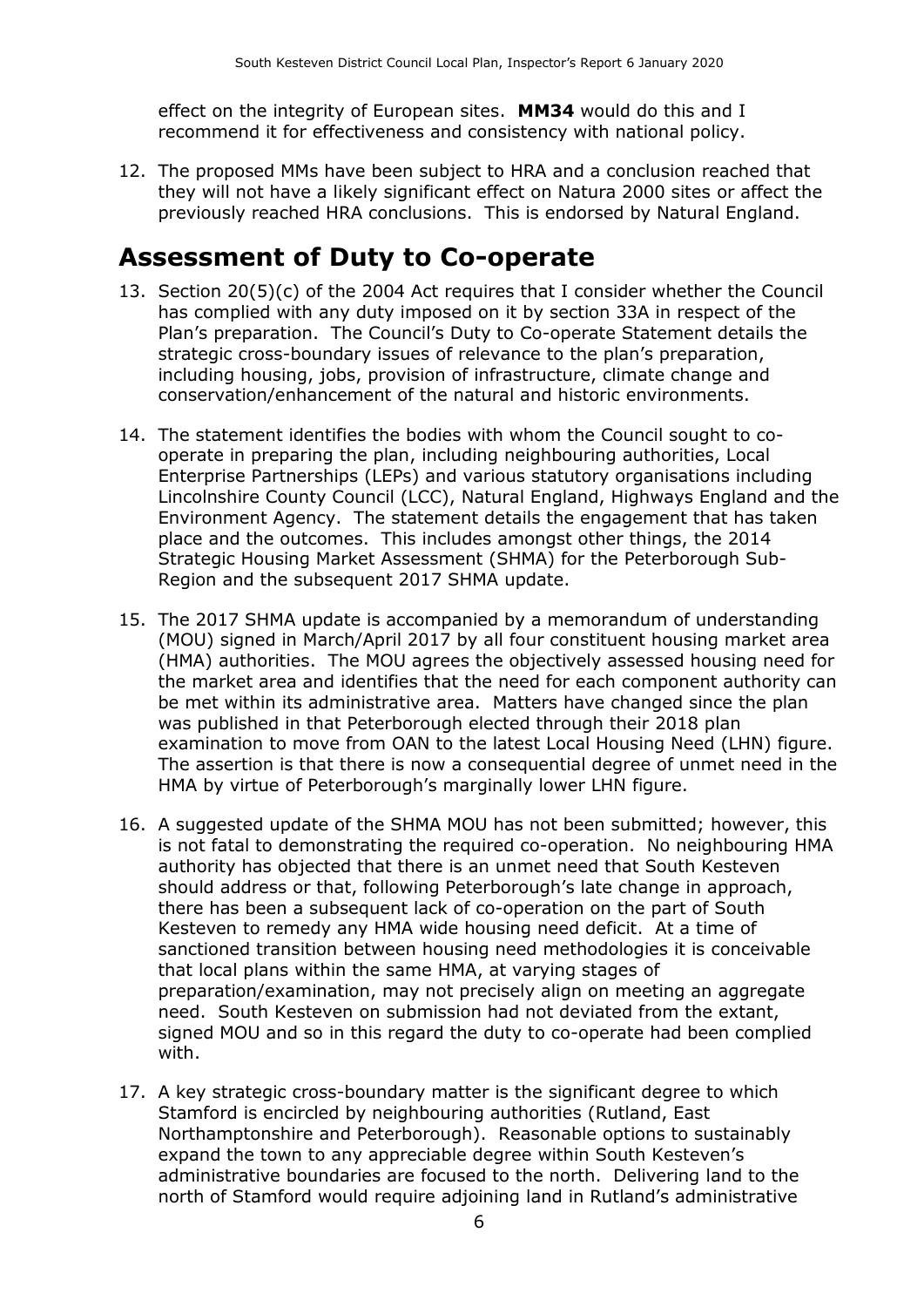area to enable access and a comprehensive development as part of any wider 'Stamford North' urban extension. Consequently, a development of 650 homes at Quarry Farm in Rutland is seen as part of meeting South Kesteven's housing need through a sustainable strategic urban extension to Stamford.

- 18. It is evident that work is well-advanced in progressing a memorandum of cooperation and a development brief for the strategic cross-boundary site at the time of plan submission. It is also clear from shared evidence bases (for example the joint Infrastructure Delivery Plan 2018) that both authorities are working co-operatively on this strategic planning matter. Rutland County Council has included land at Quarry Farm as part of the wider Stamford North proposals in two initial consultations on the emerging Rutland Local Plan (RLP). Emerging Policies RLP3 and RLP13 are unambiguous that development in this part of Rutland is a response to meeting South Kesteven's housing needs through a comprehensive strategic extension to the town.
- 19. In conclusion, I am satisfied that where necessary the Council has engaged constructively, actively and on an on-going basis in the preparation of the Plan and that the duty to co-operate has therefore been met.

### **Assessment of Soundness**

#### **Main Issues**

20. Taking account of all the representations, the written evidence and the discussions that took place at the examination hearings I have identified 8 main issues upon which the soundness of the Plan depends. Under these headings my report deals with the main matters of soundness rather than responding to every point raised by representors.

#### **Issue 1 – Does the Plan provide the most appropriate basis for meeting the District's housing and employment needs in order to sustain balanced communities over the plan period, including a justified spatial strategy?**

#### *Establishing housing need*

- 21. The latest update in the 2017 SHMA for the Peterborough HMA advises that the OAN for South Kesteven, when applying the government's 2014-based household projections, should be 625 dwellings per annum (dpa). The submitted plan recognises that under the new standard methodology the annual LHN figure for the District is projected to increase (currently 767dpa on latest 2019 basis).
- 22. The Peterborough Local Plan (within the same HMA) adopted a standard methodology LHN figure during its examination in 2018/19, which gave a marginally lower need compared to the SHMA's OAN. Elsewhere within the HMA, South Holland's SHMA OAN was found sound in 2019. Rutland's Local Plan has yet to be submitted and therefore will be examined against an emerging lower LHN figure. At an aggregate level housing need across the HMA when applying either the OAN or the standard methodology LHN are relatively similar at 2,209dpa and 2,259dpa respectively.
- 23. Meeting HMA need, by either method, relies on authorities adopting the higher component figure for their area to achieve the 2,200-2,250 targets. Based on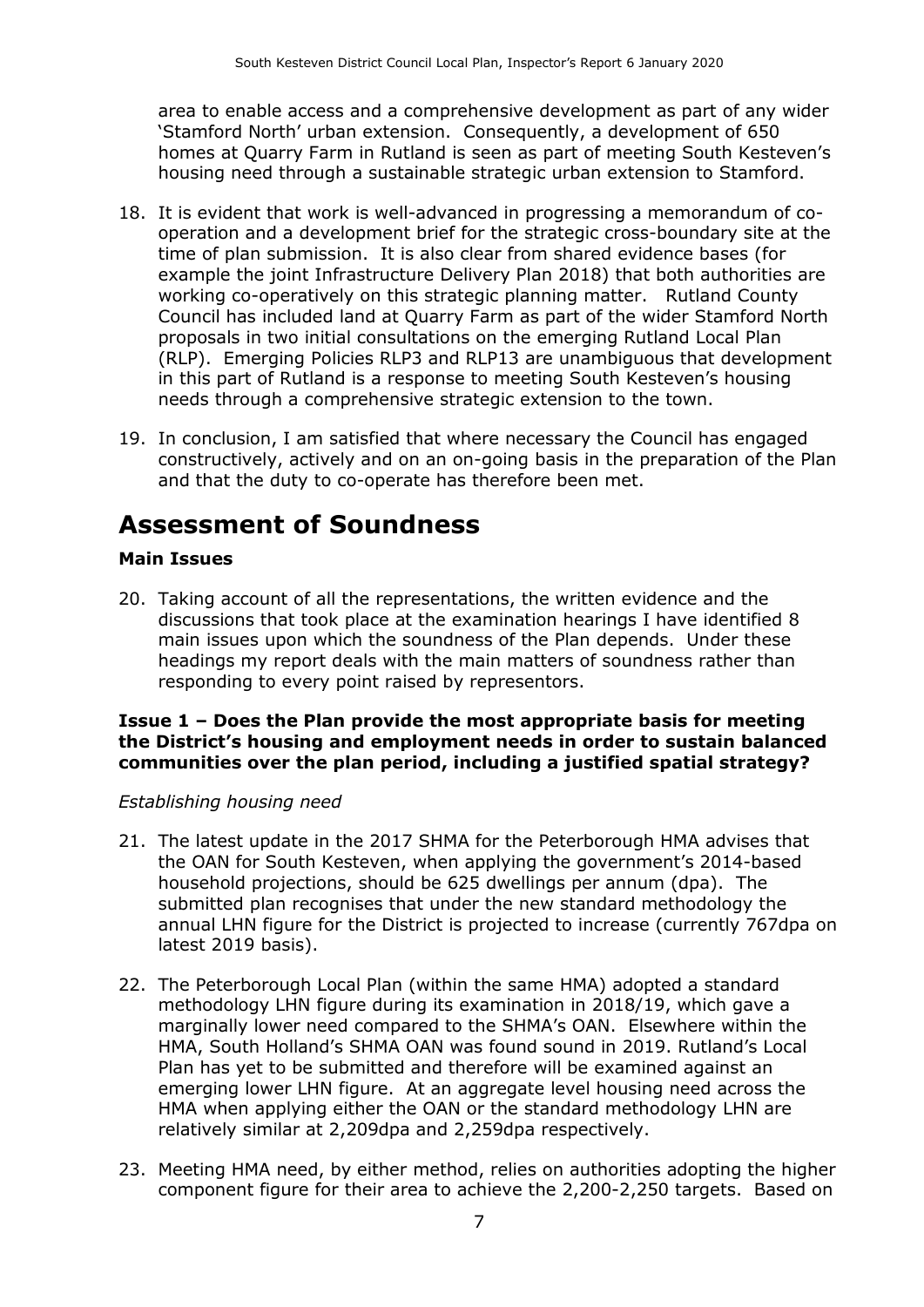the figures before me, when looking at OAN, which remains the valid method for this examination, the HMA shortfall, including South Kesteven's submitted 625dpa, would be in the region of  $40$ dpa<sup>1</sup>. This is a relatively modest figure and to be regarded as an acceptable consequence of the transitional arrangements. It is not necessary for soundness that this plan adopts either the higher standard methodology figure or a hybrid housing need figure as plans within the HMA come forward under both permissible methods for assessing housing need.

- 24. The approach in the plan to address the gap between the lower OAN figure and the emerging higher standard methodology figure is to boost the supply of housing land. Whilst this is a sound approach, it is evident on current figures that the degree of difference between the SHMA's OAN and the standard methodology figures is most pronounced in South Kesteven compared to other HMA authorities. Against this context, paragraph 153 of the NPPF advises that plan review (either in whole or in part) can be mechanism to respond flexibly to changing circumstances. This report sets out elsewhere that there are justified reasons for an early plan review and a main modification is set out in Issue 8 below. The timing of the review would enable the Council to respond, if as currently expected, the evidence on local housing need is to change significantly. Housing Market Area
- 25. The original 2014 Peterborough SHMA report includes detailed analysis of house prices, migration patterns and travel-to-work (commuting) areas. Its conclusion that the best fit of the HMA to local authority boundaries comprises Peterborough, Rutland, South Holland and South Kesteven is reasonable. Whilst this analysis is of some age, there is very little to substantiate that in defining the HMA links between parts of South Kesteven and the wider Cambridge sub-regional housing market area (which also includes Peterborough) have been under-estimated. Overall, I find the HMA has been appropriately defined.

#### *Demographic Starting Point*

 $\overline{a}$ 

- 26. The Planning Practice Guidance (PPG) at paragraphs 2a-015 and 2a-017 is clear that household projections published by the government should provide the starting point for estimating overall housing need and should be considered statistically robust and based on nationally consistent assumptions. The PPG advises at paragraph 2a-016 that where possible, local needs assessments should be informed by the latest available data. Analysis of the 2016-based projections from the Council shows little variance from the 2014 based projections. Overall, the SHMAs assessment using the 2014-based household estimates is a sound starting point.
- 27. Evaluation of the household projections and applying an adjustment for vacant homes, shows an initial need for 601dpa in South Kesteven. In contrast to all other authorities in the HMA where net migration informs an appreciable upwards adjustment to the demographic starting point, analysis of the 10-year migration trends in South Kesteven reveals a decrease in housing need down to 569dpa. In an overall HMA context this decrease (32dpa) can reasonably

 $1$  See Table at paragraph 1.2 in May 2019 update of Topic Paper 2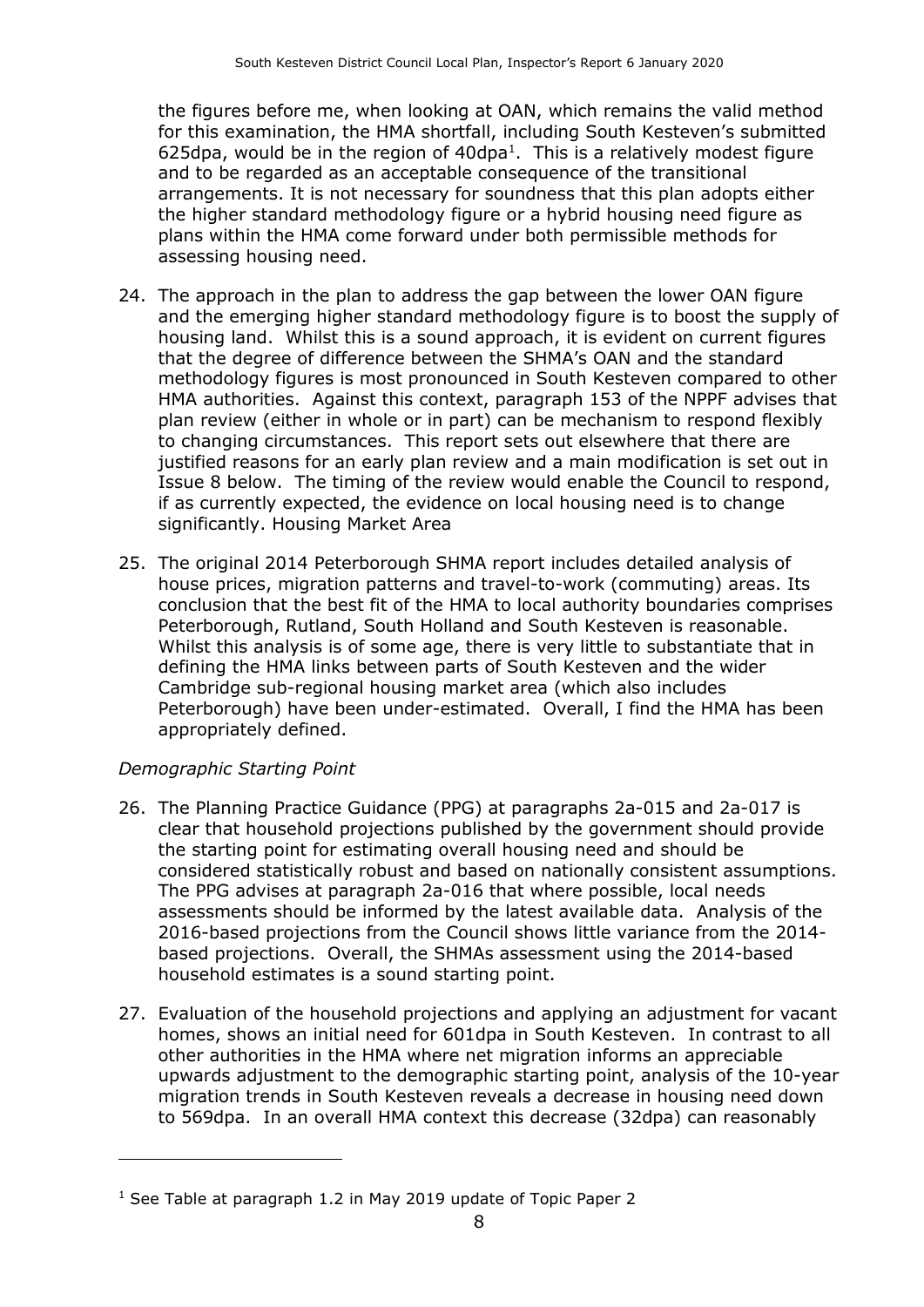be described as minor and should be seen in the wider context that when adjustments are consistently made for 10-year migration data (as per South Holland's recent Inspector's Report) the overall demographic starting point for the wider HMA is notably above the 2014-based household projections. There is no persuasive evidence of notable suppression of newly forming households in the 25-44 age groups in South Kesteven. On this basis the downwards adjusted 569dpa is to be considered a sound demographic starting point.

#### *Adjustments to the demographic starting point*

- 28. The PPG at paragraph 2a-018 advises that adjustments can be made to ensure that the scale of housing being planned for provides a sufficient working age population to support economic forecasts for the area. Allied to this is the need to avoid unsustainable commuting patterns and to ensure the resilience of local businesses. The East of England Forecasting Model (EEFM) estimates a net jobs growth of 6,400 in South Kesteven over the period 2015 to 2036. Commuting ratios have been held constant and the SHMA also makes reasonable allowances for double jobbing.
- 29. Across the HMA the demographic projections would provide sufficient workforce growth to meet the EEFM forecast. The exception is South Kesteven where analysis in the SHMA identifies a need to uplift population growth to ensure alignment between jobs and the resident labour supply. The SHMA recommends that the uplift to housing need, when factoring-in economic activity rates, is adjusted upwards to 616dpa (Figure 3.15, p61), an increase of 47dpa. Overall, this is a considered response to the jobs growth that is reasonably expected to occur. It is also worth bearing in mind that whilst the EEFM provides a reasonable starting point on likely number of future jobs, both the Council and the LEP have robust economic ambitions for the area that signal a commitment for a step-change on past employment activity. There is also the need to ensure that existing levels of out-commuting (particularly in the southern parts of the District) do not become exacerbated and that selfcontainment improves. Taking this all into account the proposed adjustment to 616dpa is justified in ensuring that the OAN positively supports, as a minimum, the EEFM estimated level of job growth.
- 30. At the time of the SHMA update in 2017 the analysis of the market signals concluded that there was no strong case for a further uplift although it noted an increase in the number of concealed households equating to an increase in the level of housing need of 54dpa across the HMA, of which it is recommended 8dpa would be apportioned to South Kesteven. However, since the SHMA was published in early 2017, it is evident that market signals in South Kesteven in relation to house prices and in turn purchase and rent affordability ratios to incomes have worsened to a point where a modest uplift can be reasonably considered. Consequently, the submitted OAN is no longer sound in only making a very small adjustment for concealed households, this being neither justified, effective nor positively prepared.
- 31. Establishing future housing need is not an exact science and there is no precise formula or method in the PPG for market signals. I am also mindful that an adjustment has already been made for future jobs, which would simultaneously improve affordability to some degree. Accordingly, some caution is required to avoid multiple adjustments that would bluntly compound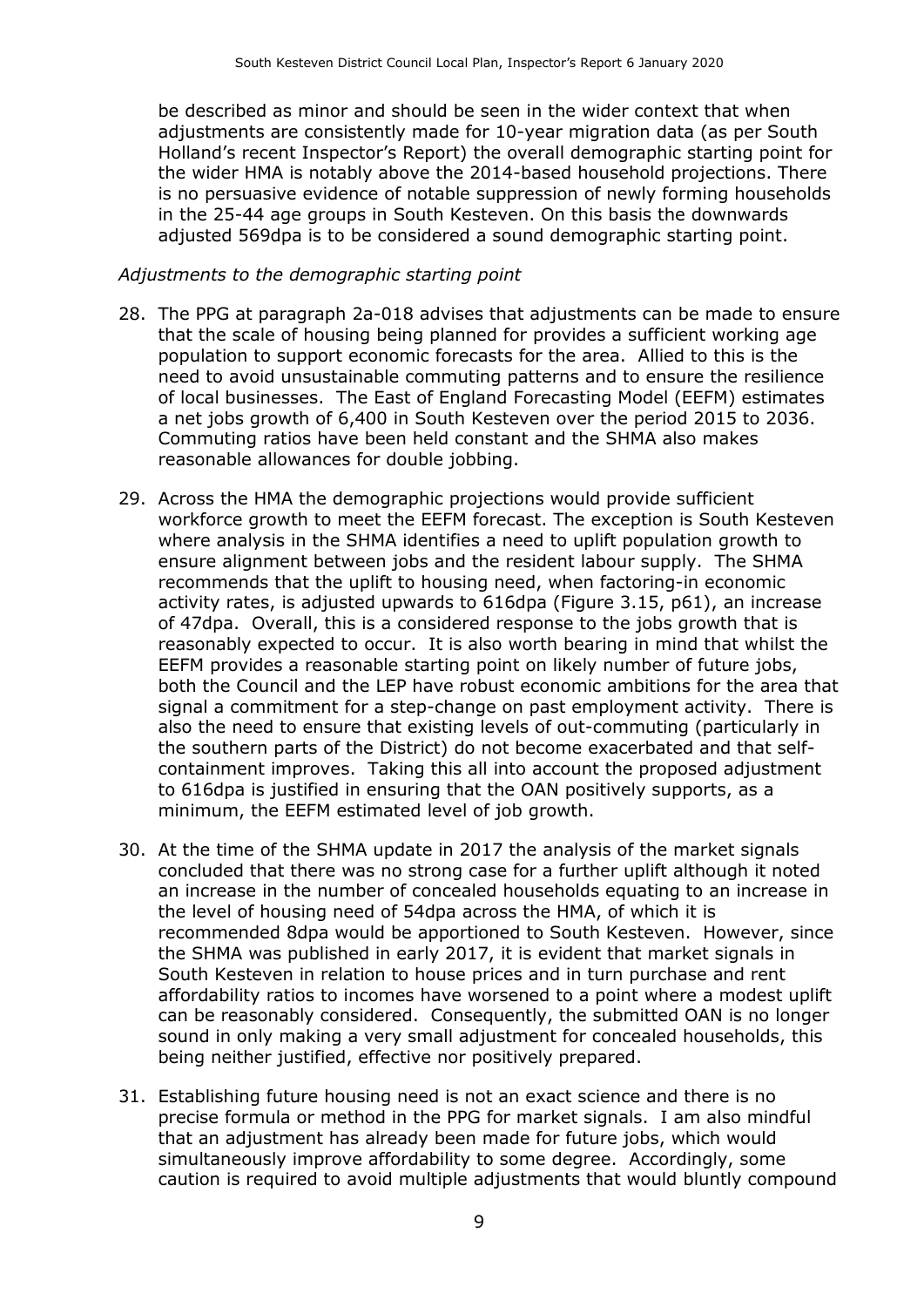to over-estimate need rather than subtly combine to a point that better reflects actual need. An uplift in the 5-6% bracket (30 to 36dpa) based on similar adjustments made to local plans with comparable market pressures has been considered. Broadly, a mid-point figure in this range, when added to 616dpa, would result in a revised OAN of 650dpa. This would be a positively prepared, justified and effective response to the latest market signals evidence, would realistically improve affordability, and as such I recommend the adjustment. **MM1**, **MM3**, **MM4**, **MM10**, **MM11** and **MM15** would all make clear at relevant parts of the plan that the soundly based OAN is 650dpa and I recommend them all accordingly.

32. Other than the adjustments for future jobs and market signals, there are no specific local circumstances that indicate that the OAN for South Kesteven should be adjusted further.

#### *Conclusion on Housing Need*

33. On most aspects of calculating housing need the 2017 SHMA represents a robust evidence base, however, in respect of latest housing market signals, the 625dpa OAN would not be sound. Consequently, the OAN from 2016/17 onwards (to align to the availability of the 2014 based projections) needs to be increased to 650dpa as set out above and reflected in the consequential MMs.

#### *Housing requirement*

- 34. The housing requirement in the submitted plan was based on a continuous 625dpa over the plan period (2011-2036) equating to 15,625 dwellings. Given the need to modify the OAN this would not be a justified or effective approach and is therefore unsound. The modified OAN of 650 dwellings is a response to the 2014-based household projections and the evidence of worsening market signals since 2016. Consequently, it would not be appropriate to retrospectively apply this adjusted need to the early part of the plan period (2011-16). Accordingly, the housing requirement should be stepped so the trajectory is measured against an annual requirement to deliver 625 homes over the first five years of the plan period and then rising to a continuous annual requirement of 650 dwellings over the remainder of the plan period from 2016/17 onwards. Cumulatively, the housing requirement over the plan period on this basis would increase to 16,125 dwellings. I therefore recommend this higher housing requirement for the plan period as being necessary for effectiveness, positive preparation and consistency with national policy. **MM1**, **MM3**, **MM5**, **MM10**, **MM11** and **MM15** would all make clear at relevant parts of the plan that the sound housing requirement to be planned for is 16,125 dwellings and I recommend them all on this basis accordingly.
- 35. The 2014 SHMA identifies (at Table 51) an annual need for 343 affordable dwellings as part of the overall need to balance the housing market in South Kesteven through a variety of housing products. The latest 2017 SHMA partial update (Figure 4.8) points to a reducing affordable housing need in main part due to rising income levels. Nonetheless, affordable housing demand represents a significant proportion of the 650dpa OAN. The plan's submitted approach of 30% affordable housing provision (including a modified 20% for the Grantham Urban Area) on qualifying sites is not, on its own, going to meet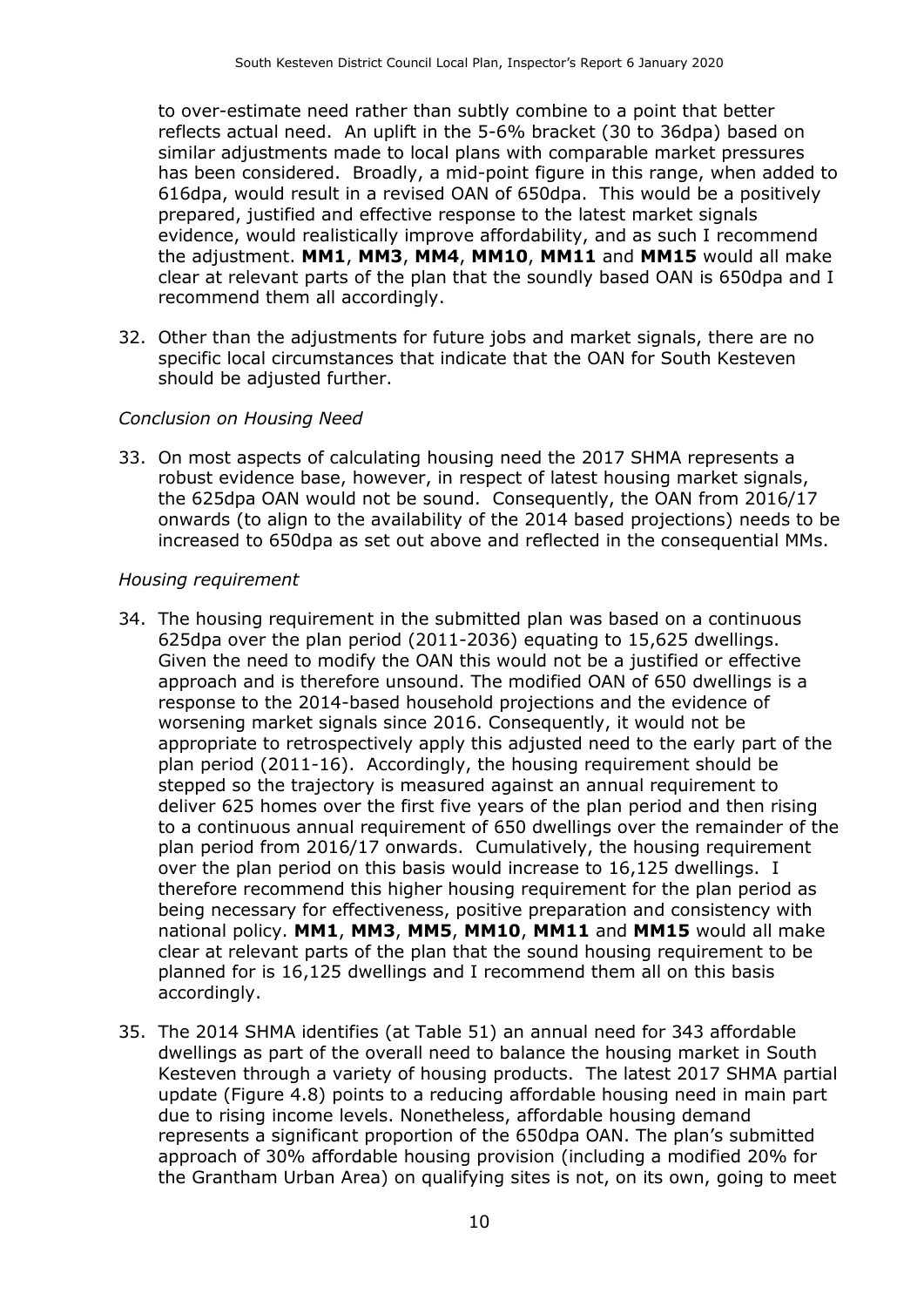affordable housing need in its entirety. That is not a unique circumstance to South Kesteven, but I am required to consider whether the housing requirement should be increased to secure further affordable housing delivery.

- 36. I have been directed to the recent recommendations from the examination of the adjoining South East Lincolnshire Local Plan where a 5% uplift to the housing requirement was required in response to the need for affordable housing. It does not necessarily follow that a policy uplift in one part of the HMA should be applicable in another part depending on the particular circumstances that prevail in each respective authority. In contrast to South East Lincolnshire, it has been necessary to uplift the OAN in South Kesteven by a similar figure (5-6%). This will improve both affordability and meeting the need for affordable housing.
- 37. The plan would also positively allow for wholly affordable housing developments (Policy SP4) at the edge of settlements. There is also no policy content that would inhibit the principle of such schemes coming forward as appropriate infill development (Policy SP3). Consideration also needs to be given to the practicality and wider sustainability of increasing the housing requirement at this time. Delivery since 2011/12 has generally lagged behind the submitted 625dpa figure, including some years where delivery has been as low as 428dpa. Whilst there are now signs of performance improving, an OAN of 650dpa (with 20% buffer for choice and competition and a degree of shortfall to recover) is in the short term a realistic and positive ambition for boosting sustained housing delivery.
- 38. In coming to this view, I have also had in mind paragraphs 35 and 36 of the Elm Park High Court decision [EX/SKDC/33] which state that very often attempting to meet the affordable housing need will result in a figure which the planning authority will have little or no prospect of delivering in practice due to the reliance on the delivery mechanism being a proportion of open market schemes. Affordability, through market signals, is addressed in the full OAN to establish the need for both market and affordable housing. It is a consideration, not an obligation, as to whether the housing requirement should be increased to deliver affordable homes.
- 39. In the case of South Kesteven, I am not persuaded that increasing the housing requirement further to yield additional affordable housing would be either deliverable or sustainable in the short term. It may well dilute the required focus on a number of long-standing urban extension sites that form part of the most appropriate strategy to secure a sustainable pattern of growth. Once early key infrastructure is in place, the plan makes provision for an appreciable over-supply of housing land in the medium to long term which will include an element of affordable housing delivery, as well as providing a greater degree of resilience in the event that one or more sites might not come forward at the rate anticipated.
- 40. There are no other local circumstances that indicate that the housing requirement should be other than the OAN. As submitted Policy SP1 introduces some ambiguity around planning for a housing growth that would be approximately 13% above the minimum OAN. For the plan to be effective, it needs to be made clear that this is not a policy adjustment to the plan's housing requirement but a reflection of the degree of over-provision in land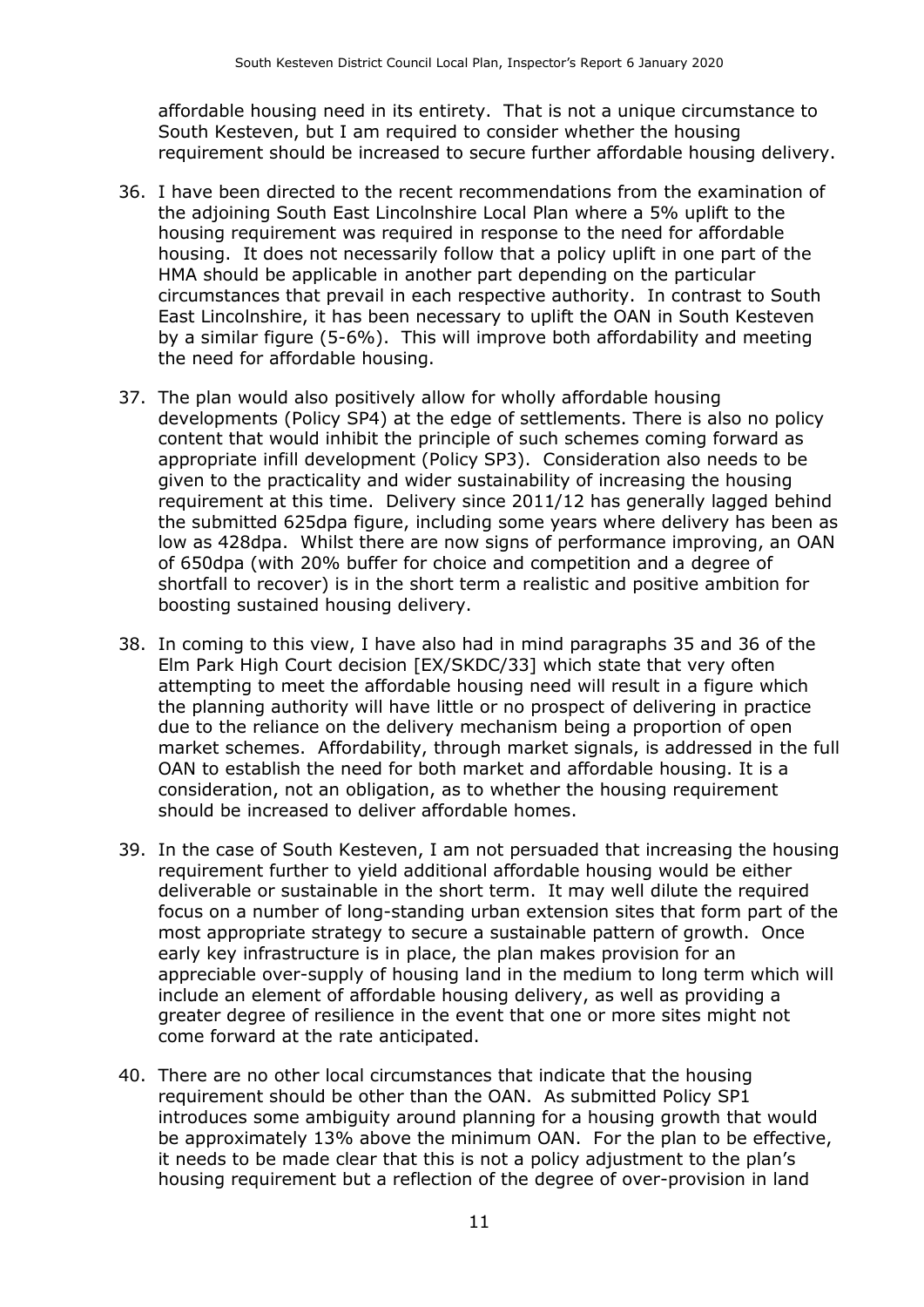supply. As a consequence of recommended MMs elsewhere, the 13% land supply over-provision figure would change to 18% when taking account of the higher OAN. **MM10** and **MM11** would clarify SP1 and text elsewhere in the plan to address this soundness matters and make the plan effective and so I recommend them accordingly.

#### *Conclusion on Housing Requirement*

41. In summary, subject to the above-mentioned modifications, the plan's housing requirement would be soundly based.

#### *Employment needs*

- 42. As set out above the principal econometric forecasting is the EEFM output of 6,400 net jobs (2015-2036). In light of the evidence contained in the Council's Economic Development Strategy 2016-21 and the Greater Lincolnshire LEPs Strategic Economic Plan 2014-30, there are credible signals that this should be regarded as a prudent outlook on the economic potential of South Kesteven. The evidence includes, amongst other things, the establishment of InvestSK as a wholly-owned company of the Council to lead on an ambitious economic growth agenda, recognising the need to intervene and take a positive grip on promoting the district and enticing investment.
- 43. The 2015 Employment Land Study (ELS) recommends de-allocating and retaining a number of employment sites across the District and identifying a need for additional employment land within a range of 47 to 79 hectares. The submitted plan effectively doubles this to circa 155 hectares. I deal with employment land in more detail under issue 6 below but at a strategic level, however, I do not find the proposed scale of over-provision to be in-principle unsound. There are 3 compelling reasons which lead me to this view.
- 44. Firstly, the ELS is of some vintage, drawing on data from 2005-2012. It predates more up-to-date evidence including, amongst other documents, the refreshed LEP Strategic Economic Plan to 2030 and future growth potential identified in the Council's Managed Workspace Assessment report (2016). Whilst the ELS at Section 6.7 looks to various factors that may instigate a step-change in land requirements I find the ELS relatively cautious, especially given the shifts to larger logistic and warehouse operations which South Kesteven is well-positioned to accommodate. To pause the examination to produce an update of the ELS would take a considerable amount of time. The judicious way forward would be to acknowledge that the proposed early plan review, already recommended in respect of housing need, also needs to be informed by and respond to updated evidence on employment land demand. What is clear in the short term is that this plan will not constrain jobs growth. I return to a recommendation on plan review in Issue 8 below.
- 45. Secondly, there is cogent evidence of market demand in the District, including the realistic prospect for sizeable premises for the logistics sector. Past takeup rates of employment land are not to be treated as a reliable barometer for future land requirements. South Kesteven, and Grantham in particular, is well-placed on the A1 and East Coast Main Line (ECML) corridors to accommodate demand, including that potentially displaced from proximate locations where land supply is becoming saturated. The principle of the Grantham Southern Gateway as a sub-regionally significant employment area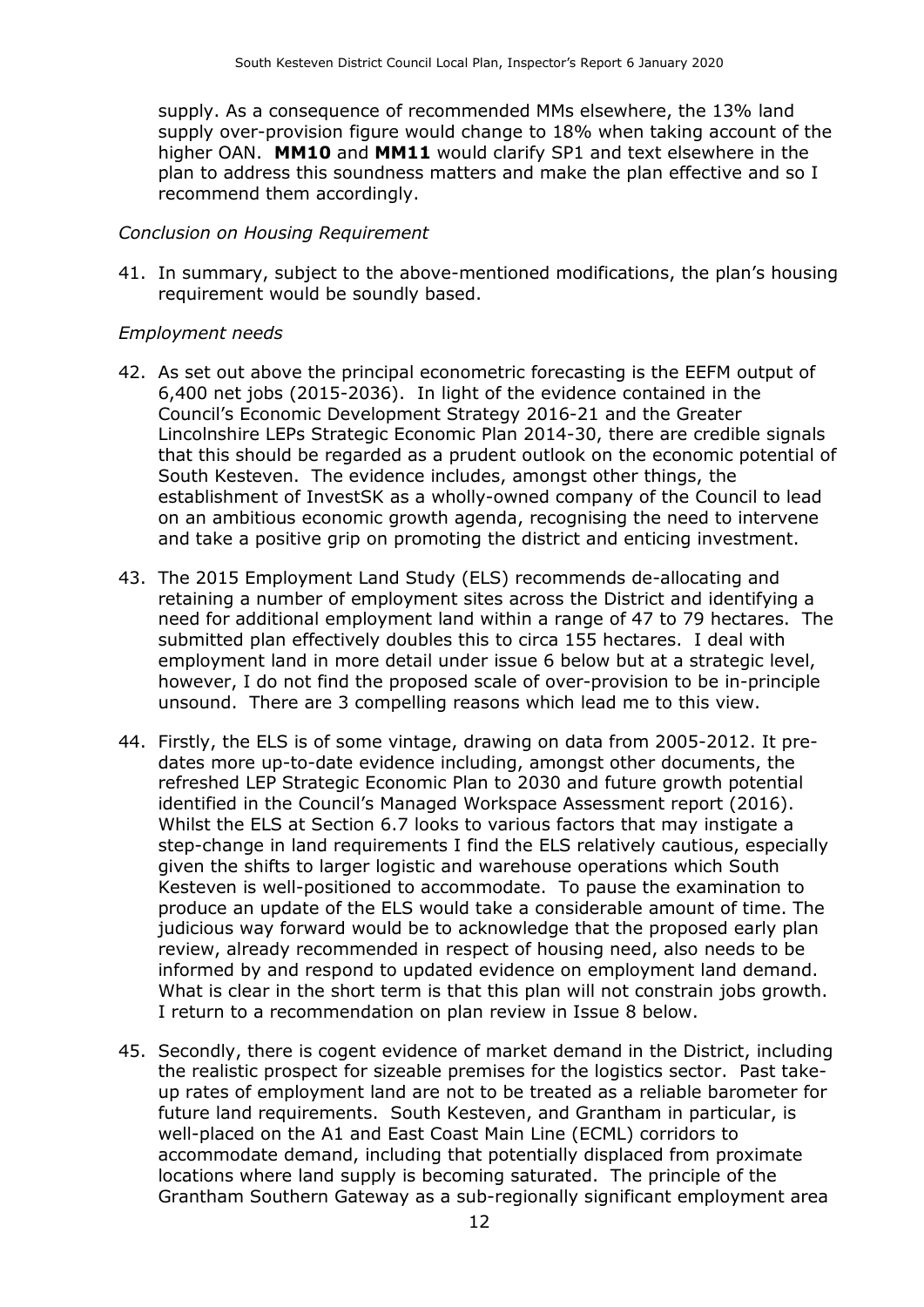at the nexus of the A1 and GSRR represents a significant and soundly-based strategic employment land opportunity. It is also important to take into account the evidence published alongside the ELS of the potential to relocate existing businesses within predominantly residential areas of Grantham (for example Alma Park). New high-profile sites better related to the A1 are likely to enable this. As such, it would seem prudent to err on the side of flexibility to support latest strategies and ambitions for economic growth rather than cut the cloth of employment land supply too tightly.

- 46. The submission that such an over-provision of employment land would harmfully dilute focus and delivery ignores the fact that the spatial strategy at Policy SP1 squarely focuses the over-provision at Grantham for the reasons set out above. The same does not apply elsewhere, including the 3 market towns, where the spatial strategy, settlement hierarchy and employment site policies soundly align to identify more modest scales of employment land better related to the need to sustain balanced communities.
- 47. Thirdly, the ELS summarises at pages 52-53 a number of factors that could create a step-change in demand compared to historical rates. These include the LEPs ambition to deliver 140ha of employment land in the District, increased demand for logistics uses and implementation of the GSRR. All of these factors are now coming to fruition, pointing to the need to avoid potentially constraining economic potential through appreciable de-allocations of proposed employment land. As such the spatial strategy as it relates to employment is sound.

#### *Conclusion on employment requirements*

48. Overall, the plan's spatial strategy to focus a significant scale of employment land provision at Grantham and to maintain a healthy employment land supply at other locations within the settlement hierarchy strikes the required balance between aspiration and realism. The plan will not inhibit economic growth in the short term. The degree of over-provision of employment land above the forecasts in the dated ELS is best revisited through updated strategic evidence on employment land that reflects: (1) ongoing monitoring of the plan; and (2) the latest strategies and programmes of the LEP, InvestSK and others. This is best done through the proposed MM for an early plan review (see Issue 8).

#### *Spatial Strategy*

#### *Securing sustainable development*

- 49. The plan has been prepared in the context of the NPPF's presumption in favour of sustainable development and assessed for consistency against the NPPF for soundness including paragraph 14 of the NPPF in respect of plan-making. Accordingly, it would not be necessary or effective to repeat the NPPFs presumption as proposed at Policy SD1 of the plan. I therefore recommend **MM8** which would remove the policy.
- 50. Policy SD2 is an overarching policy that seeks to ensure the principles of sustainable development are addressed when development proposals are drawn-up. It is consistent with the fundamental purpose of the planning system as set out at paragraphs 6-10 of the NPPF. It is also a critical policy in ensuring the plan accords with the legal requirements under the Climate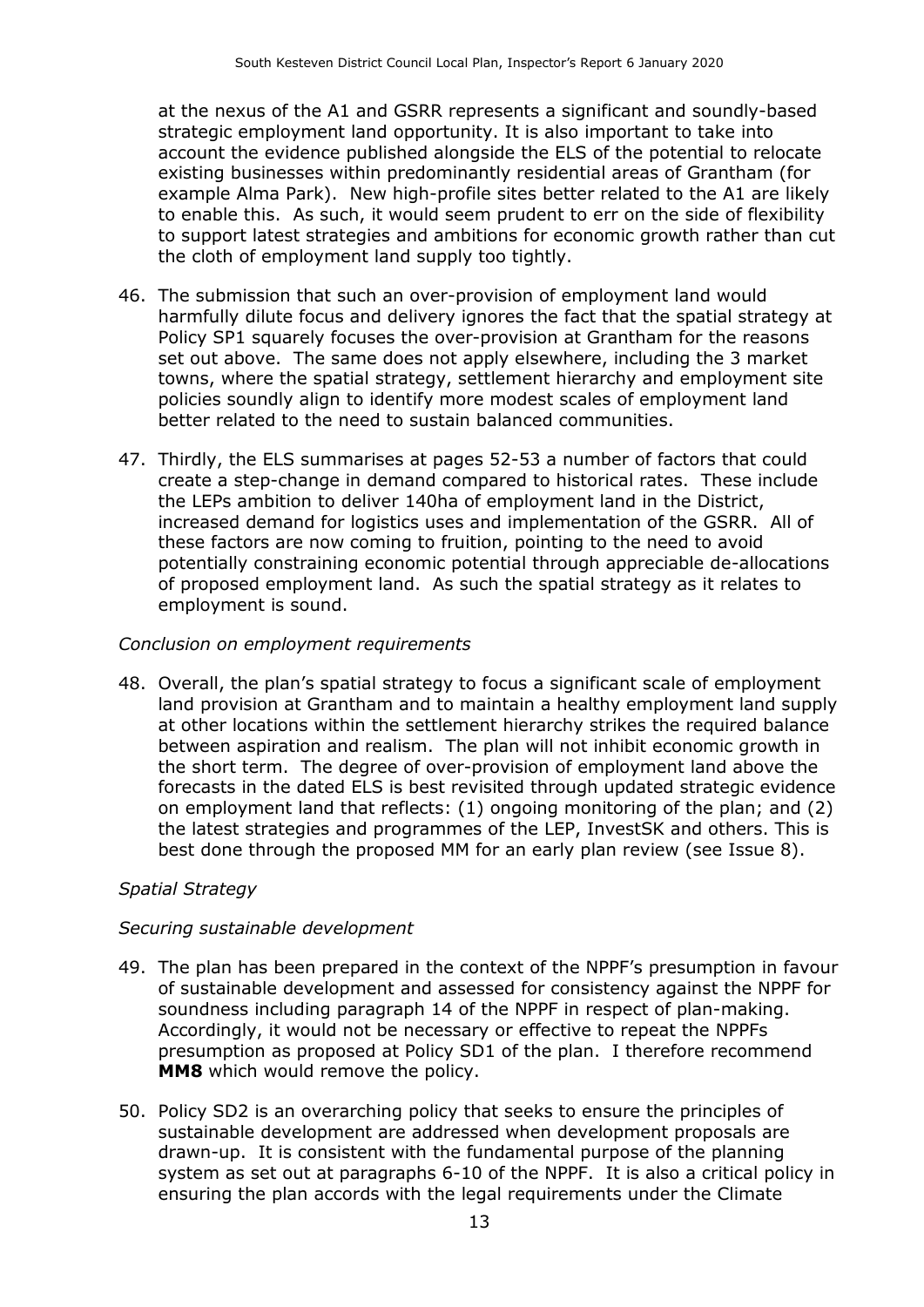Change Act 2008 to reduce carbon dioxide emissions. The Council has signalled its commitment to preparing a Design Supplementary Planning Document (SPD) which would present an opportunity to clarify how to make successful applications in accordance with Policy SD2 as per paragraph 153 of the NPPF. There is also a need to include policy content on the need to avoid pollution as part of securing sustainable development. **MM9** would introduce an additional criterion on this specific point and I recommend it for effectiveness and consistency with national policy.

#### *The broad location of development*

- 51. The plan's spatial strategy to focus growth to the major town of Grantham and then to the other towns and some larger villages is an entirely appropriate response to deliver a sustainable pattern of development in the context of the need to boost the local economy, deliver homes, support the sustainability of communities, maximise sustainable travel options and to conserve and enhance the natural and historic qualities of what is predominantly a rural district. On submission the plan distributed 50% of the housing growth and 75% of employment land growth to Grantham, 20% of housing growth to Stamford and smaller proportions to the other towns and 10% collectively to larger villages. In broad terms this is a reasonable distribution, justified by the evidence including capacity studies for Grantham and Stamford, the Settlement Hierarchy Report and SA.
- 52. As a consequence of MMs recommended elsewhere, Grantham's proportion would increase to 53% with the share of housing growth to Stamford and smaller villages falling only very marginally. For smaller villages the proportion is 4% which is appropriate for this tier of the settlement hierarchy and would comprise completions to date, existing planning permissions and a windfall allowance. The windfall allowance is an estimate and any schemes would still need to conform with the policies of the plan. It would not be appropriate to specify that the 4% should be met evenly across all 60 smaller villages identified given the variance in character and conditions in each settlement to sustainably accommodate additional small-scale infill development. **MM15** would reflect the amended and up-to-date breakdown of how the housing need would be delivered by spatial strategy settlement tier and I recommend it so that the plan would be justified and effective.
- 53. To deliver the homes and jobs needed the plan is justified in pursuing a strategy to allocate greenfield sites at the edge of existing towns and larger villages and supporting the effective use of previously-developed land where this becomes demonstrably deliverable. As submitted, however, Policy SP1 does require two further important qualifications in order to be justified, effective and consistent with national policy and therefore sound. Firstly, to make clear that some previously-developed sites may not be appropriate for development. Secondly, to reflect the NPPF at paragraph 112 that account should be taken of best and most versatile agricultural land and the preference to direct development to areas of poorer quality land. This is pertinent in South Kesteven where there are pockets of Grade 1 land as well as appreciable areas of Grade 2 and 3a land. **MM11** would appropriately address both soundness issues within an amended Policy SP1 and I recommend it accordingly.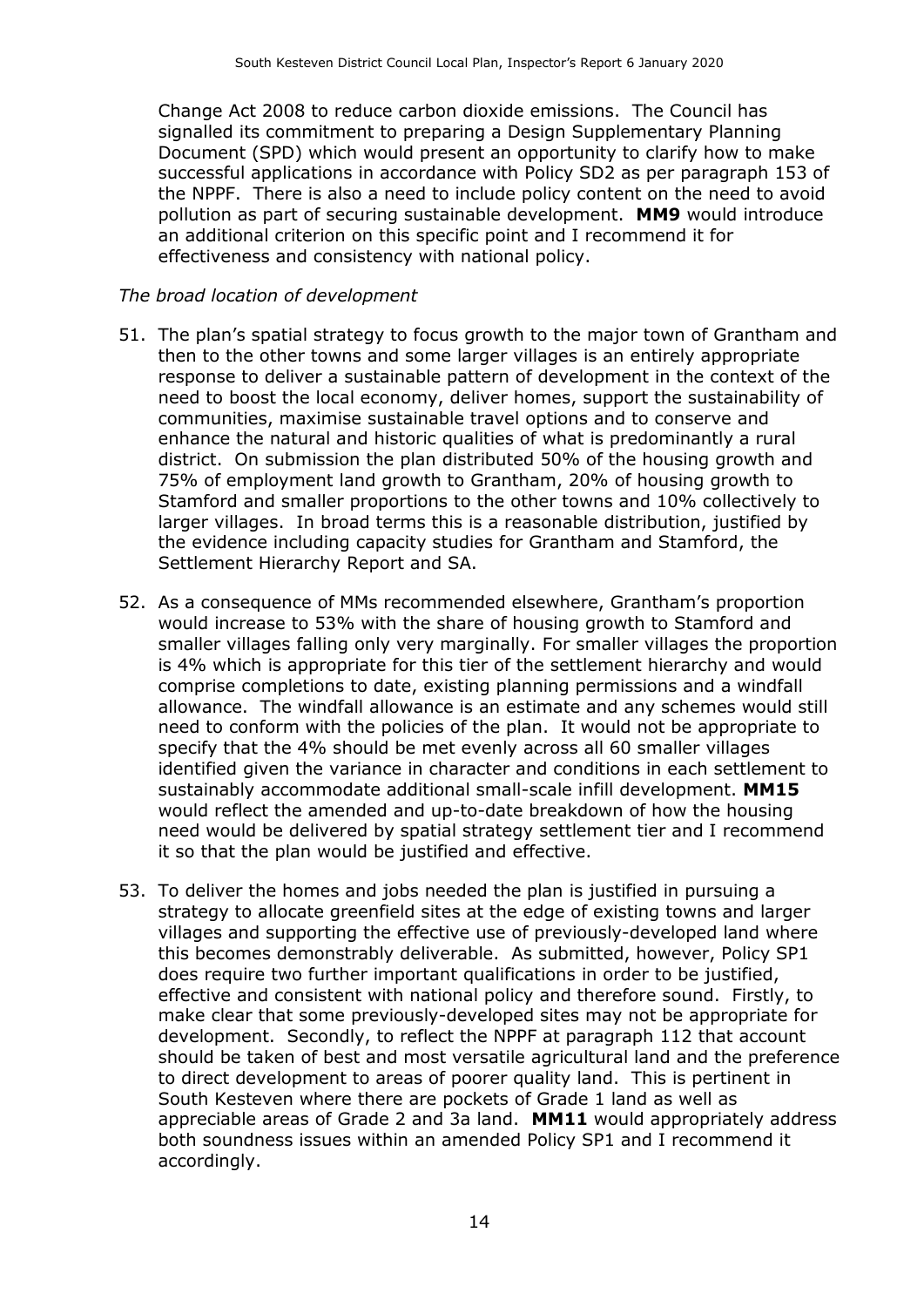- 54. Through a combination of sustainability appraisal, infrastructure planning and the detailed Grantham Capacity and Limits to Growth Study, it is justified and effective that the plan strengthens Grantham as a sub-regional centre in this part of Lincolnshire, capitalising on its location on the ECML railway and A1 road corridor. Committed investment in the Grantham Southern Relief Road (GSRR) further supports the spatial strategy's identification of Grantham as a focal point for growth. The requirement in Policy SP2 (Settlement Hierarchy) that the majority of housing and employment development will be focused in Grantham, including through large scale urban extensions, would be justified and effective in securing delivery. It would also be consistent with NPPF paragraph 52 which states that large scale urban extensions can often represent the best way of achieving the supply of new homes.
- 55. Elsewhere, it is reasonable that the 3 towns of Stamford, Bourne and The Deepings have a positive and significant role in delivering homes and jobs over the plan period, capitalising on their greater potential to sustain themselves as balanced communities as well as serving a wider rural hinterland. In terms of distribution it is justified that Stamford as the largest of these 3 towns with railway and A1 connectivity and relatively modest rates of growth in recent years takes a more positive role and greater share of growth through new allocations over this plan period. The Stamford Capacity and Limits to Growth Study 2015 and more recent infrastructure planning clearly identifies sustainable options for growth, including through a new urban extension.
- 56. In the case of Bourne, a significant amount of housing has been delivered since the start of the plan period, with the 1,339 completions being on par with the 1,379 homes delivered at Grantham in the same period. Further substantial volumes of housing remain to be completed at Elsea Park in Bourne (approximately 600 dwellings). The plan at Policy BRN.1, proposes a modest amount of additional housing growth for the town (200 dwellings) to be determined through an emerging neighbourhood plan. I deal with the amount of growth to be determined through a neighbourhood plan separately under Issue 2 below. The principle, however, of assigning a growth level to a neighbourhood plan is consistent with national policy and would be a justified and effective response to the evidence that the neighbourhood plan area for Bourne is already established. There is a reasonable prospect that within the next couple of years a locally endorsed neighbourhood plan will be part of the adopted development plan. However, should this prove not to be the case, I am satisfied that development in Bourne in the short term will not, in any event, come to a halt due to Elsea Park and other sites.
- 57. Across the district there are a number of larger villages with a reasonable level of services and accessibility. These have been systematically assessed against recognised criteria, principally through the 2017 Settlement Hierarchy Report. As a result, Policy SP2 appropriately identifies 15 larger villages where it would be reasonable to allocate a moderate level of development to provide further housing choices at locations where there are existing levels of day-to-day services. Notwithstanding the proximity of some villages to neighbouring towns in other districts I am satisfied that no obvious candidate settlements have been omitted from the larger villages tier. Collectively, the scale of housing allocation at the larger villages tier is just over 1,000 dwellings. As submitted Policy SP1 on spatial strategy is silent on the considerable role larger villages would play in meeting development needs. This is neither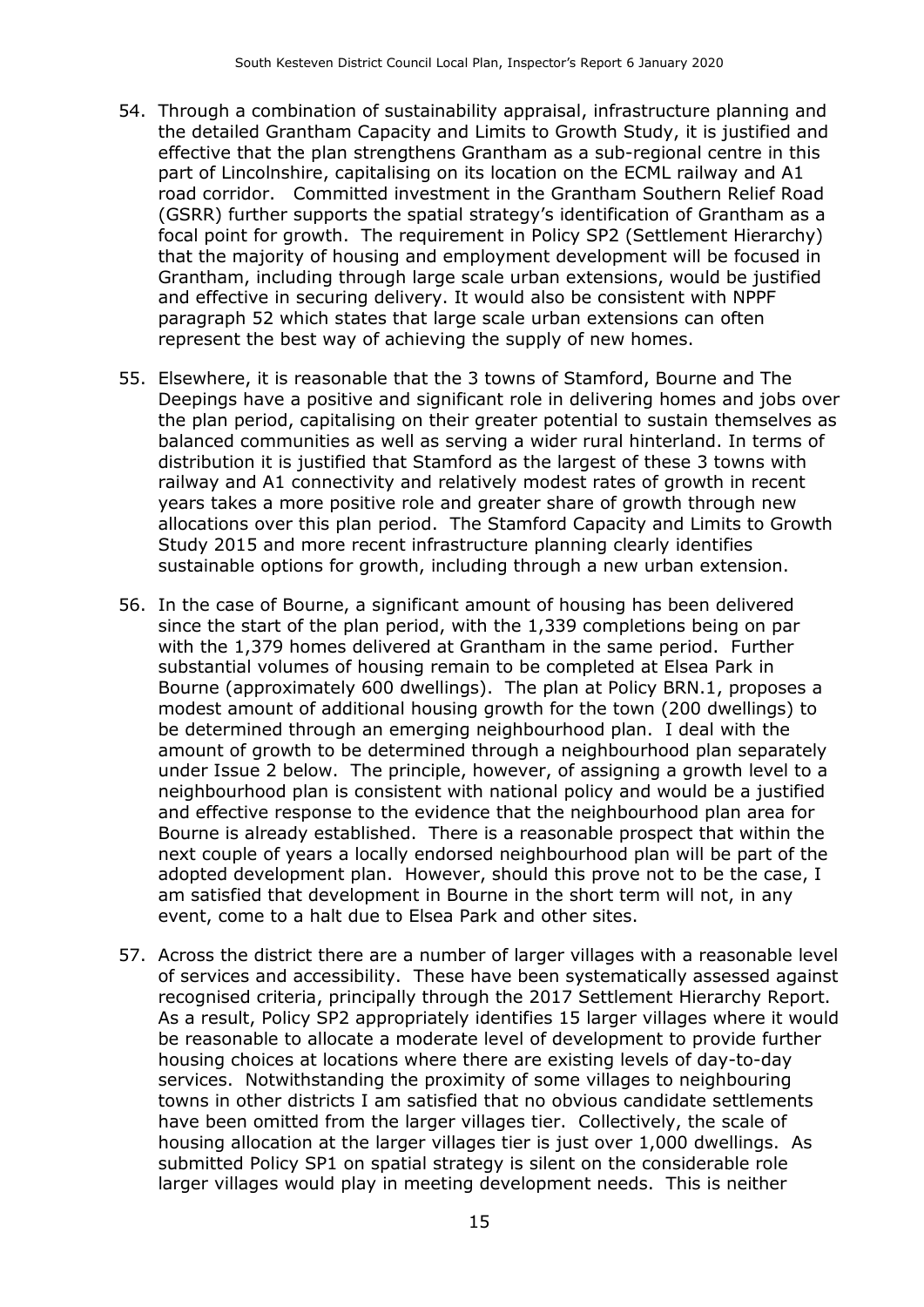justified or effective and therefore unsound. **MM11** would address this by underlining the significance of larger villages in the overall spatial strategy and I recommend it accordingly.

- 58. The inclusion of Barrowby as a larger village for growth is disputed but I find the assessment in the Settlement Hierarchy Report to be robust. The proximity of shops and facilities on the western side of Grantham within reasonable walking and cycling of Barrowby offsets any concerns regarding the scale of the post office /shop in the village. Primary School capacity in the village is limited but additional school provision in adjacent Grantham (already coming on stream at Poplar Farm) may reasonably provide part of a pupil planning strategy. Whilst parts of Barrowby retain a village character, other parts are only segregated from Grantham by the A1 and the adjoining corridor for the national grid pylons. This situation is now being consolidated by recently approved housing developments in Barrowby parish east of the A1. There is not a reasonable basis on character grounds to preclude Barrowby from the larger villages tier.
- 59. The settlement hierarchy at Policy SP2 supports proportional additional development at the larger villages tier in addition to the plan's proposed allocations. In contrast to the approach for Grantham and the market towns there is no qualification that any such additional development should not compromise the nature and character of these villages. This is not justified, effective or consistent with national policy and therefore would not be sound. **MM12** would introduce necessary consistency within Policy SP2 in accordance with the core planning principle of taking account of the different roles and characters of different areas.
- 60. Elsewhere the spatial vision appropriately identifies smaller villages as locations to meet local needs and support local services and employment. In a predominantly rural district, the various smaller villages could cumulatively contribute in a modest way to meeting the District's needs through further infill development (Policy SP3) and at the edge of settlements (Policy SP4) including rural exceptions sites for affordable housing. The absence of any reference to smaller villages in the settlement hierarchy would result in an ineffectiveness when implementing the plan.
- 61. To resolve this soundness matter, the Council has produced a comprehensive addendum to the Settlement Hierarchy Report which applies a cogent process to identify 60 logical settlements within this tier. The criteria and thresholds applied are reflective of local circumstances in South Kesteven and do not need to be drawn more loosely to include very small hamlet scale settlements. The policies of the plan would facilitate only very limited development at these smaller villages and subject to precise criteria. Whilst a broad range of settlements are included in this tier that is not a justification to lower the threshold for the 'larger villages' tier to include better performing smaller settlements that nonetheless do not have all the necessary sustainability credentials to support planned growth. Consequently, **MM12** would introduce the smaller villages tier into the settlement hierarchy at Policy SP2 and I recommend it so that the plan is justified and effective.
- 62. As submitted the plan does not articulate the spatial strategy in accordance with paragraph 157 of the NPPF by way of a key diagram that shows the broad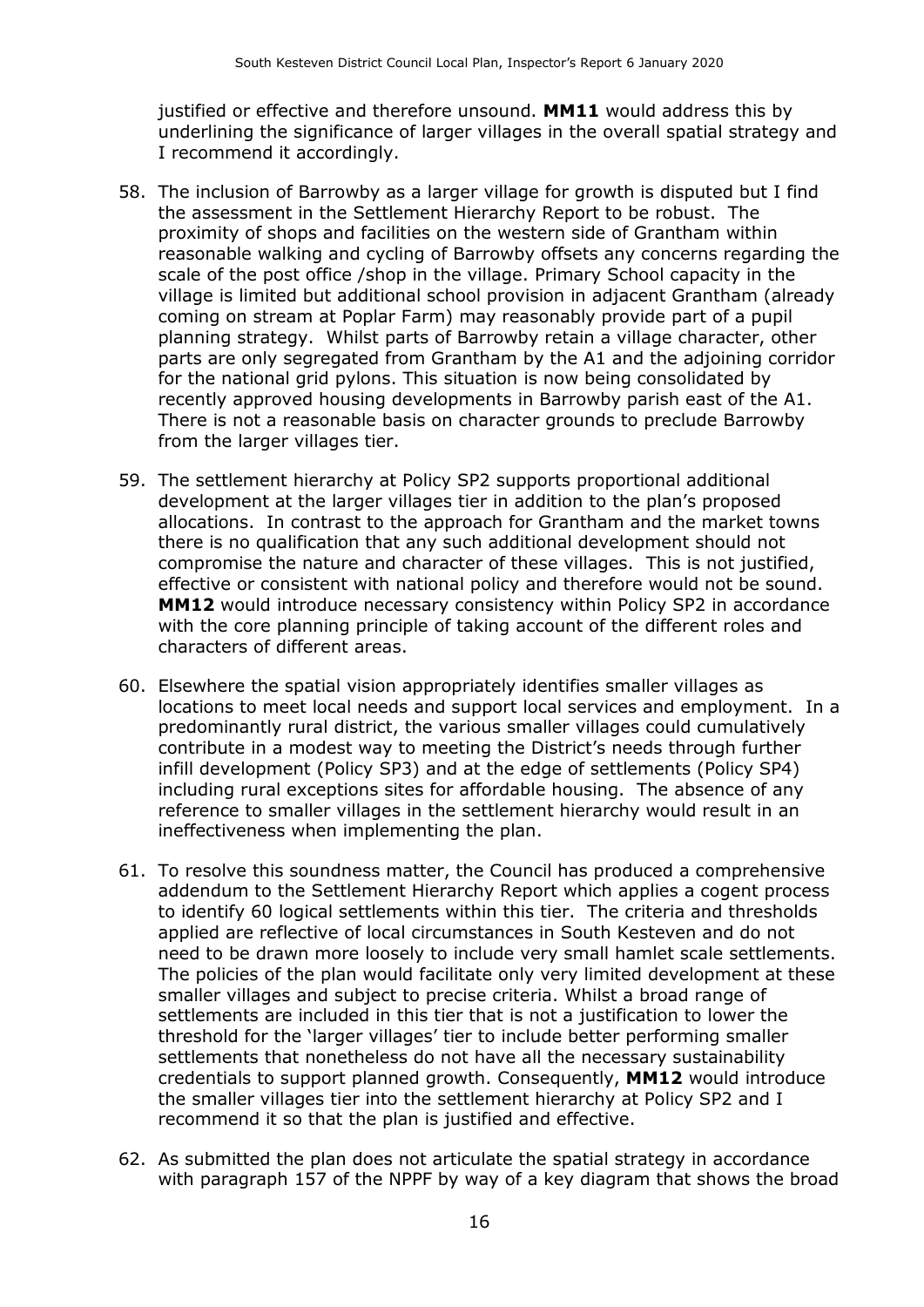locations for strategic development. **MM7** would introduce a key diagram and I recommend it for effectiveness and consistency with national policy.

- 63. In addition to the proposed settlement hierarchy and the positive allocation of land for housing and employment, it is important to note there are no settlement boundaries as a development management tool. Consequently, the plan includes Policies SP3 and SP4 as part of an essentially permissive framework for infill and edge of settlement development respectively. In order to secure a sustainable pattern of development, it is necessary to clarify that Policies SP3 and SP4 apply to those locations identified in the settlement hierarchy in Policy SP2. **MM13** and **MM14** would do this and I recommend them for effectiveness.
- 64. Policy SP3 on infill development includes some specific text which is open to interpretation, for example: 'substantially built-up frontage' and 'the main built-up part of the settlement'. Supporting text to the policy provides some guidance on the likely scale of development envisaged through infill development in the small villages (developments of up to 3 dwellings). This is only a steer, is worded so as not to be prescriptive and given the very rural character of these settlements it is a reasonable guide. To assist the submission of successful applications the proposed Design SPD could helpfully clarify the interpretation of Policy SP3. I therefore recommend **MM13** in terms of relating Policy SP3 to the forthcoming SPD for effectiveness.
- 65. Turning more specifically to the mechanics of Policy SP4 (development on the edge of settlements), the policy is to be read as an accommodating attempt to facilitate a modest scale of locally needed development at the edge of existing settlements where circumstances are conducive to do so. These matters can be controversial but contrary to the submissions that the policy is too restrictive, I find it strikes an appropriate balance in a plan-led system where there is a demonstrable supply of deliverable housing and employment land at higher tier settlements. It is also important to bear in mind that that Policy SP4 applies to all proposals (community facilities, employment, infrastructure, homes for local people etc). In my view, there is a misconception that Policy SP4 is about facilitating considerable additional housing proposals. References are made to content of the 2019 NPPF, for example entry-level exception sites, and consistency with Policy SP4. This is a transitional matter and so it is not necessary for soundness against the 2012 NPPF to modify the policy, recognising that the 2019 NPPF will be a significant material consideration when operating the adopted plan.
- 66. A chief concern is that the policy sets too high a bar in that edge of settlement proposals must demonstrate local community support through public consultation and/or town or parish council feedback. This criterion, however, appropriately reflects the principle of localism now embedded in neighbourhood planning. It is an entirely appropriate provision for locations where, ordinarily, communities may reasonably expect development not to take place. I see nothing inherently unsound in community support being part of the basis for what are exceptional circumstances. I have been referred to a similar policy in the recently adopted Central Lincolnshire Local Plan and whilst the effectiveness of that policy is disputed, Policy SP4 in this plan should be given time to be implemented and its effectiveness monitored. Whilst the principle of the policy is sound there is a need to make Policy SP4 effective in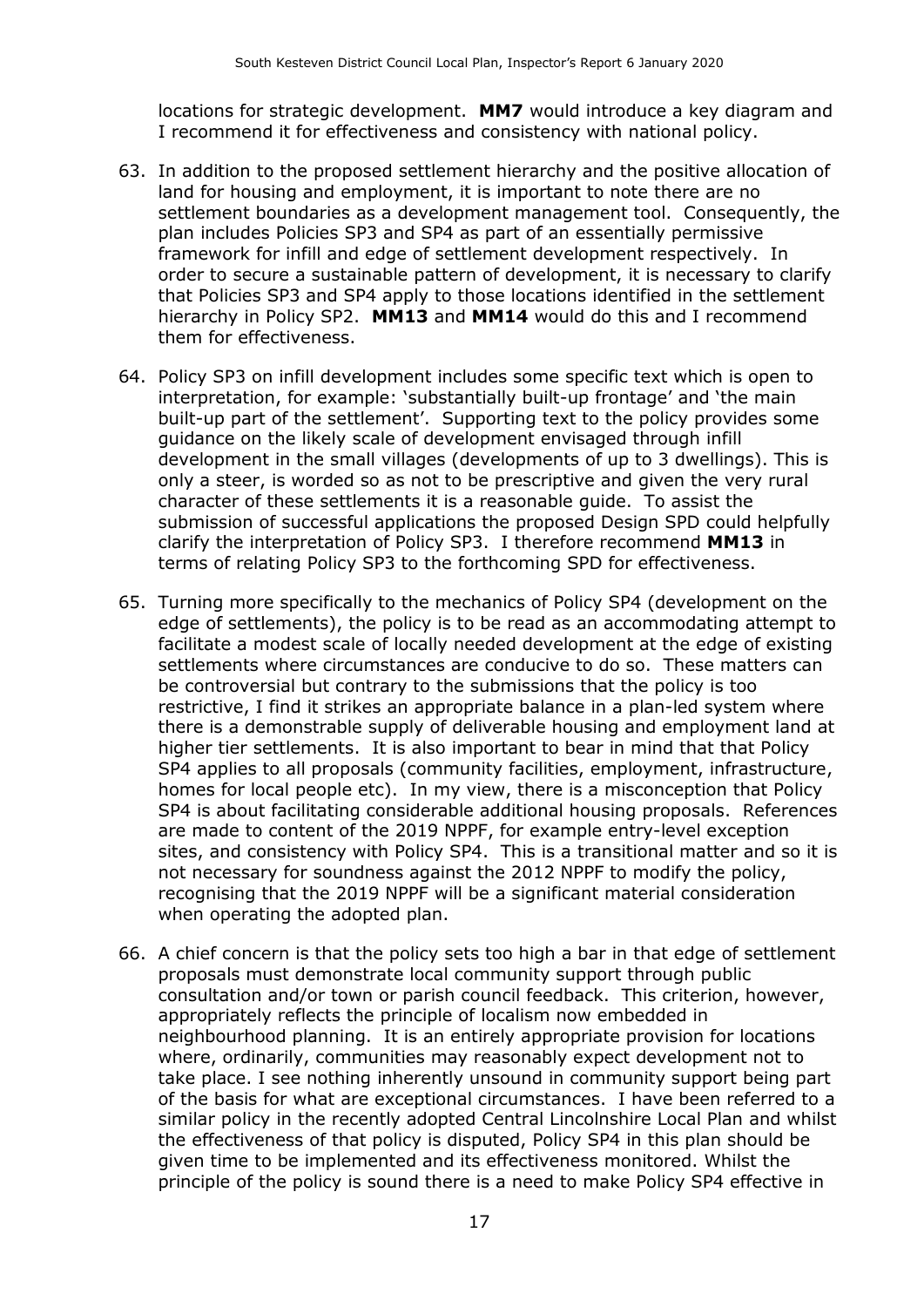terms of its implementation. I therefore recommend **MM14** which would introduce a clearer definition of what would constitute community support at criterion (a) of the policy and clarification of criterion (c) would include areas adjacent to site allocations in the development plan. Both amendments are necessary for effectiveness.

#### *Overall Conclusion on Issue 1*

67. In conclusion, and subject to the main modifications set out above, the plan would provide the most appropriate strategy for meeting the District's housing and employment needs in order to sustain balanced communities over the plan period. It would do so through the most appropriate spatial strategy.

#### **Issue 2 – Are the housing allocations including strategic urban extensions at Grantham and Stamford, justified and effective?**

#### *Site Selection Process - General*

- 68. The plan is underpinned by a comprehensive site selection process, over several years, which includes a Strategic Housing Land Availability Assessment (2015) (the SHLAA), an early call for sites in 2015 to supplement SHLAA data, initial testing through a 'Sites and Settlement' consultation in 2016 and key evidence documents such as the Grantham and Stamford capacity studies. A total of 333 potential sites have been assessed using an approach consistent with paragraph 157 of the NPPF and paragraph 3-006-20140306 of the PPG. A number of the sites that have been appraised have been carried forward from the 2010 Core Strategy and the 2014 Site Allocations Plan.
- 69. In total there have been five sieves of the prospective sites (neatly summarised in Topic Paper 1 on site selection). These have applied recognised approaches around suitability, availability and achievability as set out in the Site Assessment Methodology Report 2016. The various stages of consultation on the draft plan have informed the sieving process as well as the various updates to the technical evidence as the plan preparation has advanced. The site selection process is also embedded in Sustainability Appraisal, notably in the Technical annex. There are invariably disputes about the scoring and appraisal of individual sites but there is nothing to substantiate that the site selection is fundamentally flawed, or that inherently more sustainable options have been erroneously overlooked or discounted. Overall, I find the site selection to be robust.

#### *Grantham*

70. Securing just over half of the housing growth over the plan period in Grantham is integrally linked to delivery of the Grantham Southern Relief Road (GSRR) to unlock land to the south and west of the town. The road is also essential to overcome capacity constraints within the existing A52 road network as it passes in and around the town centre (including an air quality management area). Consequently, I deal with the GSRR and the plan's Policy GR2 (Sustainable Transport in Grantham) up front under this issue rather than separately under Issue 8 on infrastructure, as without the GSRR the plan strategy and the proposed housing allocations in Grantham and the strategic Southern Gateway site would not be sustainable and in large part undeliverable as well.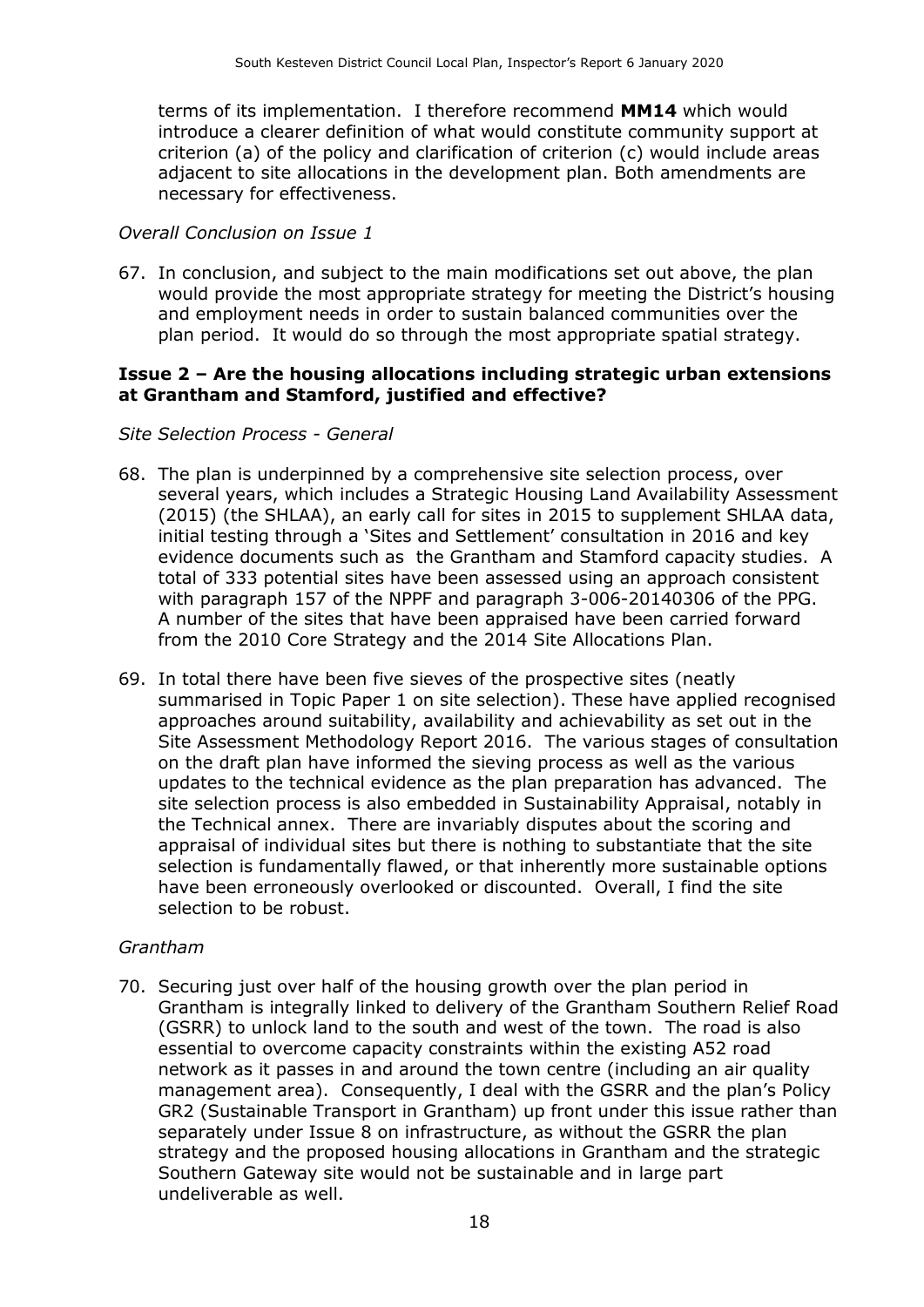- 71. Lincolnshire County Council (LCC) are committed to delivering the GSRR and have secured the necessary planning and road order consents for the project to proceed. Phase One involving the roundabout off the B1174 and the link road towards the A1 accessing the King 31 Distribution Park has already been constructed. Work on Phase 2, the new grade separated junction with the A1, started in Autumn 2019. Phase 3 which will link to the A52 Somerby Hill roundabout is due to be completed in 2022/23 with initial preparatory works under way. Construction of the GSRR will be implemented by LCC.
- 72. Forward funding for the £102million(m) scheme is principally underwritten by LCC at £69m, together with substantial contributions from Highway England's Growth and Housing Fund (£5m), the Local Transport Board (£11.9m) and the Greater Lincolnshire LEP (£16.1m). This will cover the estimated £22.6m for phase 2 and the £75m envisaged for phase 3. The Council is progressing with LCC and Homes England a £71m funding bid to Housing Infrastructure Fund (HIF) to support, amongst other things, the delivery of the GSRR (linked to the delivery of key housing sites). If successful, the HIF bid will clearly support the viability of sustainable urban extensions around the town. Consequently, there is a reasonable anticipation of LCCs funding being recouped either through the £71m HIF bid or through a tariff approach applied to development (as negotiated on the emerging planning consent for 3700 homes at Spitalgate Heath).
- 73. The strategy through Policy GR2 to secure developer contributions towards the GSRR from developments in and around Grantham reflects the Transport Strategy for Grantham 2007-2021. It has been a longstanding principle that development would contribute towards the GSRR and, given the criticalness of the GSRR to ensuring Grantham can sustainably expand, such contributions are likely to meet the relevant legal tests. This applies not only to those sites that are directly accessed by the road such as Spitalgate Heath and the Southern Gateway but also other sites, most notably the Prince William of Gloucester Barracks site (PWOGB). As submitted Policy GR2 would provide an effective and justified mechanism to support the funding of the GSRR on a proportional site by site basis. There is nothing in the approach sought in Policy GR2 that would render the plan undeliverable. Overall, the GSRR is on track to be delivered not long after plan adoption and there is no evidence that delivery trajectories for sites linked to the GSRR are at significant risk.
- 74. The submitted strategy for housing delivery in Grantham involves significant urban extensions to the north-west and south-east of the town, in combination with consented supply on smaller and more moderate sites in and around the town. The submitted plan provides for three residential-led urban extensions of some 3700 homes at Spitalgate Heath, circa 1550 homes on phases 2 and 3 of the North West Quadrant (NWQ) and some 500 homes at the PWOGB site. Elsewhere significant housing delivery in the town is planned to occur north of Longcliffe Road, the remaining capacity at phase 1 of the NWQ (Poplar Farm) and on two sites to the west of the town at Dysart Rd and Barrowby Road.
- 75. There is concern that there is not sufficient diversity of supply in Grantham and that the submitted plan by continuing, and arguably increasing, a strategy reliant on large-scale greenfield urban extensions will fail to significantly boost supply. The origins of the Spitalgate Heath and NWQ extensions were established some time ago; however, various significant factors, are now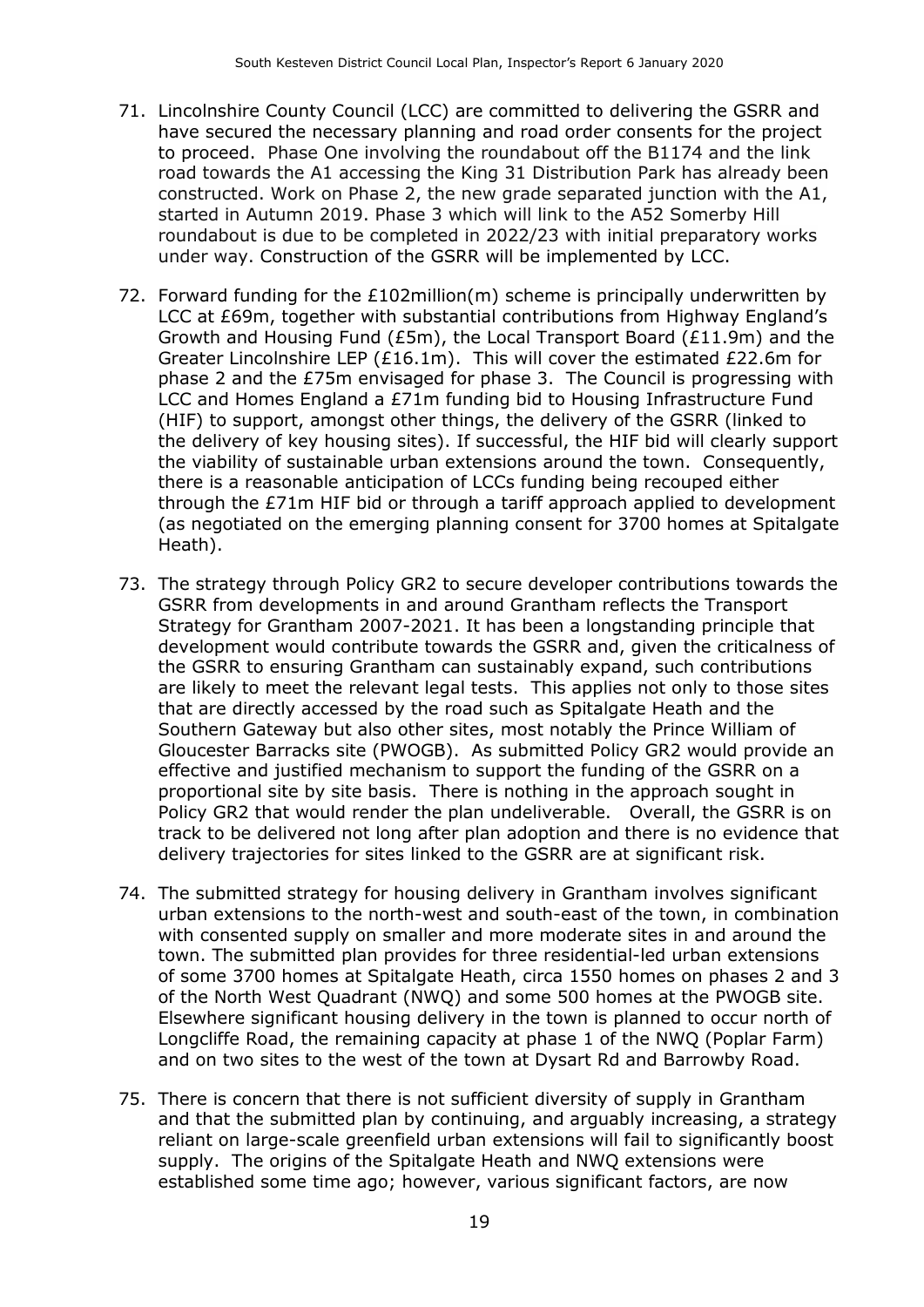coming together to give appropriate confidence that the housing strategy for Grantham is deliverable.

- 76. These factors include, but are not limited to, the good progress and early strategic infrastructure delivery (such as the Poplar Farm Primary School) occurring at Phase 1 of the NWQ, the resolution to grant planning permission for the Spitalgate Heath Garden Village scheme, the realistic timetable for implementation of the GSRR and the involvement of Homes England at Spitalgate Heath and in unlocking the potential of the PWOGB site.
- 77. Deliverability is an important strand of an appropriate strategy but there are other factors. These are examined through the Grantham Capacity and Limits to Growth Study 2015 (GCLGS) which tested various options and directions for growth around the town. The identified urban extensions accord with areas that the GCLGS concluded were suitable for growth having regard to standard planning factors such as landscape, heritage, infrastructure, accessibility and regeneration potential. Further work on the Infrastructure Delivery Plan (IDP) and plan-wide viability study have reaffirmed the reasonableness of the urban extension options identified.
- 78. The continued allocation of the Spitalgate Heath allocation (Southern Quadrant) would be a justified, effective and positively prepared approach. A significant amount of work has been undertaken since the principle of the site was established in the 2010 Core Strategy, including central government funding. This has now manifested itself in the submission of and resolution to grant planning permission for the site including an initial phase of housing. Whilst it has been a lengthy process to this point, critical matters for the successful delivery of the site are coming to fruition, not least the GSRR.
- 79. Whilst the infrastructure demands are appreciable, the funding arrangements for the GSRR secured from the LEP and LCC cannot be underestimated in their significance to unlocking growth at this strategically significant site which adjoins the major employment land proposals at the Southern Gateway. In terms of its place-shaping qualities, the garden village principles are going to add value, enhancing the market attractiveness of what is an appealing and high-profile greenfield location close to the town and the A1. Accordingly, it is reasonable to plan on the basis that around 1,650 homes will be delivered at Spitalgate Heath during the plan period, including a modest number within the first five years post 2019/20.
- 80. Notwithstanding progress on a planning application, given the strategic significance of the site, it would be necessary to retain the site-specific policy content for the site to guide subsequent proposals. The policy needs to recognise the proximity of the Woodnook Valley SSSI which is approximately 1 kilometre from the southern-most edge of this site. **MM43** would do this and I recommend it for consistency with national policy at NPPF paragraph 117.
- 81. The principle of additional housing growth at the NWQ through phases 2 and 3 (Rectory Farm) would be a justified and effective strategy providing for a continuation of the progress being made at Phase 1 (Poplar Farm). The policy framework for the NWQ appropriately recognises the need for a comprehensive master-planned approach and to contain the site. Areas of best and most versatile land would be affected but the benefits arising from a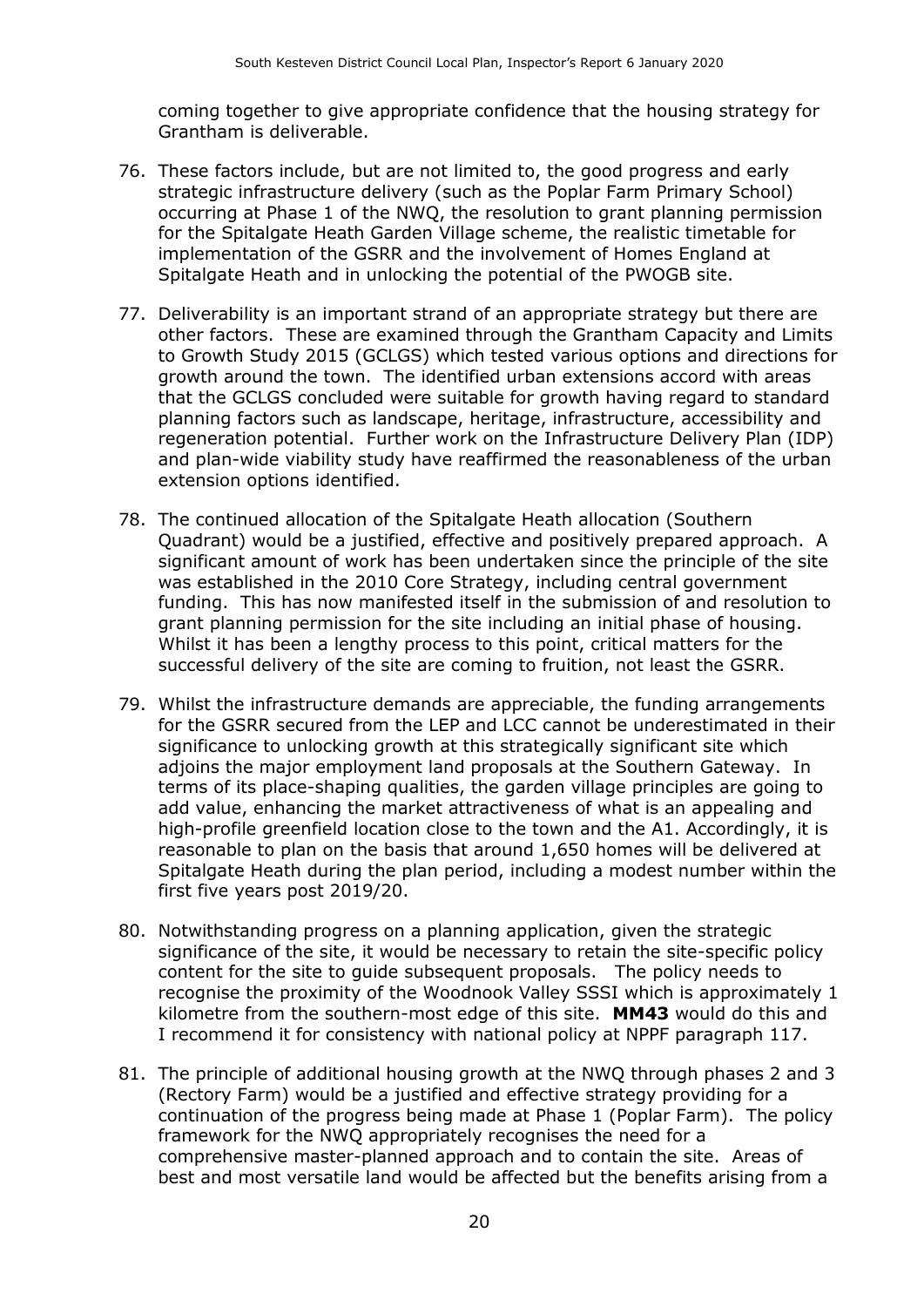sustainable pattern of development that would be well-connected and integrated to the town, would significantly outweigh the harm.

- 82. Phases 2 and 3 would integrate with the development and infrastructure underway at Phase 1 to create the critical mass to support an important level of transport, social and green infrastructure as well as a good range of housing to create a genuinely sustainable new community in this part of the town. To secure a successful outcome given the scale of this urban extension (c.1,550 homes in addition to the 1,800 homes on phase 1) it is necessary that detailed development proposals come forward in a comprehensive manner and to reflect the development brief for the site which is coming forward as SPD. **MM44** and **MM45** would do this for both the Phase 2 and 3 allocation policies and I recommend them on this basis for effectiveness.
- 83. Both Phases 2 and 3 would look to the A52 Barrowby Road as the principal connection into the local road network and this would occur close to the interchange with the A1. Whilst there is no in-principle objection from Highways England this is an area that requires further consideration and detailed transport assessment work may well reveal that mitigation measures may be necessary. Additional policy content for both Phases 2 and 3 would make this clear in **MM44** and **MM45** and again, on this basis, I recommend them for needed effectiveness.
- 84. To the north-east of Grantham the submitted plan provided for an allocation of some 400 homes north of Longcliffe Road. A development scheme of up to 480 homes was granted outline planning permission on appeal in January 2018 and a detailed reserved matters proposal was submitted in 2018 and is progressing through a design review process. Given the principle of the site for housing, including its suitability, deliverability and relationship to Belton House and Park, have all been tested and accepted, it would not be justified or effective for the plan to continue to identify it as an allocation and provide retrospective detailed policy content. I therefore recommend **MM42** and **MM46** so as to delete the allocation policy and some associated text, so that the plan would be justified and effective.
- 85. The Prince William of Gloucester Barracks (PWOGB) site is situated on the higher plateau land to the east of the town where the GSSR will connect with the A52 at Somerby Hill. It is a large former airfield site, comprising appreciable areas of previously-developed land. The Defence Infrastructure Organisation (DIO) have provided evidence that the site is surplus to military requirements and is being made available under the Ministry of Defence's 'Better Defence Estate Initiative' to contribute 55,000 homes to the Government's housing targets. The PWOGB site is being made available over a phased disposal from 2020-24. A site delivery questionnaire and trajectory have been provided for the site which signal the anticipated rate of new homes. The submitted plan already allocates the wider PWOGB site (184ha) but only envisages the construction of 500 dwellings during the second half of the plan period (2026-2036).
- 86. Matters have evolved regarding the PWOGB such that there is now greater clarity around total site capacity (c.102ha for housing), likely infrastructure requirements and trigger points and the likely balance of uses, including ancillary employment land (c.8ha), as set out in the SOCG between the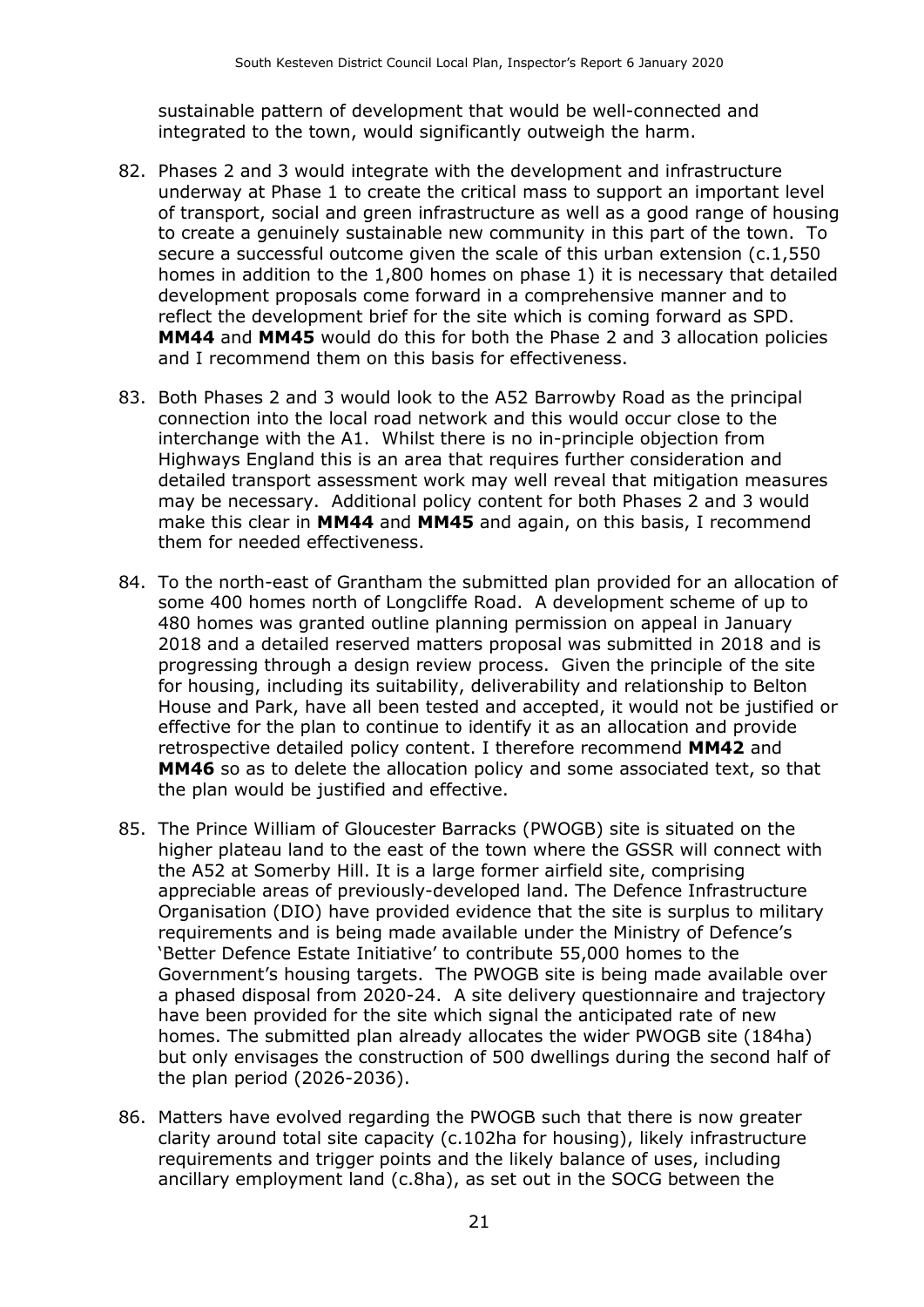Council and the DIO (April 2019). It is also significant that Homes England have signed a recent MOU with DIO recognising that the PWOGB is a site that will receive additional support to accelerate housing delivery on surplus public sector land. Against this context the plan as submitted is too prudent, and somewhat arbitrarily constrained, about the potential of the PWOGB site and is therefore not justified, effective or positively prepared.

- 87. In modifying the plan to provide a more positive role for the PWOGB site I am mindful that the Council's own evidence contained within the whole plan viability study and the GCLGS both looked at the potential of in excess of 4,000 units at this location. The site is also appropriately considered through the IDP. I am therefore satisfied the evidence base exists to find that PWOGB could make a greater contribution to meeting development needs sooner rather later. It is also important to recognise that PWOGB is not a new option, given there are competitor sites vying to assist delivery. The full extent of the wider PWOGB site was identified in the submitted plan and supported by sustainability appraisal as being part of the most appropriate strategy.
- 88. Parts of the site have a heritage significance stemming from the former RAF Spitalgate including the Grade II listed officer's mess and other nondesignated heritage assets. There are also archaeological considerations in terms of the potential presence of Roman remains. Part of the evidence to the examination is a Heritage Impact Assessment (HIA) 2019. The evidence demonstrates, at a plan-making level, that allocation of the site would be compatible with national policy (NPPF paragraphs 184 and 185) in terms of conserving the historic environment at this location. However, the requirement for a full HIA as part of the planning application process needs to be made clearer in the policy for the site.
- 89. There is concern that boosting the role of the PWOGB site during the plan period would be undeliverable due to: (i) constricted highway capacity at A52/B1174 Gainsborough Corner junction in advance of the GSRR being completed; and (ii) the ability of the market to sustain two urban extensions in broadly the same peripheral location of the town. On this first point, the evidence presented in the highways technical note for the site (Appendix 2 of the DIO submissions) indicates an initial modelled capacity of between 200 and 500 homes in advance of the GSRR without a 'severe' impact on the highway network. This high-level modelling has used inputs (including representative trip generation) and scenarios discussed with LCC and Highways England. The range is reflective of: (i) the effectiveness of a proposed mitigation scheme to increase right hand turn capacity at Gainsborough Corner through better lane demarcation; and (ii) the comprehensiveness of any package of travel planning and modal shift.
- 90. The verbal evidence from the highway authority (LCC) to the examination is of a potential headroom of up to 500 dwellings before the capacity at Gainsborough Corner acts as a constraint. Any such capacity would need to accommodate both the development on PWOGB as well as consented initial supply on the Spitalgate Heath site. The 500 capacity is only critical in advance of the implementation of phase 3 of the GSRR which is on programme to open in 2022/23. On this basis, I am satisfied that highway capacity will not be severely impacted by early delivery on the PWOGB site to the scale of around 175 units. This would dovetail with the anticipated delivery on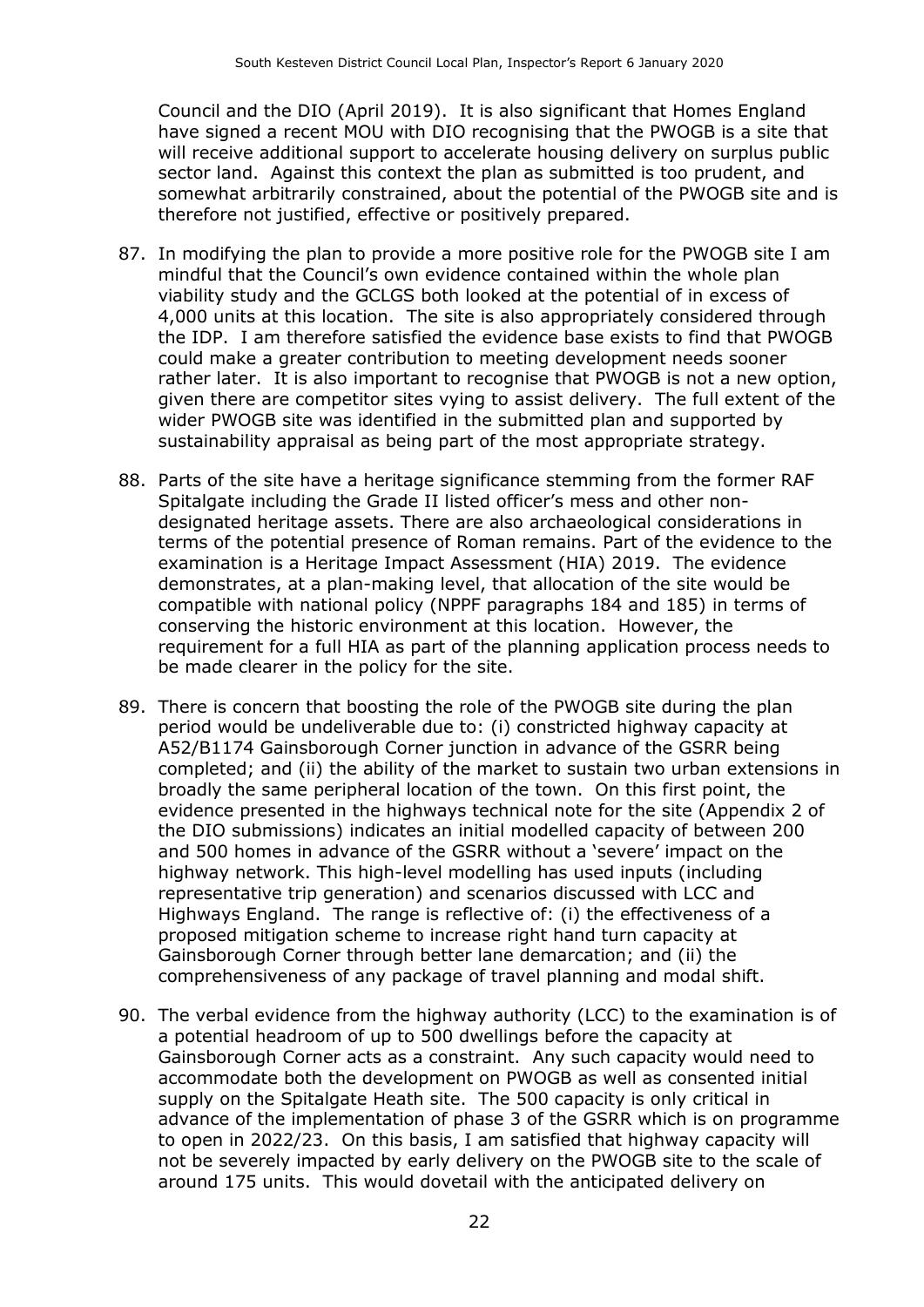Spitalgate Heath within this timeframe, noting the current condition limiting development to 150 dwellings before the GSRR phase 3.

- 91. The second issue is around market appetite and potential saturation from two proximate urban extensions given the adjoining Spitalgate Heath site will involve initial outlets close to the PWOGB site to the south-west of the town. The two sites are different in character with the Spitalgate Heath site a more conventional agricultural greenfield site where the garden village concept, on a relatively blank canvas, will drive the character and appearance of the development. In contrast the PWOGB site has an existing character, heritage and established and maturing landscaping into which early phases of development will assimilate. The sites are separated by the A52 which would provide a further degree of separation. On this basis I see no reason why both sites could not come forward simultaneously to boost supply given the evidence of clear housing need. Once the GSRR is open, the opportunity to create numerous distinct developments across both sites, over some distance, significantly reduces any risk associated with market concentration.
- 92. The evidence demonstrates that the PWOGB site can assist in terms of deliverable supply within the first five years post plan adoption and as a developable site during the plan period and beyond it is therefore appropriate that the broad capacity of the site is expressed as at least 3,500-4,000 homes of which 1,775 can reasonably be expected to be delivered in the plan period. Accordingly, the policy content for the PWOGB needs to be significantly revised to reflect the latest evidence in the April 2019 SOCG including expanded content to reflect the following:
	- a requirement to come forward within the garden village principles and in accordance with a comprehensive masterplan;
	- the infrastructure requirements associated with the site, including a new primary school, highways contributions and significant green infrastructure;
	- the need to protect heritage assets, including the Grade II listed officer's mess building, and secure a net gain in biodiversity; and
	- provision of an ancillary 8ha of employment land.
- 93. **MM47** would provide this necessary policy content and I recommend it so that the plan is justified, effective and positively prepared. I also recommend that part of **MM42** which would clarify in the supporting text the earlier timeframe for delivery at the PWOG site, for plan effectiveness. In recommending the revised site-specific policy content in MM47 I have amended, from that consulted on, proposed criterion (b) to clarify that any improvement to the strategic road network (the A1) will only be sought where it is demonstrably required and if it is, any mitigation will need to be agreed with Highways England. This would make the policy consistent with other urban extension policies in the plan. I also recommend amending criterion (g) to make clear that as much of the recently planted woodland as possible is incorporated into the layout of the development, including as part of any 'community woodland'. I have made this amendment to ensure closer consistency with NPPF paragraph 117. I have also slightly amended criterion (i) to be more positively prepared about encouraging the effective use of SuDS in line with NPPF paragraph 103. Additionally, I have modified criterion (iv) to specify that a HIA would be the evidence to evaluate impact on heritage assets at the site. None of these adjustments I have made to MM47 fundamentally alter the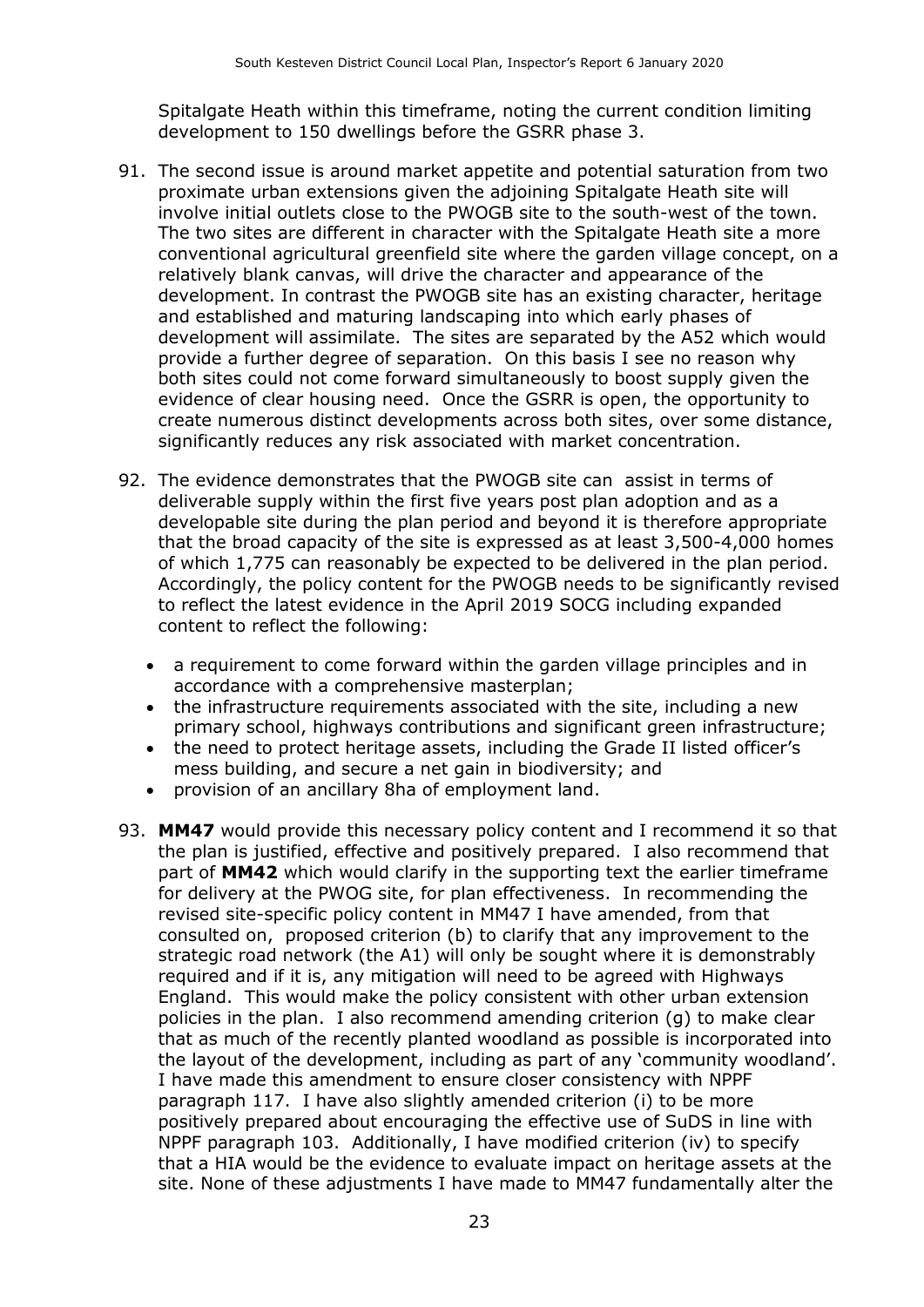policy and essentially provide further clarification consistent with the SOCG between the Council and the DIO.

- 94. Whilst not a housing allocation policy, Policy GR1 seeks to protect and enhance the setting of Belton House and Park, a Grade I listed property and a Grade 1 registered historic park and garden to the north-east of the town, which is a National Trust property. On submission the only land proposed for release in the north-east of the town was north of Longcliffe Road. As set out above, the principle of the site is now established following a planning appeal decision in 2018. There are no other allocations proximate to Belton House and Park but due to the topography of Grantham the extent of the visual setting of these heritage assets is extensive.
- 95. Going forward Policy GR1 recognises the heritage significance of Belton House and Park, seeks to preserve and enhance their settings and apply the Belton House and Park Setting Study 2010 (BHPSS) in terms of informing assessment through a Heritage Impact Assessment. Whilst a main modification was discussed at the hearings to include a reference to the 2012 SOCG between the Council, National Trust and (then) English Heritage, on further reflection I consider that to be superfluous and not necessary for soundness for three reasons. Firstly, the wording of Policy GR1 is the same as that of Policy SAP11 in the adopted Site Allocations and Policies Plan Document 2014. This plan, including Policy SAP11, was found sound in the context of the same 2012 NPPF against which Policy GSR1 has been submitted. Secondly, Policy GR1 replicates the wording at appendix 1 of the SOCG as agreed. Thirdly, the SOCG is clear that Figure 15 of the BHPSS is not erroneous or needs to be amended but that as a summary plan it is not the defining evidence of the limit of visual sensitivity and recourse is therefore needed to the detailed contents of the BHPSS, particularly Section 3 on the sensitivity of the setting to change. The supporting text to Policy GR1 makes no reference or places any reliance on Figure 15 of the BHPSS. This is in line with the SOCG. Overall, I am satisfied that Policy GR1 and supporting text would provide for the appropriate safeguarding of the setting of Belton House and Park when assessing individual development proposals.
- 96. The allied issue is whether the GCLGS 2015 has under-estimated the impact of proposed sites in the plan around Grantham on the setting of the house and park. The BHPSS is part of the baseline of evidence to the GCLGS and the consultants who prepared the GCLGS acknowledge they placed a reliance on Figure 15. However, for plan-making purposes I find that a proportionate approach given the SOCG recognises that matters of detail, such as the final height of buildings, will be critical in assessing any wider visual impact.
- 97. Whether matters of detail in relation to Gonerby Hill point to a more systemic issue with the GCLGS being "flawed evidence", I am not persuaded. The GCLGS assesses the Belton Park direction of growth (Direction B) and this was readily discounted. Other proximate directions of growth (Direction A (North of Manthorpe); Direction C (Alma Park/Londonthorpe) and Direction D (East of Harrowby/towards Cold Harbour)) all recognise that the setting of Belton House and Park is a potential constraint but the potential for mitigation exists. This has been a reasonable and proportionate approach for plan-making.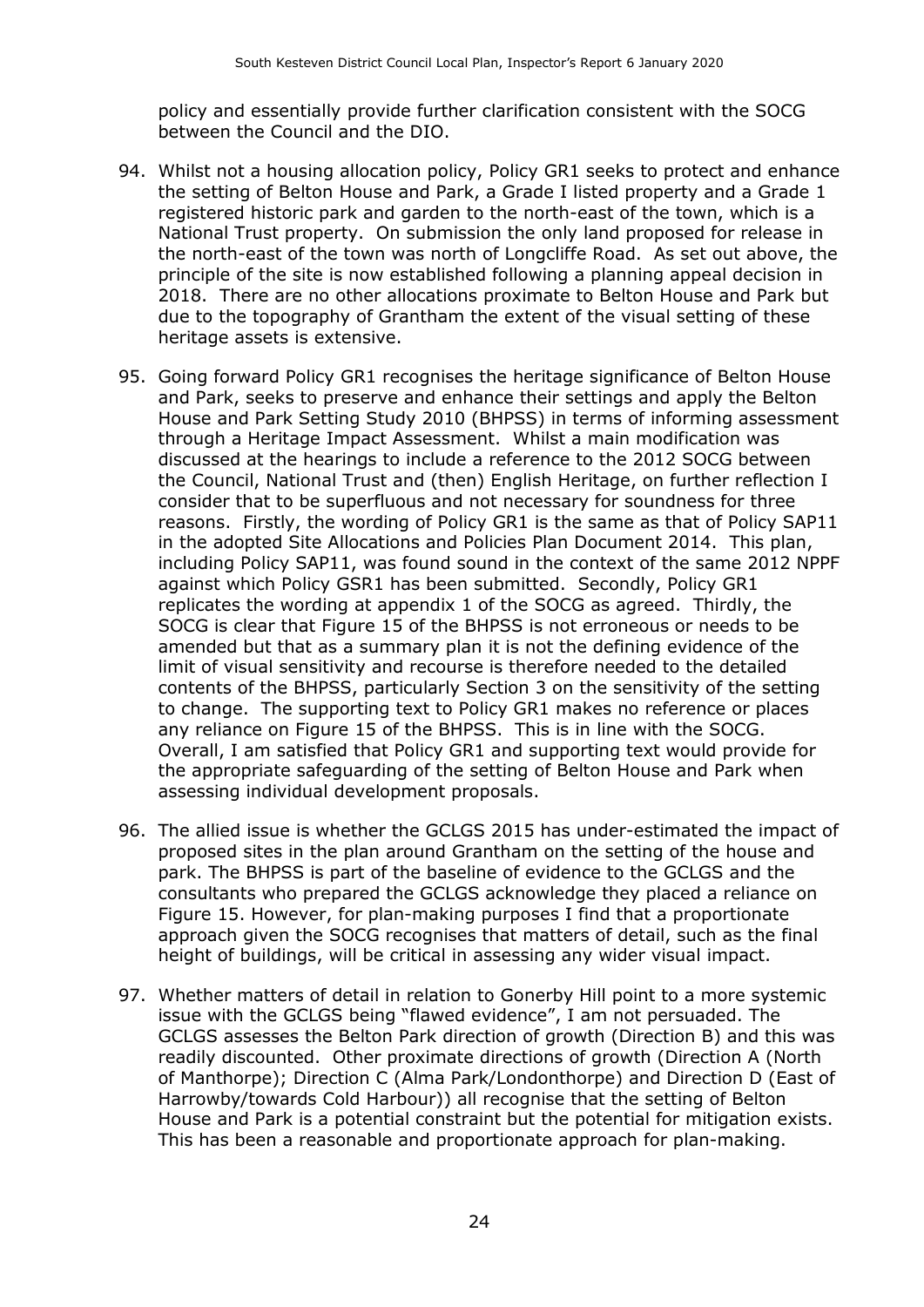- 98. I have considered the potential impact of PWOGB site, on higher land to the south/ south-east and find the assessment in the submitted HIA for this site to have appropriately considered the setting of Belton House and Park (pages 37- 38) despite the c.2kilometre intervening distance. The conclusion in the HIA of a negligible impact on the setting of the house, park and gardens due to the location of the PWOGB at the very fringe of the wider rural landscape character around the heritage assets is sound from a plan-making perspective.
- 99. Elsewhere the BHPSS identifies that parts of the NWQ would be visible from Bellmount Tower and from parts of the roof of Belton House so as to be within Element 1 land. The advice from the BHPSS is that major development will be exceptionally sensitive in Element 1 land and therefore unlikely to be suitable except on flatter ground (within 2km-5km from the House and Park) and no more than 2 storeys tall. An issue for the NWQ is that Phase 1 is already permitted and being constructed within Element 1 land (a point reflected in the GCLGS p.119). The degree to which further development at the Rectory Farm (phase 2 and 3) allocation would be harmful to the setting of Belton House and Park would be less than substantial, due to the appreciable intervening distance and being experienced in the context of, but further away from, adjoining urban expansion. Given the NWQ represents a sustainable location, I find the wider public benefits of providing much needed housing and community infrastructure to significantly outweigh any harm to the setting of the Belton House and Park heritage assets.
- 100.Overall, Policy GR1 is an appropriate policy approach to Belton House and Park and embeds the 2012 SOCG. The GCLGS has taken a proportionate and reasonable approach to the setting of these heritage assets. The BHPSS remains relevant when determining the detail of individual development proposals and the submitted plan is sufficiently clear on this point.

#### *Stamford*

- 101.It is evident from the Stamford Capacity and Limits to Growth Study 2015 (SCLGS) that directions for growth, notwithstanding administrative boundaries, are constrained by the Grade I listed Burghley House and Grade II\* Burghley Park Registered Park and Garden to the south-east, the landscape quality and flood risk of the River Welland to the south and southwest. Accordingly, it has been justified as part of the plan preparation process to look in more detail at a focussed range of options in an arc around the north of the town.
- 102.The detailed assessment of these areas identifies a smaller residual land area suitable for development of about 100ha and a capacity for 2,500 dwellings, directly to the north and east of the town. The sieving process is robust and transparently presented in the SCLGS through a detailed narrative assessment against recognised planning criteria. As always, there can be differences of opinion about the judgement of the significance of likely effects but on the whole I find the SCLGS outputs to be reasonable, including those areas discounted for landscape impact or remoteness from the town.
- 103.The logical and most sustainable option for Stamford to make a significant and proportional contribution to meeting the District's housing need would be the proposed urban extension at Stamford North. In combination with proposals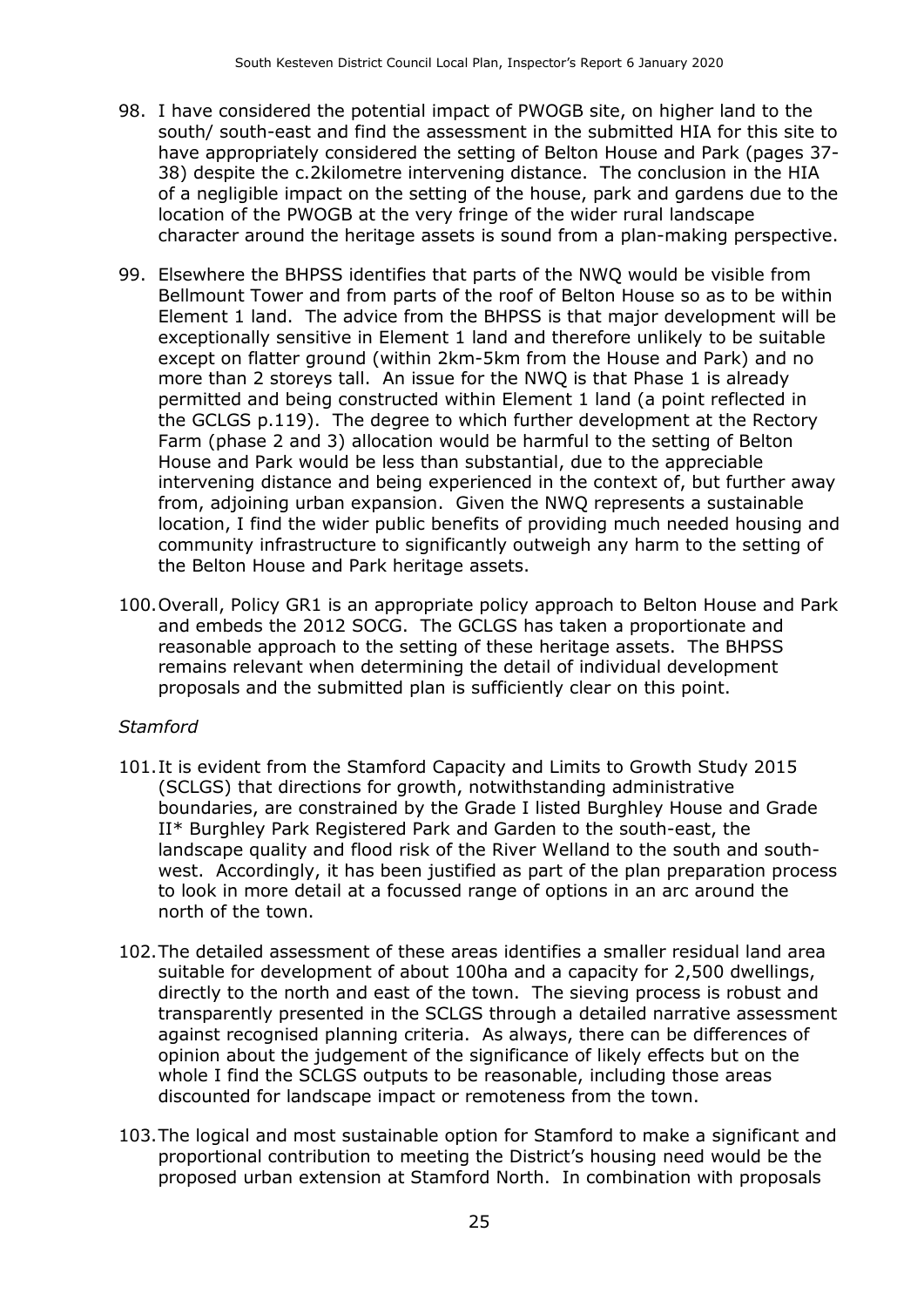on adjoining land at Quarry Farm in Rutland's administrative area, there would be the capacity to deliver around 2,000 homes. This would create the critical mass and land availability necessary to deliver an east-west access road linking the A6121 Ryhall Road through to the former A1 Old Great North Road as well as other transport infrastructure to provide connectivity into Stamford, a new primary school and expansion at the adjacent secondary school.

- 104.The suitability of the proposed Stamford North allocation is demonstrated in the assessment of Area 1 in the SCLGS. The site comprises gently rolling farmland with few landscape features. Consequently, there is considerable potential to provide appreciable green infrastructure and net biodiversity gains, including on land east of the former railway line adjacent to the River Gwash. As submitted the plan states that no development will be permitted in this area closest to the River Gwash but there appears to be little justification for a moratorium, provided that the area remains primarily open. **MM48** would provide an appropriately balanced approach for this part of the site, which could allow for development that maintains openness, such as surface water drainage solutions, and so I recommend it for effectiveness.
- 105.Elsewhere, existing housing at the north of Stamford already forms a relatively hard ridgeline urban edge such that the proposed Stamford North allocation would present a significant opportunity through a high-level masterplan and accompanying development brief to secure a sensitively landscaped northern perimeter. The extent of the allocation responds to the landscape evidence and avoids breaking the next ridgeline to the north thus avoiding visual intrusion on the rural setting of Ryhall and the Castertons. It would be a suitably contained extension to Stamford.
- 106.As predominantly arable farmland the allocation presents good opportunities to secure net gains in biodiversity. The capacity of the site is realistic and takes appropriate account of the Candidate Local Wildlife Site at the Quarry Farm site (which could be potentially reconfigured) and the environmental value of the Gwash valley floor at the eastern end of the site.
- 107.The proposed east-west road through the site would be necessary to ensure that the residual cumulative impacts from traffic generated by the scheme would not have a severe impact on the existing road network, particularly within the relatively constrained historic core of the town. Whilst initial modelling (LCCs updated transport model for Stamford 2017) shows the implemented east-west road would be effective to serve the wider 2,000 home urban extension, further detailed transport assessment work would be necessary. This would include clarification of the trigger points for any off-site highway works as well as the point at which the complete through route would need to be provided and the sequencing of any housing delivery at Ryhall Road in advance of a completed east-west road before the highway network in Stamford would reach a severe threshold. Given the principle purpose of the road is to provide a town centre avoiding route for the development to access the A1 to the west, it seems logical, as the site promoters submit, that development would principally evolve from west to east such that the complete through route may not be needed for some time. Overall, **MM48** would necessarily make clear in policy that a full transport assessment, together with a phasing plan, is required to support the masterplan for the site and I recommend it for effectiveness.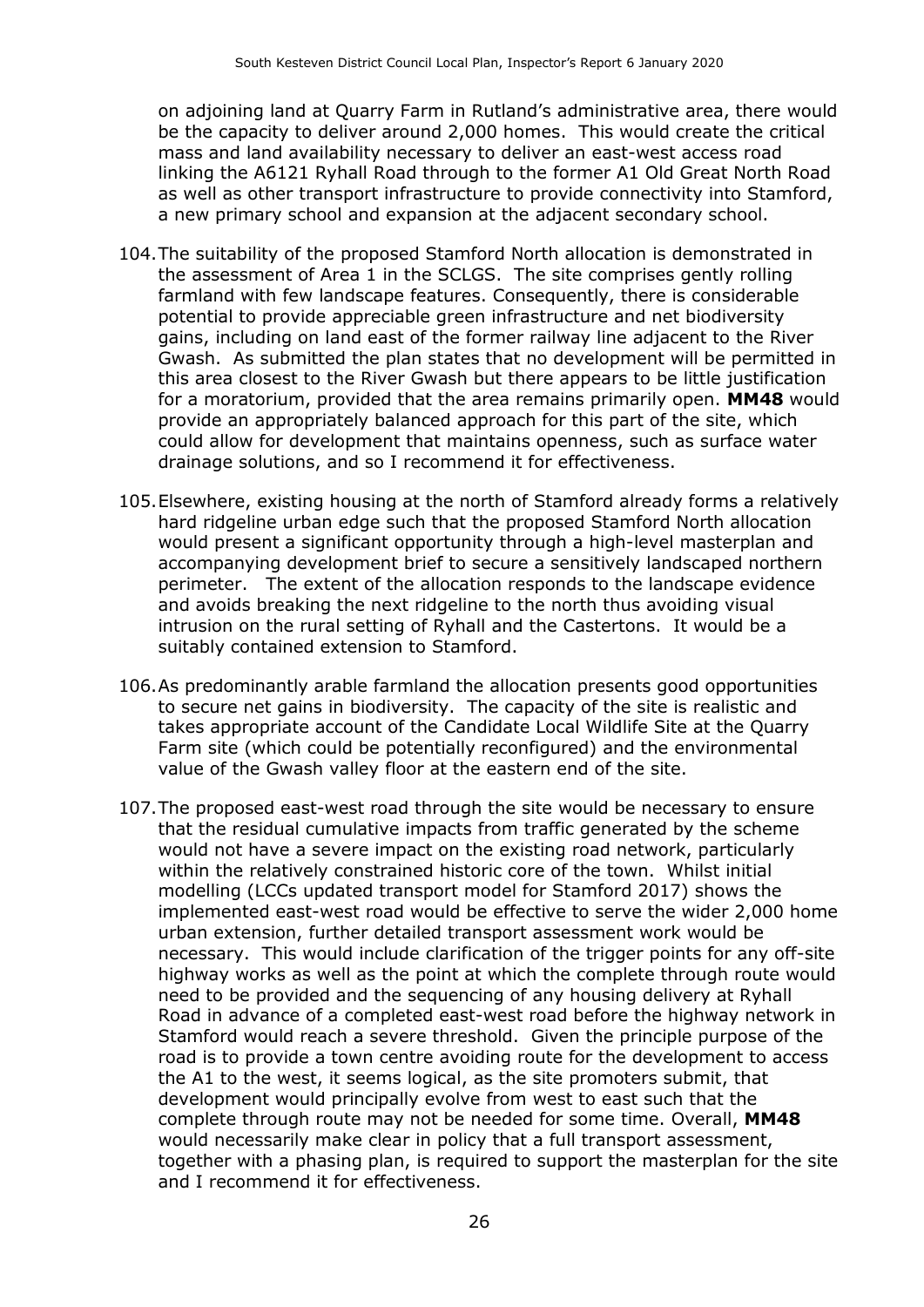- 108.The whole plan viability study states (paragraph 12.12) that the proposed extension is marginally viable if it is to support the access road as well as the other policy requirements (including 30% affordable housing). Ongoing work since the Whole Plan Viability Study indicates stronger sales values in Stamford which if replicated on the urban extension site would improve the gross development value. The place-making ambitions for the Stamford North site, to be secured through the plan's requirements and a Development Brief SPD for the site (being prepared jointly with South Kesteven and Rutland) including a site-specific infrastructure delivery plan, point to creating values that feed into a more positive viability picture. The bottom line is that the urban extension is a viable development including the infrastructure requirements that would be necessary to make it a sustainable scheme.
- 109.Residents of Stamford North would be able to access services and facilities in the town, including employment, by improved connectivity by foot and cycle given the relatively modest distances involved. Recognising a synergy between this part of the District and the economic enticement of nearby Peterborough, residents at Stamford North would have the option to travel to the city by either rail or bus, modal choices that do not exist for many other settlements in the plan area. As such Stamford North offers a location with genuine potential for modal shift from private car use.
- 110.That does not diminish the fact appreciable volumes of road traffic will disperse from the site including a proportion that will need to connect to the A1 southbound at the A606 junction. In doing so, there is no persuasive evidence that Sidney Farm Lane as the primary route, or alternatively Arran Road or a secondary option, are unsuitable to provide links from the B1081 Casterton Road to the A606 and A1 southbound. The PBA report for Stamford North<sup>2</sup> sets out a number of reasonable options for Sidney Farm Lane, which is already a distributor type road. Signalisation is proposed as the principal mitigation for Sidney Farm Lane junction with the A1 slip roads. There is sufficient technical evidence and acceptance of a "reasonable prospect" for plan-making purposes that this would form the basis of a workable solution<sup>3</sup> such that matters can proceed where details could be developed and agreed at a planning application stage.
- 111.Whilst there is no objection to the principle of Stamford North in terms of the performance of the strategic road network, the AECOM 2018 technical note for Highways England gives consideration to the mitigation proposed in the PBA report in respect the A606/A1 Empingham Road grade separated junction. The potential mitigation is informed by Mouchel's updated Stamford VISUM transport model work for LCC. It is recognised (as presented in the Council's Examination Topic Paper 3) that improvements are already required to the compact form of the A606/A1 junction such that Stamford North should be seen in this context, including the Midlands Connect Strategy in terms of improvements to the safety and performance of the A1.
- 112.The PBA report identifies three broad, indicative options to improve the A1/A606 junction. Whilst there is comment about the degree to which growth

-

<sup>2</sup> Peter Brett Associates: Land North of Stamford A1 Access Report January 2018

<sup>3</sup> Evidenced in documents EX/SKDC/10c & EX/SKDC/12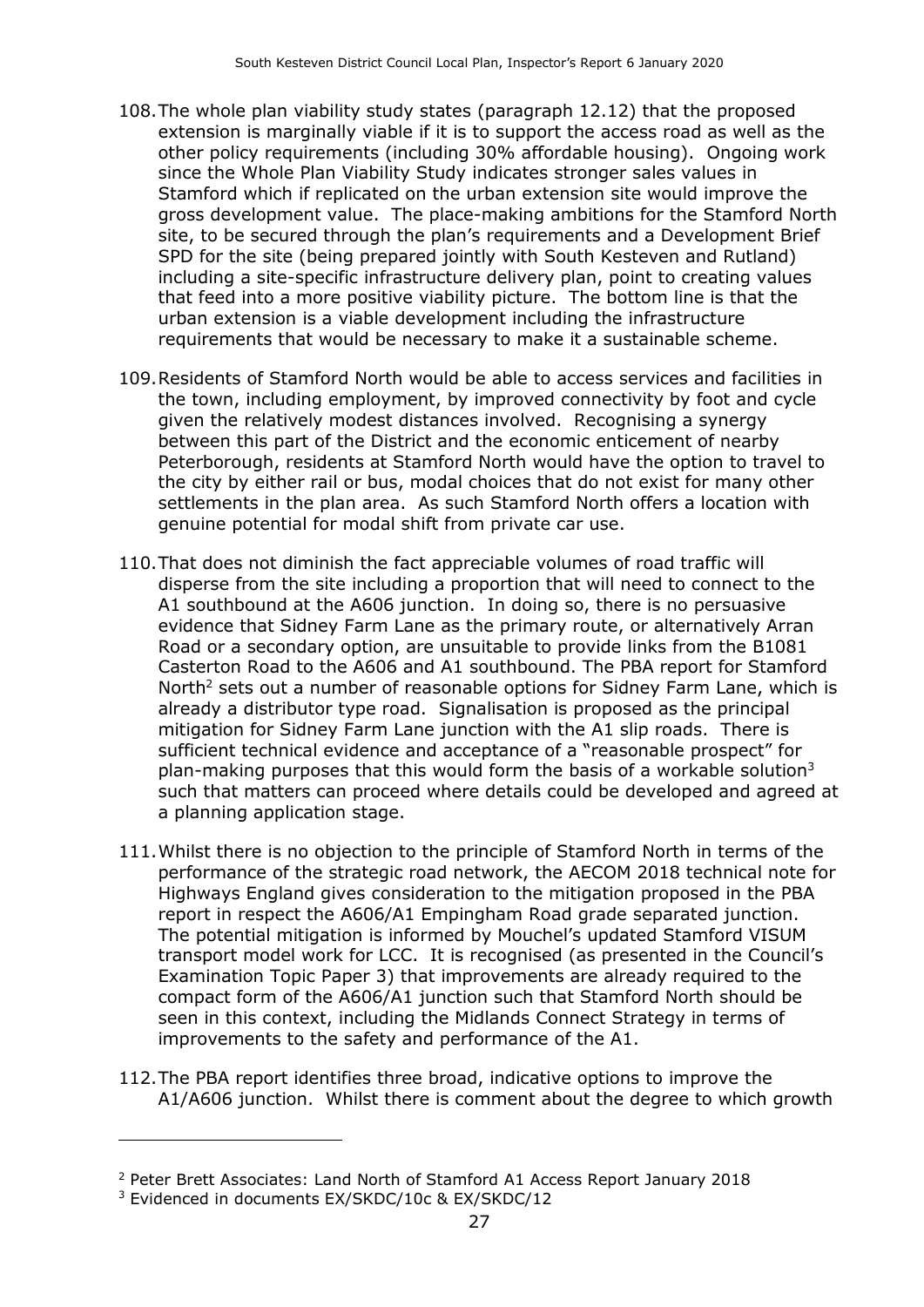in Oakham (west on the A606) has been considered, the peak period considered by Mouchel in the updated modelling, stopping sight distances, lane widths and capacity for signalisation, there is nonetheless a reasonable prospect of achieving suitable mitigation at this junction. AECOM on behalf of Highways England have not dismissed the options in-principle and advise that additional detailed work is required. It would not be appropriate to provide specificity within the policy other than to add a criterion which makes clear that mitigation measures to the strategic road network will need to be agreed with Highways England. **MM48** would do this and I recommend it for effectiveness.

- 113.The proposed smaller housing allocation at Stamford East comprises sustainably located previously developed land within reasonable walking distance of the town centre and close to other services and facilities including employment and a supermarket. Redevelopment of the site would represent an opportunity to create significant improvements to entrance into the town from the east on the A1175 Uffington Road. With this in mind, and noting the site is in various ownerships, the policy requirement for a masterplan would be necessary and proportionate to ensure a satisfactory relationship to remaining employment uses east on Uffington Road and to the employment land immediately to the north of the site.
- 114.The site is not without issues including contamination and variable land levels, but the plan-wide viability evidence points to a strong market in Stamford as evidenced by recent redevelopments of other former employment sites around the town. Accordingly, any justification for releasing adjoining greenfield land to the east of the River Gwash to necessarily subsidise the redevelopment of the site is unconvincing.
- 115.As evidenced in the SCLGS and the 2011 Landscape Study land east of the River Gwash at Stamford is a highly sensitive landscape, important to the setting of the town, and consequently has a low capacity to accommodate development. Development east of the river would breach a strong, identifiable limit to the town into an unspoilt area which retains a deep rural character despite the proximity of the urban edge of Stamford. A modest scale of development east of the Gwash may not appear prominent from the Newstead Lane but it would, however, be visible from the rural public footpath to the north which crosses the Gwash valley from behind the Alltech premises up to Newstead Lane.
- 116.Whilst I acknowledge flood risk from the River Gwash is to some degree moderated by the controlled conditions of the Rutland Water upstream, the principal reason that the eastern boundary of the allocation as submitted is justified is the need to protect the high-quality pastoral landscape character of the Gwash valley to the east. Overall, I find the landscape assessment at pages 84-85 of the SCLGS and the assessment of Site S3a in the 2011 Landscape Study, reinforced by my observations on site, persuasive as to why the submitted allocation is soundly contained on previously-developed land to the west of the river. Extending the allocation east of the Gwash, even only moderately, and bridging the river to do so, would also adversely affect the setting of the Grade II listed Newstead Mill building due to the loss of the openness of the valley floor. The recently installed fish leap does not urbanise or materially alter the rural character of the valley floor at this location.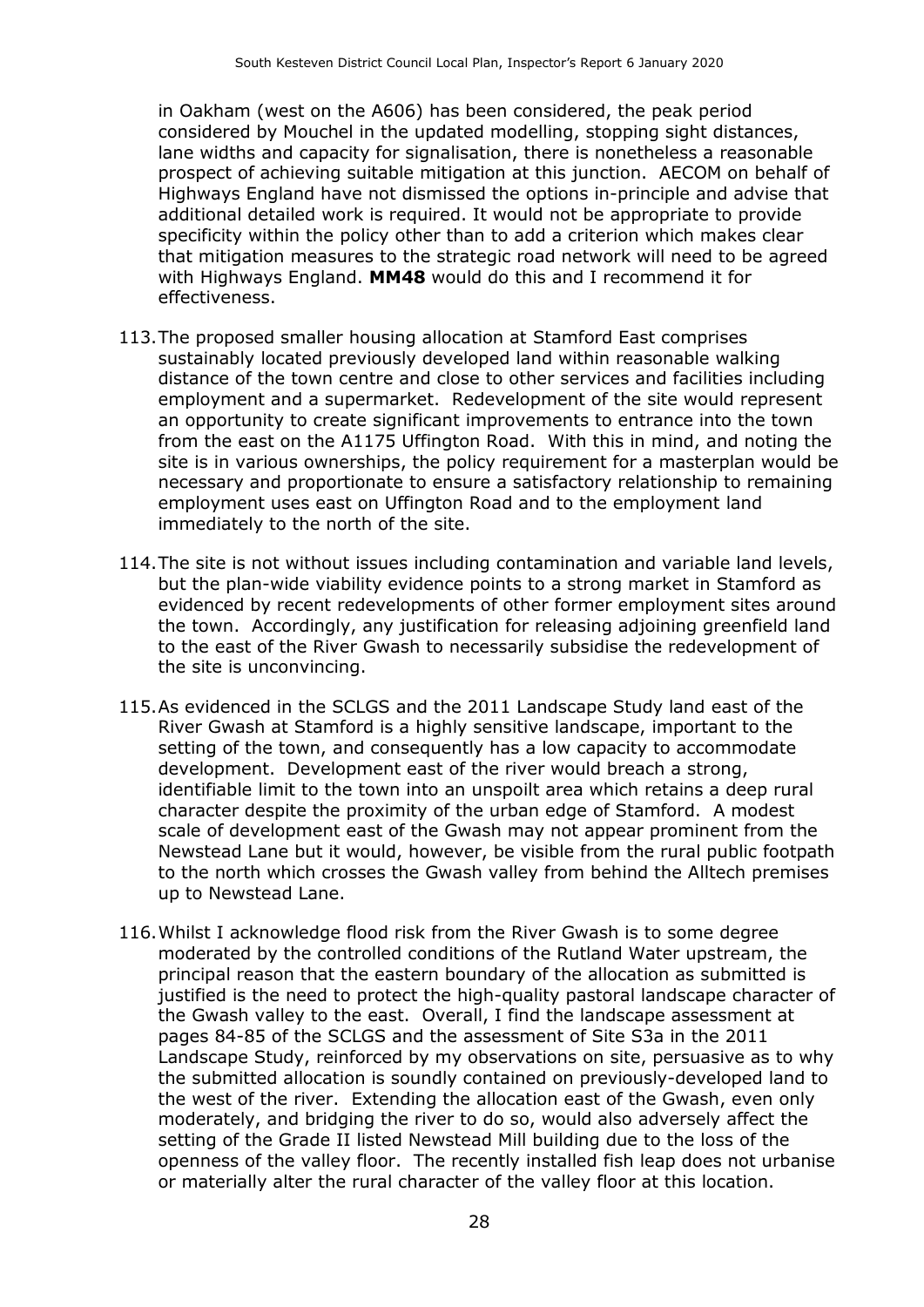117.Historical documentation refers to a potential eastern relief road for Stamford including a 'Ryhall Road Link'. There is no evidence that this project remains a transport objective for the town, or the that the potential development sites associated with that project (including on land east of the Gwash) provide appropriate justification for an enlarged Stamford East allocation. The allocation is within a minerals safeguarding area and the site policy needs to be modified to make clear that an assessment would inform the planning application(s). **MM49** would do this and I recommend it for effectiveness.

#### *The Deepings*

- 118.The proposed housing allocations at the edge of The Deepings reflect the evidence on site selection<sup>4</sup> and would be sustainable and deliverable or developable options to meet housing need. The proposed allocation on land east of Linchfield Road for 100 dwellings has been granted planning permission and so it would not be justified for the plan to retain the site as an allocation given the principle of the use has now been established. **MM52** would make this clear and I recommend it for effectiveness. Elsewhere, the proposed allocation at Linchfield Road, whilst sizeable, would nonetheless infill a logical gap between recent residential development to the south and west and employment and sports facilities to the north. There would be no harmful encroachment into the countryside. The site is a straightforward, deliverable greenfield site likely to be attractive to the market. The indicative capacity of the site at 590 dwellings, on a relatively modest 30 dwellings per hectare, would appear to be unnecessarily restrained. **MM53** to boost capacity to a realistic 680 dwellings is therefore recommended so that the plan would be justified and positively prepared.
- 119.Land at Millfield Road to the west of The Deepings was provisionally allocated for housing in earlier iterations of the plan but was subsequently involved in a Village Green application leading to a justified decision to remove the site prior to submission given the uncertainty on availability/deliverability. The July 2019 decision of the tribunal not to approve the application for Village Green Status was issued after plan submission and after the examination hearings. Nonetheless, it remains that there are sufficient sustainably located sites to meet identified needs in the District both for housing and employment. There is no need as a result of this examination to allocate additional development land in The Deepings as part of this plan. Without prejudice and noting the site has been subject to an extant planning application since November 2018, from a local plan perspective the latest situation at Millfield Road should feed into the usual evaluation of land requirements as part of any plan review process and the submitted plan at paragraph 3.47 is sound in this regard.

#### *Bourne*

 $\overline{a}$ 

120.As set out above the spatial strategy for the town of Bourne reflects the situation that the Elsea Park extension to the south of the town has in recent years delivered some 1,700 new homes with a further 600 homes due to be delivered in the next five years. Accordingly, only a modest additional 200 homes are assigned to the town through the submitted plan. Submitted Policy

<sup>4</sup> usefully presented in Topic Paper 1 [EX/SKDC/8] & Site Appraisal document [EX/SKDC/8a]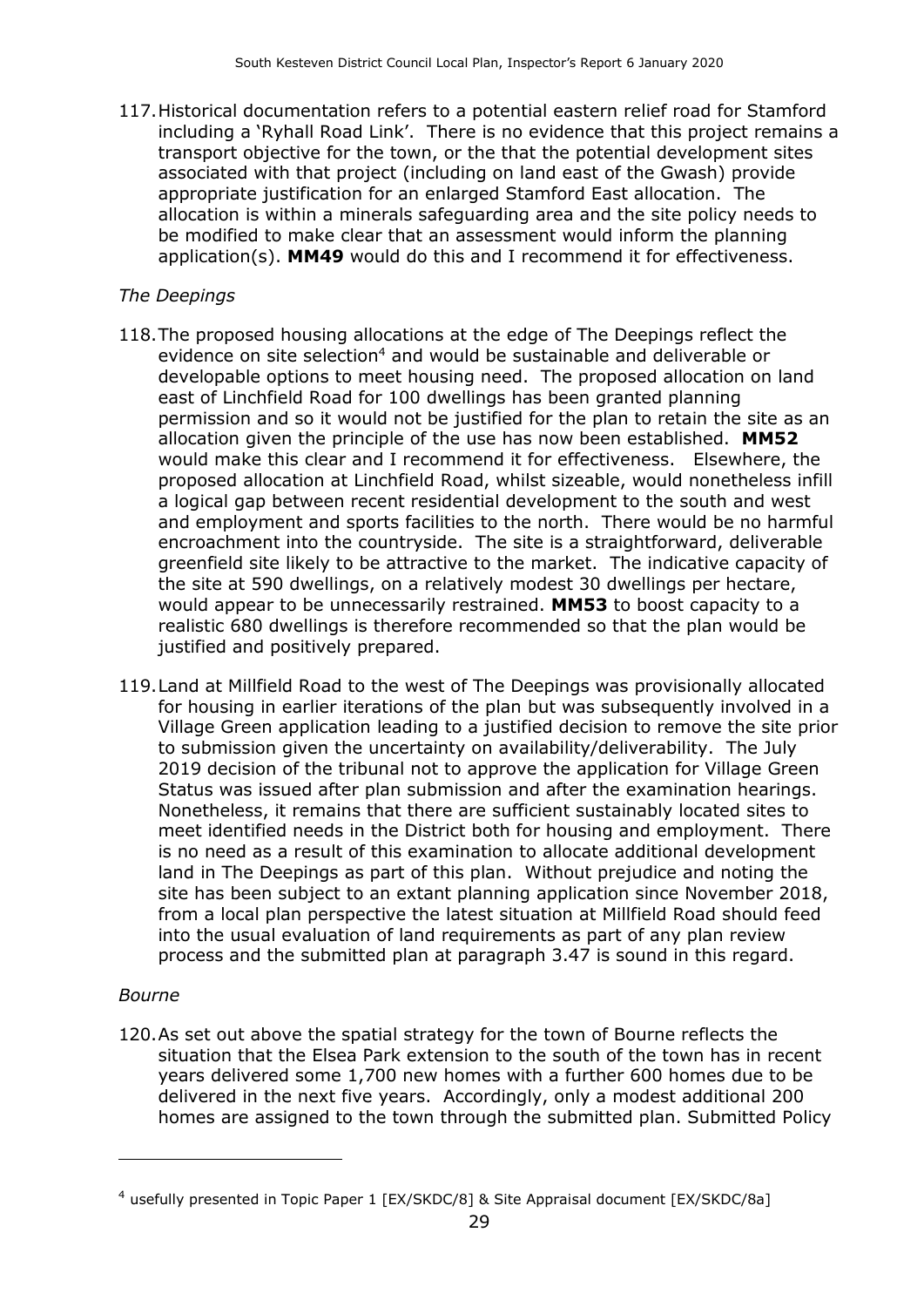BRN.1 looked to the town's emerging neighbourhood plan to make the site allocations for this growth. During the examination, however, evidence was provided of a proposal for around 100 homes on land allocated for employment at Manning Road. This is a site, surrounded by existing development, including housing to the west. It is within easy walking distance of the town centre, schools and other facilities. It would be a sustainably located site that is characteristically different to other potential peripheral housing options. It is an obvious infill site within the built fabric of Bourne.

- 121.In light of the development interest, the lack of interest in the long-standing employment allocation and the general good employment land supply in Bourne, it would not be the most appropriate strategy to retain the employment allocation (see also Issue 6 below). On this basis the submitted plan would neither be effective nor justified and therefore not sound. Rather than simply de-allocate the site and deal with the potential consequences of a very large residential windfall site on 'white land' within the settlement, the effective and positively prepared approach would be to allocate the Manning Road site and set site-specific policy in the plan to manage its development.
- 122.Consultation on the main modifications and associated policies map change has not identified any insurmountable issues that would inhibit the residential allocation of the site and it is notable that both Bourne Town Council and the Bourne Neighbourhood Plan Steering Group support the identification of the Manning Road site. Detailed work on flood risk (noting the site is predominantly within flood zone 1), drainage solutions (in accordance with modified Policy EN5) and accessibility may well inform the final capacity of the site, which is expressed as an indicative capacity in any event based on a modest 30 dwellings per hectare.
- 123.Accordingly, I recommend **MM50** to adjust Policy BRN.1 to specify that the remaining housing balance to be allocated through the Bourne Neighbourhood Plan is moderated from 200 to 100 dwellings. I further recommend **MM51** to re-allocate the Manning Road employment site for indicatively 107 dwellings and to provide necessary site-specific policy content. With these modifications the approach to housing supply in Bourne would be effective, justified and positively-prepared. I am mindful of the representations seeking additional land releases in Bourne, including specifically for care home provision. The neighbourhood plan process will provide a framework for additional provision in the short term in order to conform to this plan, including Policy BRN.1.

#### *Larger Villages*

- 124.A small number of proposed allocations now have the benefit of planning permission at Billingborough (site H5), Swinstead Road, Corby Glen (site H7) and Langtoft (Site H9). Accordingly, it would not be justified or effective for the plan to continue to present these sites as allocations and so **MM57**, **MM58**, **MM61**, **MM62** and **MM63** are all necessary and I recommend them accordingly.
- 125.The proposed extent of the allocation at Wilsford Lane North, Ancaster as submitted follows initial pre-application discussions resulting in a particularly complex eastern boundary which could be sensibly re-drawn and squared-off for allocation purposes as shown on the consulted modified policies map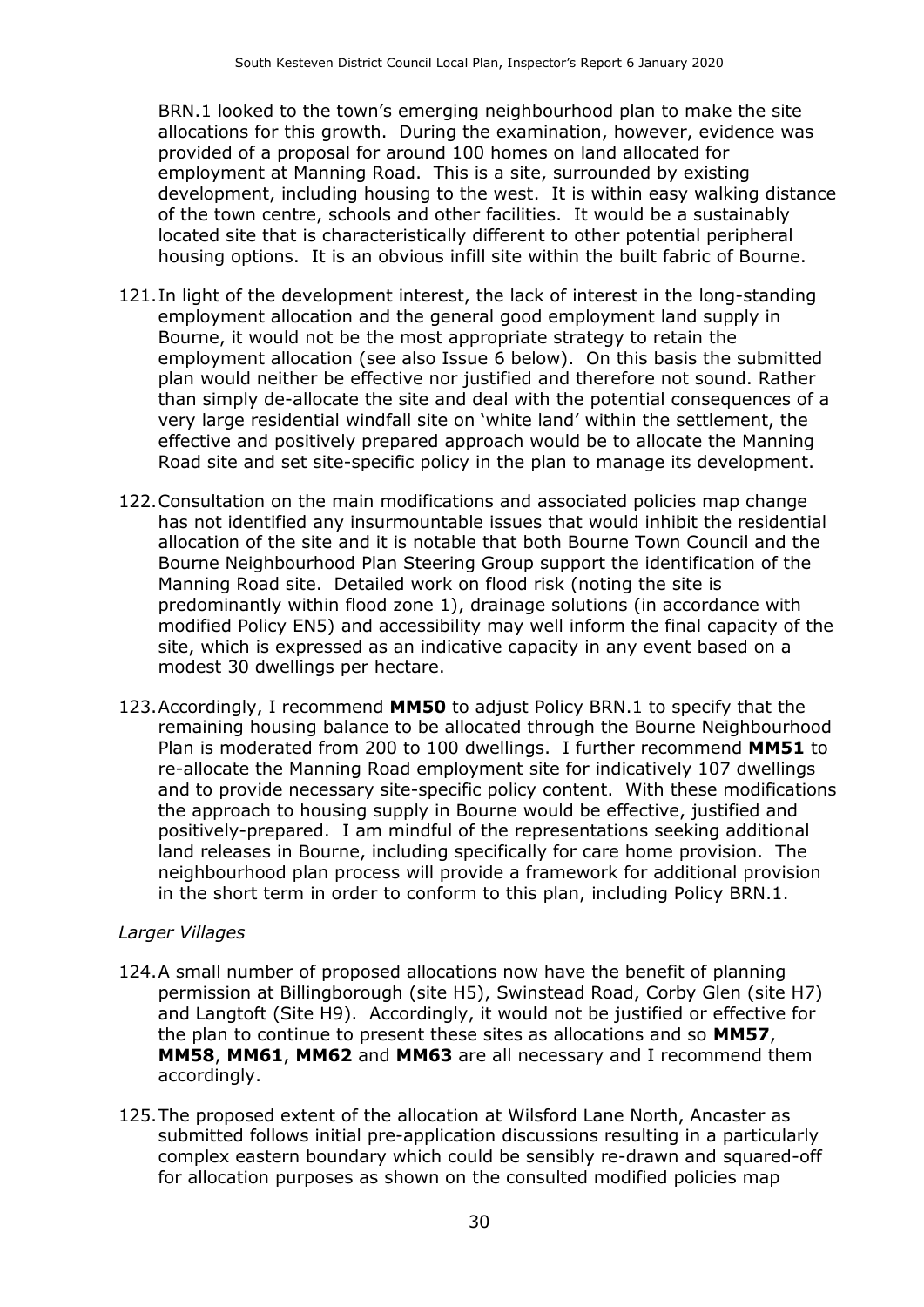[SKPMC-1]. Whilst an edge of village location, the proposed density of 16 dwellings per hectare would be an inefficient use of land for what is a relatively contained and sustainably located site. A higher density of 30 dwellings per hectare would not be out of kilter with the local context and would remain a suitable density for a village location. It would result in an increase from 35 to 96 dwellings. The site-specific policies for both sites north and south of Wilsford Lane should also be amended to recognise they are within a Limestone Mineral Safeguarding Area. There is no evidence, given the adjacent housing, that this would inhibit the allocations coming forward, but it is a valid matter to be addressed in a mineral assessment with any planning applications being submitted. It is also necessary to specify in policy that access to the north site would be taken from Wilsford Lane. These changes are presented in **MM54** and **MM55** and I recommend them for effectiveness.

- 126.The proposed allocation at Low Road, Barrowby would represent a significant increase in the size of the village but given its location on the southern edge and extent of intervening development it would not harm the character of the historic core of the village. The allocation is in three adjoining land parcels. One of the areas now has outline planning permission, the evidence from which indicates that the site, notwithstanding the need to create landscaped edges, could cumulatively come forward at a capacity that could yield more than the 230 dwellings envisaged in the submitted plan. A careful balance needs to be struck between being transparent about the reasonable capacity of the Low Road and ensuring that the final scale of development would not harm the wider village character. A density of 35 dwellings per hectare would be the appropriate response for the local context and would result in an increased capacity of 270 dwellings. That would be a substantial development for the village and as such it would be justified to express the 35 dwellings per hectare as a maximum density to protect the edge of village character.
- 127.In order to ensure the scale of development is assimilated into its edge of village context, and notwithstanding part of the site has planning permission, it remains justified that a masterplan is prepared to coordinate remaining development, ensure appropriate phasing and secure substantial landscaping at the southern and eastern boundaries. **MM56** would adjust the capacity of the site to a realistic figure and introduce necessary policy reinforcement on the importance of a masterplan and substantial landscaping and so I recommend it for effectiveness.
- 128.In respect of Colsterworth there are some relatively evenly appraised options for additional growth in the village. The proposed site for 70 dwellings on Bourne Road would be a sustainable option that would infill an enclosed parcel of land on the eastern edge of the village adjacent to the A1. There is no compelling evidence that the proximity of the A1 cannot be mitigated or that noise or air quality associated with the A1 would result in an adverse effect on the living conditions of future occupants. The proposed allocation would also provide an alternative site to the market to come forward in tandem with the approved 48 home scheme off Bridge End, thus boosting delivery. There are no over-riding sustainability or housing delivery reasons to release additional sites in Colsterworth through this plan.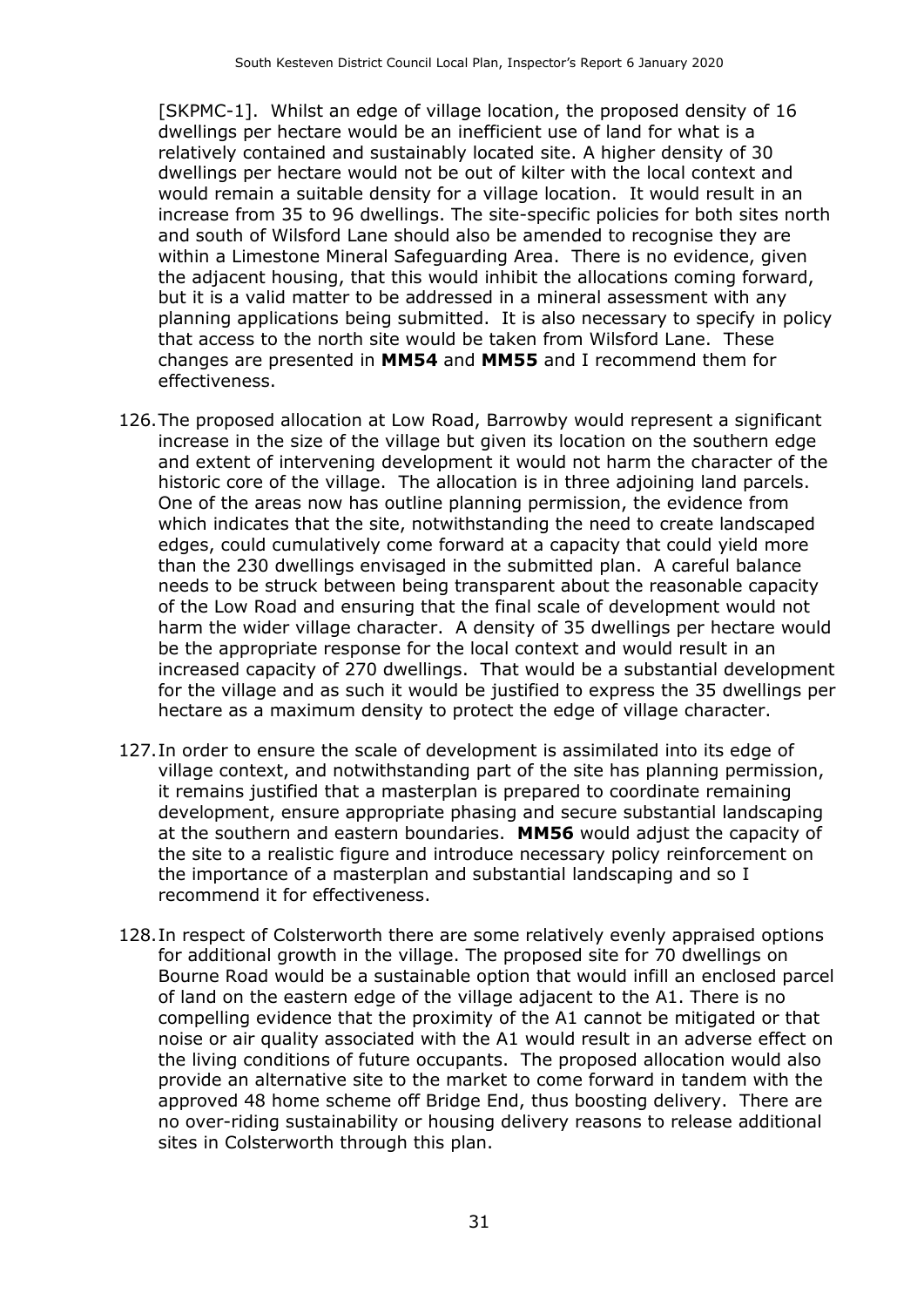- 129.Turning to Corby Glen, the proposed allocation at Bourne Road would be significant at 250 dwellings. Subject to a comprehensive masterplan, landscaping and open space any perceived harm of an over-development would be allayed. The proposed density of 30 dwellings per hectare would be an appropriately efficient use of land at this edge of village location. There is no clear evidence that the safety of the road network would be severely comprised including the B1176/A151 junction in the centre of the village. The policy requires pedestrian and cycle connectivity from the site to nearby village facilities thus reducing reliance on car journeys. Overall, the proposed allocation is soundly based.
- 130.The proposed allocation at Thistleton Lane/Mill Lane in South Witham is proximate to a regionally important and locally significant geodiversity site at South Witham Quarry and it is important, consistent with NPPF paragraph 117 that any impacts on geodiversity are minimised and harm to geological conservation interests prevented. Additional policy content would require consideration of the matter and it would not be burdensome in bringing the site forward. Consistent with other policies in the plan as a greenfield site at an edge of village location it is justified that development seeks to secure improvements to biodiversity. **MM64** would introduce necessary additional policy content to reflect the environmental context of the site and I recommend it for effectiveness and consistency with national policy.
- 131.The proposed allocation at part of Elm Farm Yard in Thurlby would be at the southern edge of the village, adjacent to the busy A15 road. Whilst some key facilities are located within walking distance without need to cross the A15, the church, the pub and the southbound bus stop are located on the other side of the main A15 road. Given the volumes of traffic, road alignment and absence of footways along the A15, it would be an unattractive and difficult task for future occupants of the proposed housing to cross the road to access these services. Accordingly, it would be justified to require the development of the site to include for safe pedestrian connection to facilities east of the A15. It would not be reasonable, however, to introduce specificity on what form this should comprise, which is best left to negotiation with the local highway authority as part of securing safe and suitable access for all people. I therefore recommend **MM66** for effectiveness.
- 132.A number of the proposed allocations in the larger villages are within mineral safeguarding areas and/or specific limestone minerals safeguarding areas. Accordingly, where sites are affected the plan needs to reflect this and be clear that a minerals assessment will be required when proceeding with the submission of a planning application. Accordingly, I recommend **MM59**, **MM60**, **MM64** and **MM65** so that the plan would be effective in relation to the significance of ensuring workable mineral resources are not profligately impeded.

#### *Summary and conclusion on Issue 2*

133.Policy H1 of the plan sets out the housing allocations over the plan period. It requires a number of updates and clarifications to reflect the changes to the capacity of sites discussed above and to remove those allocations that have planning permission as of 1 April 2019. **MM16** would update Policy H1 so that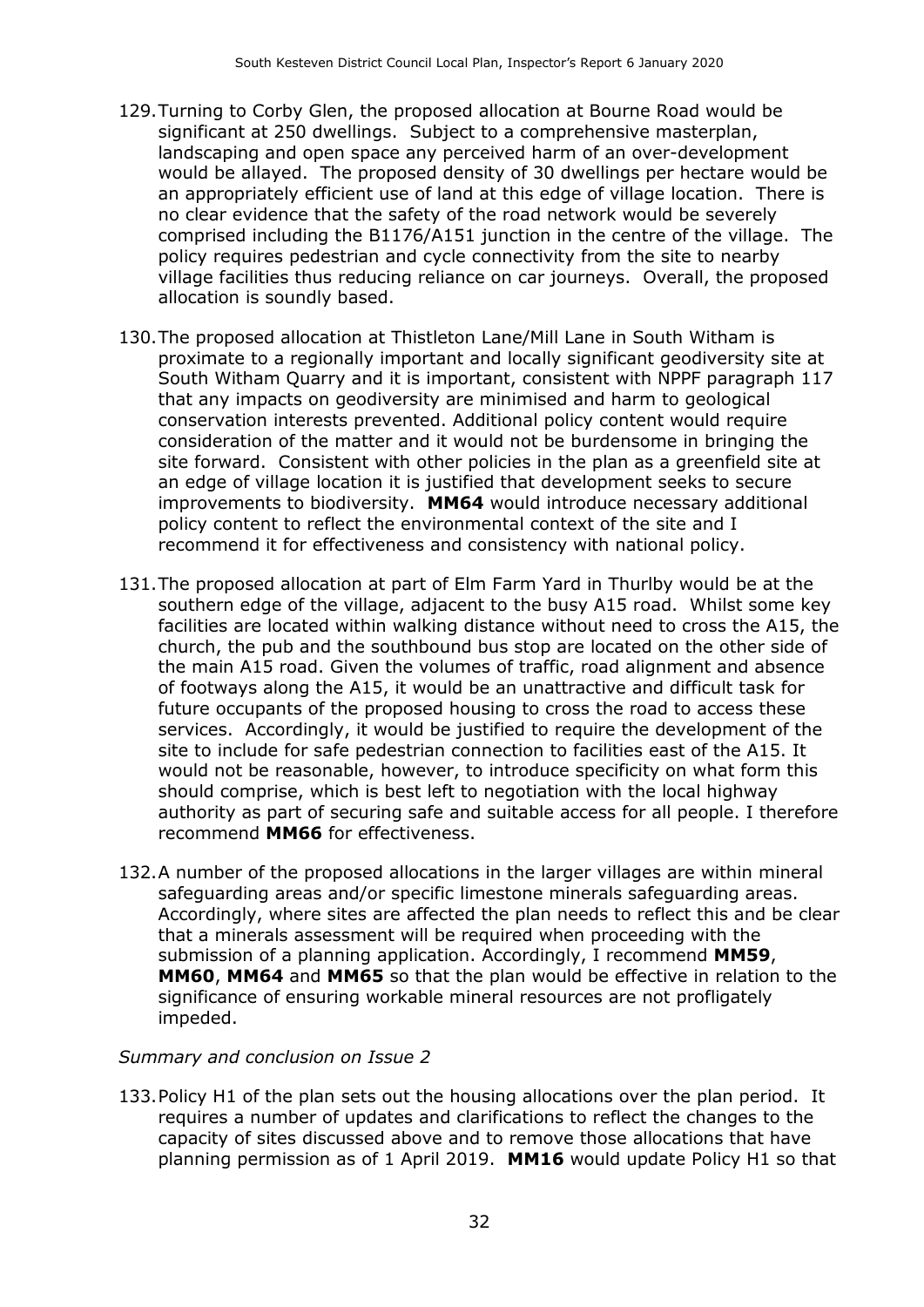it is justified, effective and positively prepared and I recommend it accordingly.

134.In conclusion, subject to the above-mentioned modifications, the plan's housing allocations, including strategic urban extensions at Grantham and Stamford, would be justified and effective.

#### **Issue 3 – Does the Plan provide for an adequate supply of developable and deliverable housing land including a positively prepared policy framework to meet all housing needs?**

- 135.The housing requirement over the plan period (2011-2036) needs to be increased from 15,625 to 16,125. In profiling the annual requirement this would need to reflect a step-change from 625dpa to 650dpa from 2016/17 onwards. The submitted plan asserted that the identified supply of 8,726 dwellings factored in a 13% "over allocation" to offer choice and contingency to the market, recognising the plan's reliance on strategic greenfield sites, particularly at Grantham and Stamford. Given the updated housing requirement this needs to be revisited as the figure is very likely to have changed as a consequence of updated monitoring in 2018/9 and various modifications recommended to the housing allocations.
- 136.The submitted plan was informed by 2017/18 data on housing land availability, including the short section on monitoring and implementation which presents at Figure 41 the housing trajectory and at Figure 42 completions since 2010/11. Again, the trajectory needs to be revisited in light of the updated housing requirement. During the examination, and prior to the relevant hearing sessions, the Council was able to produce the latest 2018/19 data which would helpfully enable the housing land supply baseline to be updated to 1 April 2019. Bringing this all together, the submitted plan would not be effective, justified, positively prepared or consistent with national policy with regards to housing land supply.
- 137.Since the start of the plan period 4,506 dwellings have been completed in the District by 31 March 2019. I note that it includes efforts by the Council to appropriately rectify past under-recording of completions on smaller and individual sites (some 270 dwellings).
- 138.In terms of the general profile of supply there are three large urban extension sites currently under construction that will deliver just over 1,000 dwellings in the next five years. There is then a good spread of over larger sites with planning permission either under construction or where preparatory work is underway that again would reasonably yield over 1,000 dwellings in the next five years. The Council has a good database of smaller sites under construction or with planning permission likely to deliver 500 homes in the next five years. Added to this the Council has a capital programme to utilise some of its own land assets and this is committed to deliver 140 homes in the next five years. An appropriate allowance has also been made for windfalls at a modest 30 dwellings per annum starting from 2021/22 to avoid double counting. Plan allocations are envisaged to start delivering from 2020/21 onwards and for some of the smaller, straightforward rural allocations that would be reasonable. As identified under Issue 2 above, a notable number of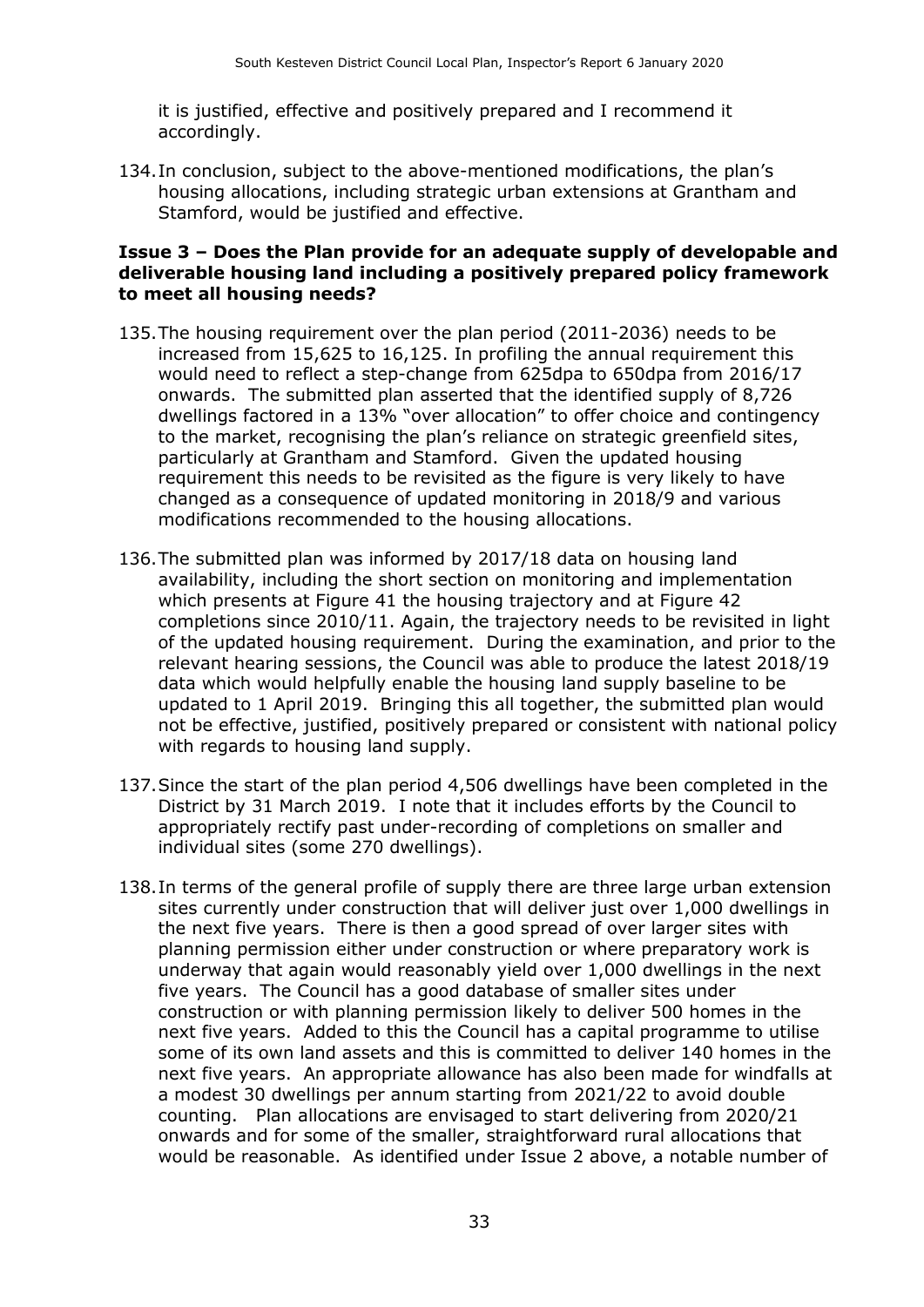proposed allocations have either recently been granted planning permission or are in the process of obtaining it.

- 139.Against the up-to-date housing requirement in this plan there is currently a realistic prospect, subject to the recommended modifications, that the plan will facilitate development in excess of the 11,619 dwellings required over the remainder of the plan period. Accordingly, beyond the more positive reprofiling of delivery at the PWOGB site in Grantham and the re-allocation of employment land at Manning Road, Bourne, there is no need to allocate additional housing sites.
- 140.In terms of the supply of deliverable housing land for the next five years, the Council's latest April 2019 assessment confirms that delivery since 2011/12 has been variable but predominantly below the requirement so as to amount to persistent under delivery. Latest outputs for the Housing Delivery Test confirm a 20% buffer remains necessary. Consequently, and in accordance with paragraph 47 of the NPPF a 20% buffer needs to be applied to the fiveyear housing requirement figure. In applying the buffer, there is the allied matter of any shortfall that has arisen since the start of the plan period. Since 2011/12, the shortfall has been 569 dwellings.
- 141.The evidence is that with a 20% buffer, recovering the shortfall in the next five years (Sedgefield method) would result in a 5.32 year supply whereas spreading the shortfall over the plan period (Liverpool method) would provide for a 5.95 year supply. The latest supply analysis shows a deliverable supply of 4,878 dwellings in the next five years. The Council's profiling of delivery is supported by developers on a number of key sites, particularly the urban extensions at Grantham (Poplar Farm), the completion of Empingham Road/Tinwell Road developments in Stamford and the continuation of significant delivery at Elsea Park, Bourne. The Council has recognised that delivery needs to be diversified and has allocated a raft of small-medium housing allocations at the larger village tier of the strategy. A number of these now have permission and it is reasonable to assume, given their attractiveness to the market, that these village sites would make an appreciable contribution to delivery in the next five years.
- 142.I have dealt with the realism of assumptions around delivery, with reference to infrastructure capacity and market absorption rates, to the key strategic sites proposed in the plan in Issue 2. The principal comment is directed to the ability of the PWOGB site in Grantham to yield a supply of 175 homes in the next 5 years. I accept that the timeframes involved (masterplan, consent, discharge of conditions and first completions) are bold but the plan needs to reflect the clear ambitions and objectives, including critical Homes England involvement, to accelerated delivery at this surplus public sector site.
- 143.The revised trajectory shows delivery peaking in 2022/23 at close to 1,200 units. This is a significant step-change compared to recent delivery but would be the culmination of a number of large-scale sites that are currently delivering, with other sites that now have planning permission together with reasonable assumptions about a number of plan allocations starting to meaningfully deliver from 2021 onwards. The trajectory realistically reflects the position at Spitalgate Heath which is now coming to fruition and prudently does not make an allowance for Stamford North within the five-year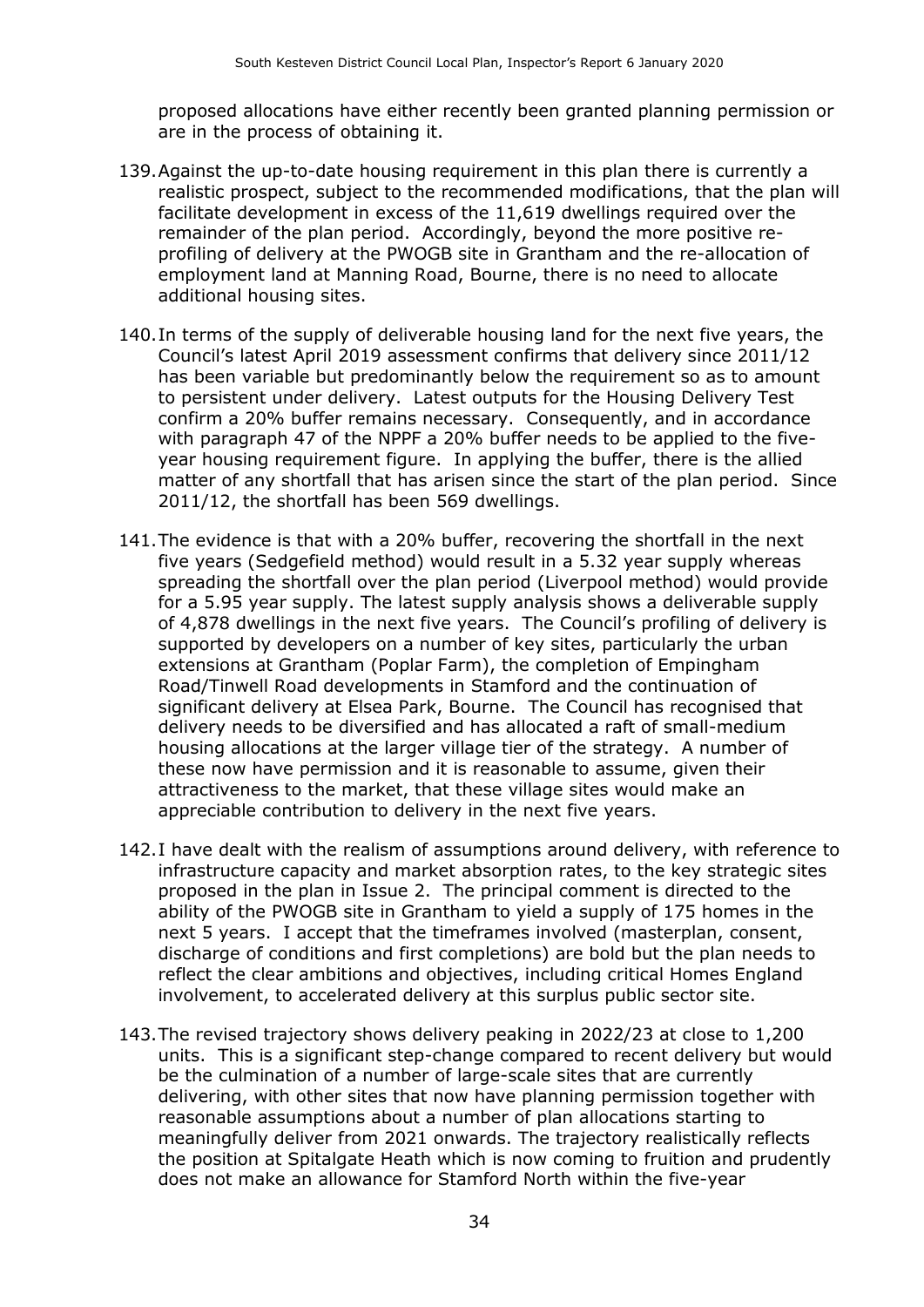deliverable supply. Monitoring for 2018/19 shows a modest exceedance of the higher annual housing requirement which points to an encouraging outlook on delivery.

- 144.I therefore conclude that the Council's estimates and profiling of deliverable supply are realistic. Whilst it would allow for recovery of the shortfall over the next five years, and this is to be preferred, it nonetheless results in only a small margin over the required five-year supply at 5.32 years. I am concerned that this would be a potentially fragile situation which would not provide the necessary plan-led assurance, particularly given the appropriate degree of reliance placed on a number of strategic urban extensions necessary to secure a sustainable pattern of development. It is therefore effective and justified for the shortfall to be spread over the remainder of the plan period to provide a more robust land supply, to a more prudent figure just shy of 6 years supply.
- 145.Looking over the entirety of the plan period and total deliverable and developable supply, the latest evidence in the revised trajectory indicates a supply buffer of 18%. This would amply provide for an ongoing supply of housing land.
- 146.Taking all of this into account, the plan needs to contain an up-to-date trajectory and explanatory text that reflects the following:
	- The adjusted higher housing requirement from 2016/17 onwards;
	- Updated completions 2011/12-2018/19 and the shortfall since 2011
	- The application of a 20% buffer, brought forward from later in the plan period to provide a realistic prospect of achieving the planned supply;
	- The shortfall to be dealt with over the plan period (Liverpool method); and
	- A positive windfall allowance (2021-2036)
- 147.This would be achieved by the revised contextual text (paragraph 1.11) in **MM3** on the growth agenda in the District, **MM70** in terms of a number of revised monitoring indicators, **MM71** which sets out revised text in the monitoring and implementation section on how housing delivery will be assessed and monitored and **MM73** which would replace existing Figure 41 with a revised housing trajectory within the plan's monitoring framework. These modifications are necessary to ensure the plan would be effective, justified, positively prepared and consistent with national policy.
- 148.In conclusion, and subject to the above-mentioned modifications, the plan would provide for an adequate supply of developable and deliverable housing land including a positively prepared policy framework to meet housing needs over the plan period.

#### **Issue 4 – Would the accommodation needs of gypsies and travellers be met in a way which is positively prepared, effective, justified and consistent with national policy?**

149.The Gypsy and Traveller Accommodation Assessment 2016 (GTAA), which applies the latest planning definitions in the Government's Planning Policy for Traveller Sites (PPTS), identifies a need in the District for 32 permanent pitches for gypsy and traveller households and 9 additional plots for travelling showpersons over the period 2016-2036. The methodology and rigour of the GTAA accords with the PPTS requirements on assembling an evidence base.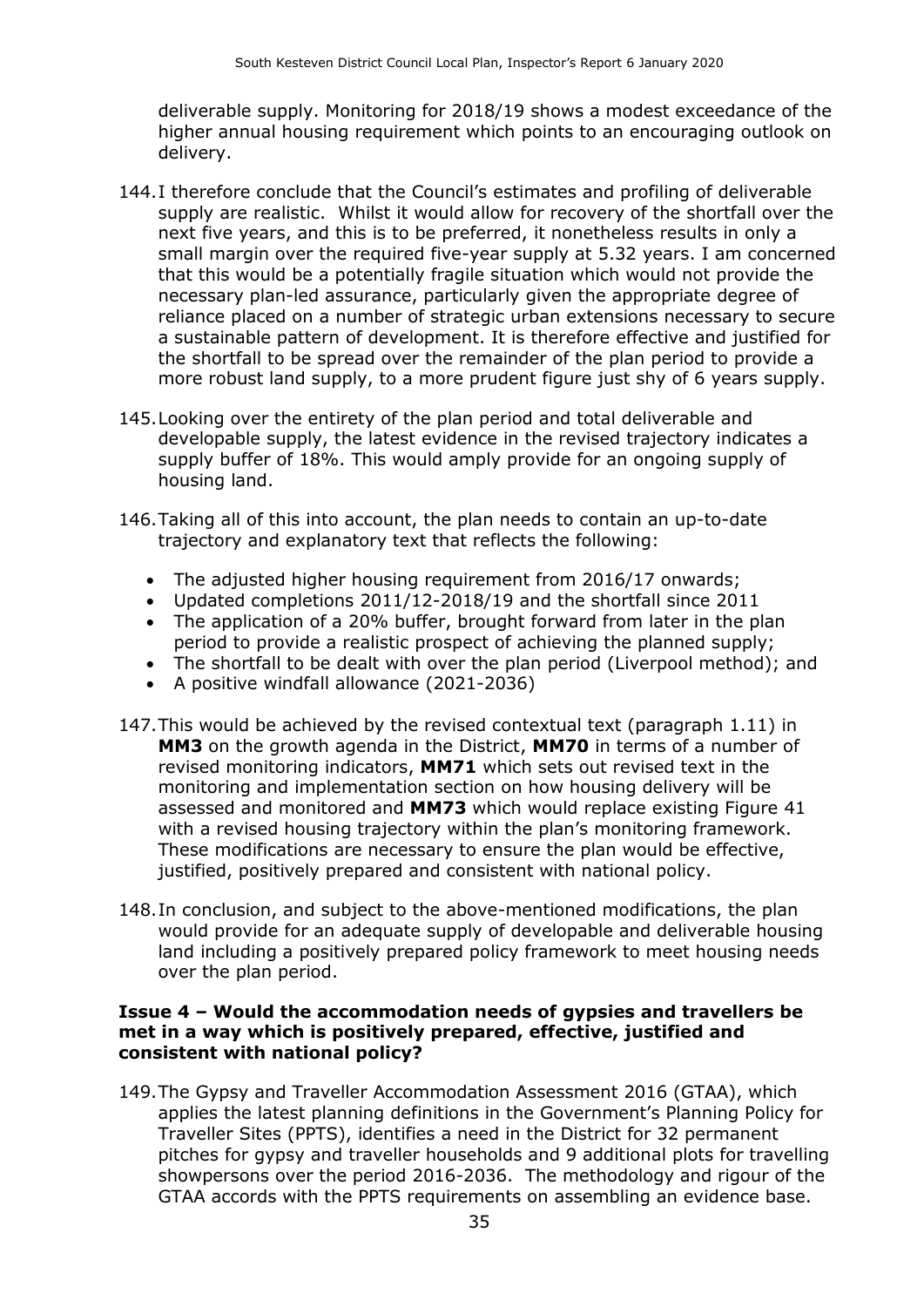Since plan submission, clear evidence has been provided that the identified need for travelling showpersons arising from a recognised family group has now been met through the grant of planning permission.

- 150.As required by the PPTS the Plan sets out the identified need for 32 permanent residential gypsy and traveller pitches and breaks down the need into fiveyear periods. Half of the need (16 pitches) is required to be delivered within the first five years (2016-2021). This reflects the credible degree of in-depth engagement with travelling communities in South Kesteven to establish an empirical picture of need, which largely reflects newly forming households seeking separate accommodation. The consultants who did this research have a particularly embedded relationship with the travelling communities that goes beyond researching the GTAA and now involves implementation in terms of assisting in the process of finding suitable sites to progress through the planning system.
- 151.Whilst the PPTS (paragraph 11) refers to land supply allocations where there is an identified need, I place significant credence on the submission that there is an alternative fair and effective strategy to meeting need in South Kesteven, through ongoing engagement and dialogue with gypsies and travellers who have identified a preference to owning family land and obtaining permission. To this end the Council submitted a delivery plan which identifies through a blend of new permissions and additional provision on existing sites an additional 8 permanent pitches which have already been provided since 2016 and reasonable options to deliver the remaining short term need of 8 permanent pitches by 2021.
- 152.However, before the close of the hearings, a proposal for a site at Cold Harbour, Grantham which would have contributed to supply in the first 5 years was refused planning permission and this has affected the ability of the Council to demonstrate an up-to-date 5-year supply. Consequently, there would be no plan-led certainty to both travelling and settled communities on where and how the identified need would be met. The plan on this basis is unsound, being neither positively prepared, effective or consistent with national policy.
- 153.Remedial soundness options would include allocating land as part of this plan or to produce a separate development plan document to specifically allocate gypsy and traveller sites. Both approaches would take time, measured in many months and possibly stretching into years, particularly given the absence to date of any proposed land through the call for sites. There are circumstances, however, which justify an alternative interim approach in South Kesteven. This context includes the positive and established involvement of the Council's gypsy and traveller consultants, who are working with the communities to identify and bring forward additional supply. Ongoing monitoring of the Plan will further provide an opportunity for the Council to demonstrate that its pro-active approach to finding sites with gypsies and travellers will deliver.
- 154.The circumstances as to why a delay to allocate land now would not be a reasonable approach in South Kesteven also include the fact that, for a variety of reasons, there needs to be an early review of the plan. Accordingly, I recommend that **MM72** includes specific text confirming that the early plan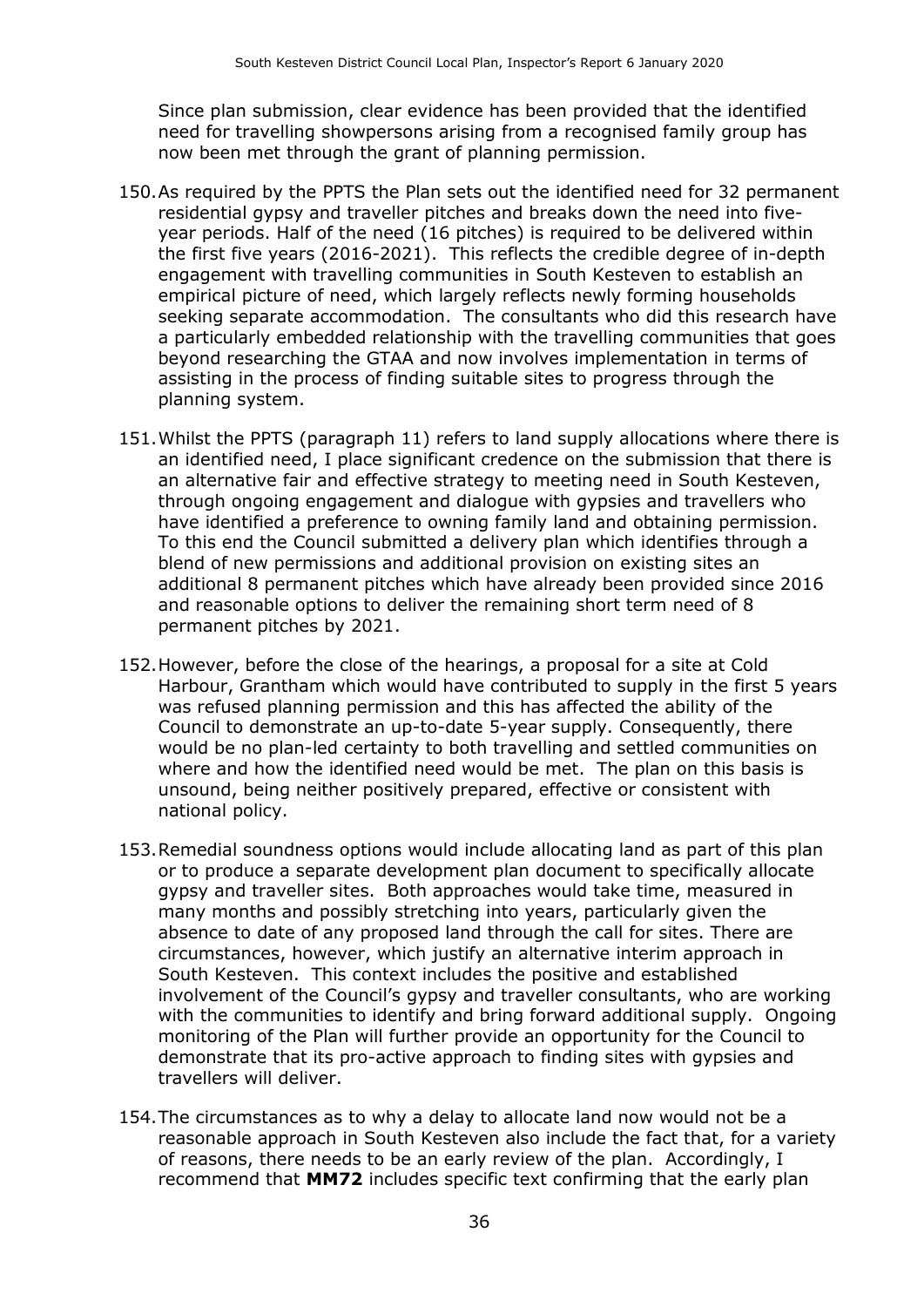review is informed by an updated gypsy and traveller accommodation needs<sup>5</sup>, and ongoing monitoring of delivery against Policy H5, in anticipation that the Plan review would allocate gypsy and traveller sites if required.

- 155.Accordingly, the approach in Policies H5 and H6 to support individual proposals for gypsy and traveller pitches and residential yards or plots for travelling showpeople, whilst providing a reasonable starting point for increasing the number of traveller sites in appropriate locations, can only be found sound, however, as an interim measure. The wording of the policies needs to be clarified to ensure the matters of integration with the settled community principally relate only to scale and layout in accordance with the PPTS. Additionally, whilst sites need to be accessible to local services a degree of practicality is needed in that locational requirements typically for peripheral sites at or just beyond the edge of settlements may not be readily accessible by public transport or on foot / bicycle. Given the current shortfall in provision, a more flexible policy would be justified. **MM20** and **MM21** would address these points and assist in bringing forward provision. I recommend them both for effectiveness and consistency with national policy so that the policies are fair, realistic and inclusive.
- 156.In conclusion, subject to the above-mentioned modifications, the plan's policies in respect of meeting the needs of gypsies and travellers are justified, effective and consistent with national policy.

#### **Issue 5 – Are the policies for delivering a range of housing to meet various needs effective, justified and consistent with national policy?**

- 157.The submitted plan at Policy H2 seeks 30% affordable housing on all sites of 11 dwellings (or 1,000sqm gross residential floorspace) and at criterion d. of the policy that all affordable homes should meet "the accessible homes standard applicable in that location". There are two soundness issues that arise, firstly the justification and effectiveness of the 30% requirement across the board and secondly, the clarity and consistency with national policy on criterion d. On both grounds the submitted plan would not be sound on grounds of justification and effectiveness.
- 158.The viability picture in the District is mixed, reflecting diverse market conditions, with generally stronger sales values in the south and rural pockets in the north. Generally, market conditions in Grantham are weaker. Sensitivity testing for affordable housing (10%-40%) shows that at a 30% threshold, the brownfield and smaller sites one could reasonably expect to come forward in the urban fabric of the town would be at risk. It would be unreasonable for the planning system in South Kesteven to become fettered by numerous individual site viability appraisals for relatively modest developments. To remedy this, a lower threshold of 20% for the Grantham Urban Area would be justified by the viability study evidence (Table 10.19 of the viability study) and provide an effective way forward, consistent with national policy at NPPF paragraph 173.

-

<sup>5</sup> Mindful of the requirement for a wider assessment of caravan/houseboat needs under Section 124 of the 2016 Housing and Planning Act.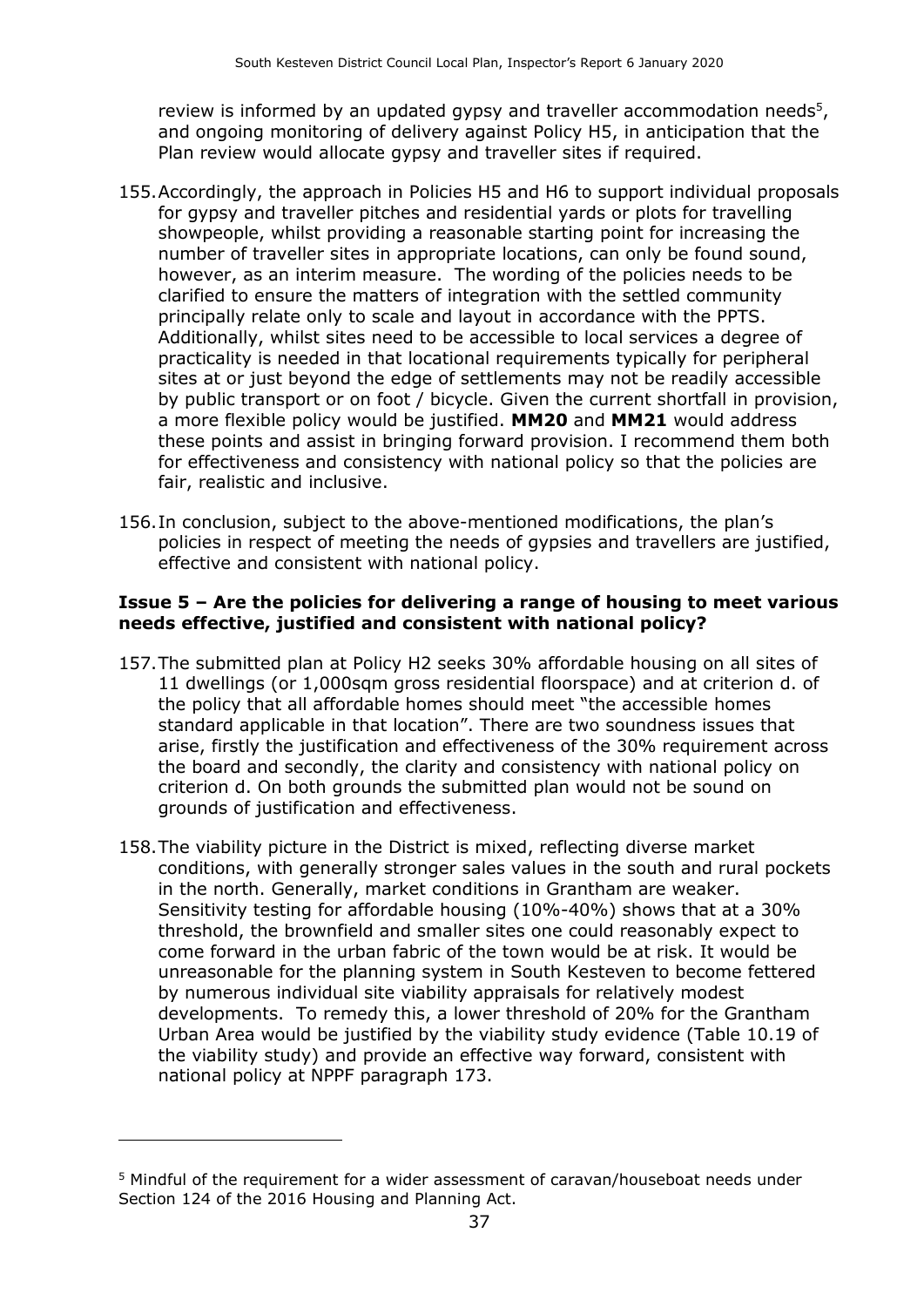- 159.The delineation of the proposed 'Grantham Urban Area', which would need to be defined on the policies map<sup>6</sup>reflects the existing urban fabric of the town which aligns with the viability evidence. It is submitted that proposed allocations and the consented allocation north of Longcliffe Road should also be included in the 20% zone. I am not persuaded by the viability evidence that these urban extensions and larger sites should be included within the urban zone given they are creating new communities on peripheral greenfield sites which will be distinct in their appearance, product and saleability compared to character and values of sites within the town.
- 160.I do accept however that infrastructure costs associated with these sites are significant and notwithstanding the viability study conclusions that these sites can broadly support 30% affordable housing there needs to be further acknowledgement and flexibility in Policy H2 for these sites in terms of allowing for site specific viability assessments to be considered, including facilitating variable levels of affordable housing over what will be considerable delivery periods (i.e. lower at the start where there are up-front infrastructure costs and recouped in later phases or where improving viability allows for overage).
- 161.The reference to the accessible homes standard in criterion d. of submitted Policy H2 is unclear as to whether it is optional standards M4(2) or M4(3) or why it is specifically sought for affordable housing and not other forms of housing. The Council intend to clarify matters within Policy DE1 and I address that separately under Issue 7 below. On this basis removing criterion d. from the policy would be necessary.
- 162.I therefore recommend **MM17** to Policy H2 to include, amongst other things, the Grantham Urban Area threshold of 20% affordable housing, flexibility to allow for specific viability assessments for Grantham urban extension allocations as an exception to an otherwise strict approach of avoiding frequent viability appraisals and to remove criterion d. on accessible homes. The MM would be necessary so that the plan is justified, effective and consistent with national policy in this regard. I have amended the modification consulted on slightly to include a reference to land north of Longcliffe Road, which is now consented, but to ensure a consistent approach to allowing for site specific viability assessments for all existing and former GR3 sites at the edge of Grantham.
- 163.It is reasonable that larger sites provide an opportunity to deliver some of the demand for self and custom build housing. As submitted Policy H3 seeks up to 2% of plots on sites over 400 homes to be allotted for serviced plots. The 400 homes threshold is reasonable such that in reality only a handful of the very largest allocations, most of which require masterplanning, would be expected to make any provision. The policy does not require serviced plots to be held indeterminately such that they can be released back to the market after a sensible period. The phrasing "up to 2%" would technically allow for significantly less and therefore would be ineffective. Accordingly, 2% should

 $\overline{a}$ 

<sup>6</sup> Consulted on as SKPMC-2 alongside MM16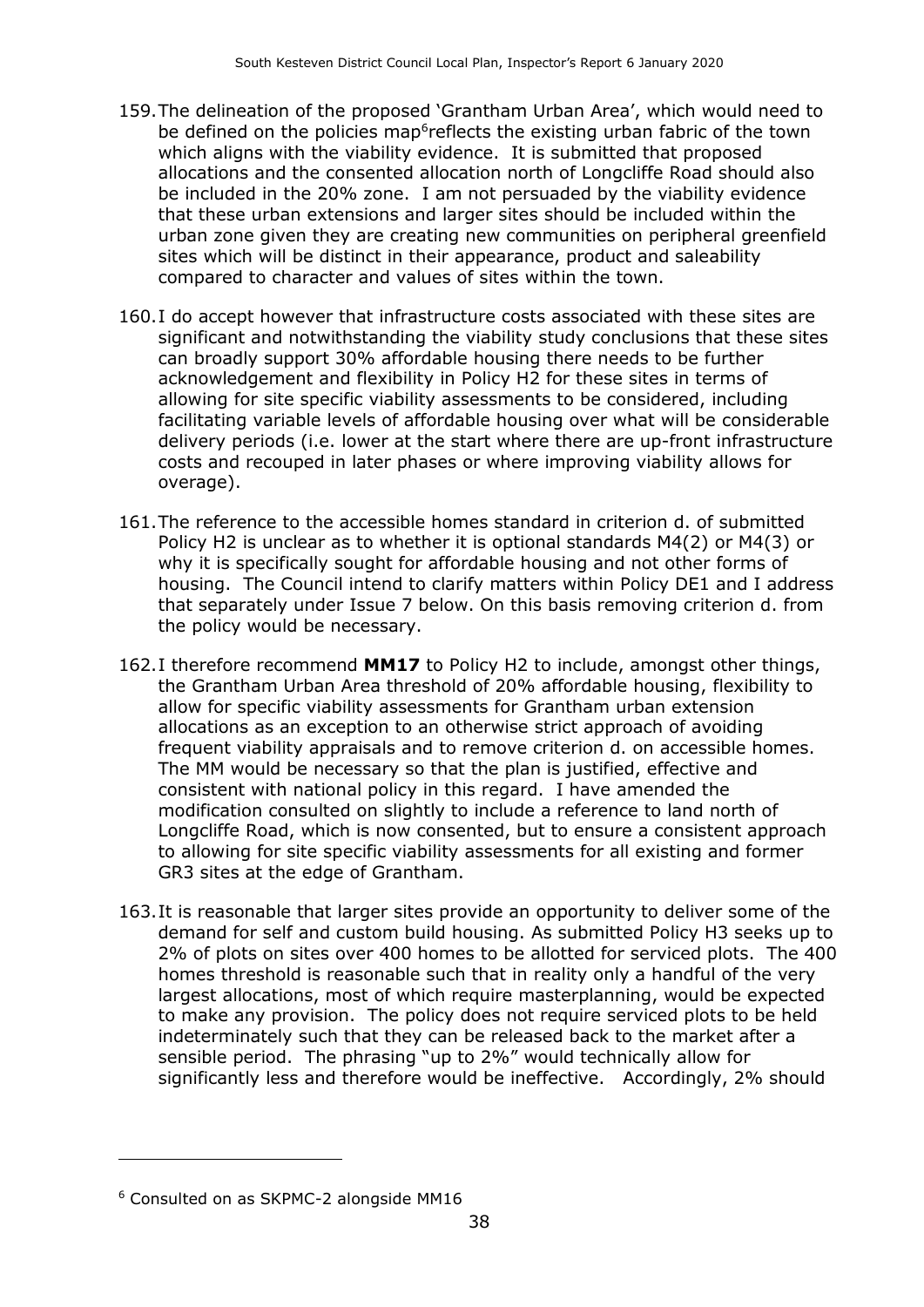be set as a floor rather than a ceiling. **MM18** would do this and I recommend it accordingly for effectiveness.

- 164.As evidenced in the SHMA there is a need for a range and mix of residential accommodation including, in particular, housing for the elderly. Policy H4 sets a broadly reasonable approach in looking to major housing schemes to provide for a mix types and sizes of housing. Clarity is needed (through the glossary) as to what constitutes "specialist housing" for older people. It would not be necessary for major housing schemes to provide for retirement accommodation or extra care and residential care housing, but the policy should set a clear signal of policy support where these appropriately come forward. Nor would it be justified to require specialist provision for accommodation for the elderly to meet recognised dementia standards. **MM19** would address these matters and make for a clearer policy and so I recommend it for effectiveness.
- 165.In conclusion, subject to the main modifications identified, the plan's approach for delivering a range housing to meet various needs would be effective, justified and consistent with national policy and therefore soundly based.

#### **Issue 6 – Are the proposed employment allocations and policies positively prepared, justified, effective and consistent with national policy?**

#### *Strategic Employment Sites*

- 166.The principal strategic employment site for the district and for Grantham is the Grantham Southern Gateway allocation (GR.SE1) comprising various parcels of land amounting to 105 hectares around the proposed interchange of the A1 and GSRR. The area already contains a number of commercial premises and a site with planning consent for a design outlet complex. It is well-related to the existing southern fringes of Grantham and the proposed urban extensions at Spitalgate Heath and PWOGB. In terms of the aspiration to accommodate significant employment growth at this location this would be reasonable given Phase 1 of the GSRR has already been implemented and within the next 2 years this will be a high-profile location adjacent a new grade-separated junction on the A1.
- 167.The scale and extent of employment land at this location could reasonably be enlarged to accommodate demand for various employment uses without significant adverse impacts on the wider landscape or setting of nearby heritage assets. Accordingly, I recommend the inclusion of additional land between the A1 and B1174 to the south of the proposed Southern Gateway site as a logical consolidation of developable land at this strategic location to create a wider allocation of some 119ha. **MM22** would do this and I recommend it to make the plan effective in realising the sought step-change in economic growth discussed in Issue 1.
- 168.Elsewhere at Stamford, the plan allocates just under 10ha of employment land to the west of the town at Exeter Fields. This is an allocation rolled forward from the 2014 Site Allocations & Policies Plan and remains undeveloped. The site benefits from planning permission and has been the subject of ongoing dialogue between the landowners and the Council [EX/SKDC/35]. The site has a reasonable profile to the adjacent A1 and is suitably located on the western side of the town to avoid commercial traffic travelling through the town. The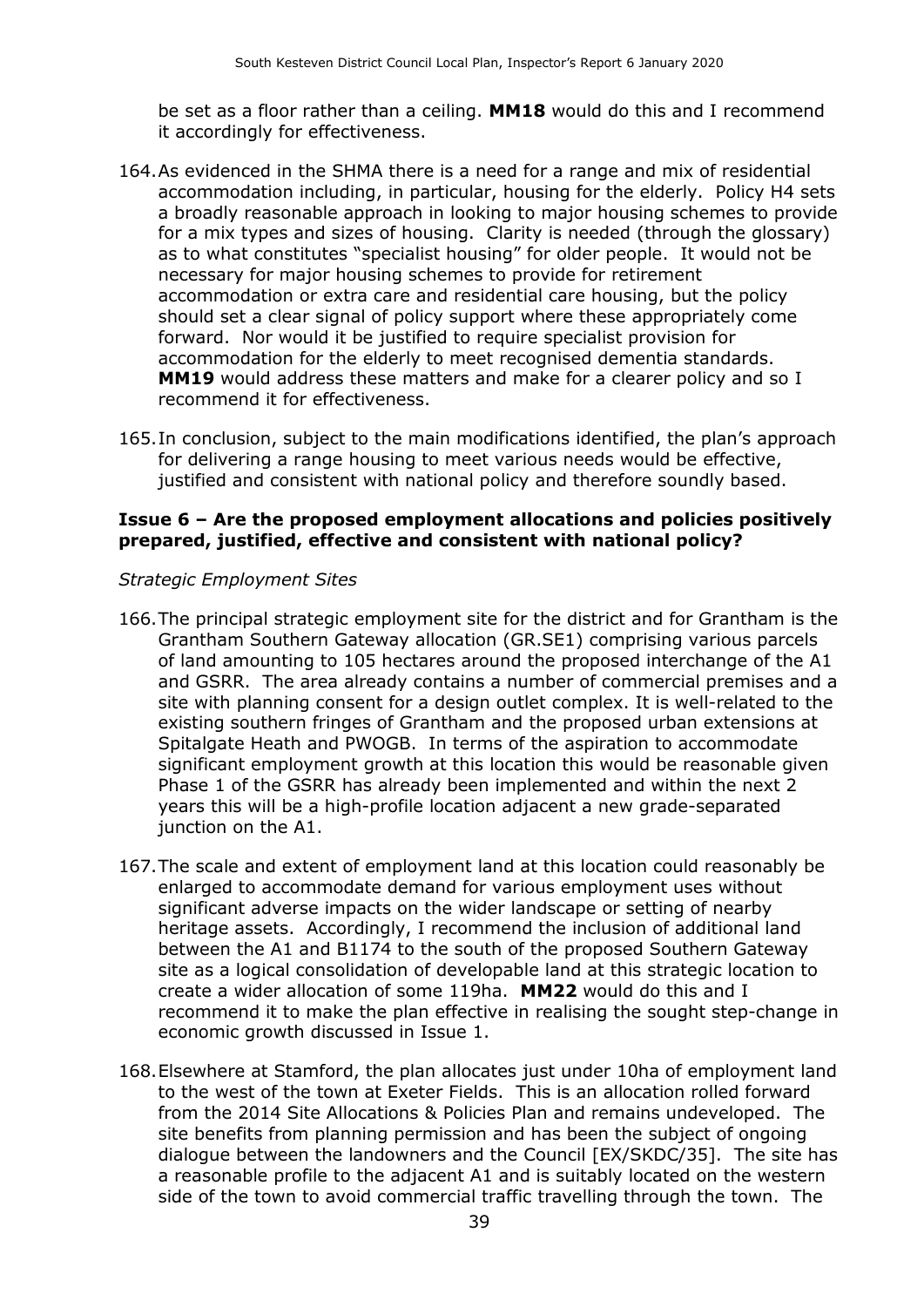evidence in the SCLGS is reasonable in that alternative directions of growth to the north and east would be unsuitable for employment development. Having in mind the test at paragraph 22 of the NPPF there remains a sufficiently demonstrable prospect of the site being used for employment use

- 169.Given the extensive residential development proposed in Stamford over the plan period and the evidence from InvestSK and others that a lack of reasonable alternative sites for expansion/modernisation may have been a contributory factor to the loss of a number of businesses in town it would not make sense to significantly reduce the one high quality greenfield employment site on the right side of town if Stamford is to flourish as a balanced community. As set out above, the district-wide over-allocation of employment land arises because of the potential to establish a sub-regional strategic employment site at Grantham. There is no persuasive evidence that the Grantham Southern Gateway (some 22 miles north of Stamford) dilutes the potential of Exeter Fields which is positioned in a part of the District where the dynamic is more towards Peterborough as a sub-regional economic hub. Overall, the Exeter Fields allocation in the plan is soundly-based.
- 170.The strategic employment site at Peterborough Road, Market Deeping is only 4.2ha in size. The scale and location of the site is not of the same calibre as the larger Northfields site with a direct profile to the A1175. There is little evidence that it is justified as an employment site of strategic importance under Policy E1 and therefore its identification as such would not be sound. **MM23** would remove it as a strategic employment site and **MM24** would reallocate it as a general employment site under Policy E2 and I recommend them as a justified and effective approach.
- 171.Roseland Business Park to the north of the district is an established, significant employment site with good access to the A1. This former airfield site is already occupied by a variety of employment uses including national and local employers. A residual area of 9ha remains to be developed. As submitted the plan identifies Roseland Business Park under Policy E3 as an existing rural site to be protected. Notwithstanding the concern in the made Long Bennington Neighbourhood Plan regarding intensification at Roseland the evidence from the highways authority confirms that the site is a suitable employment location to be accessed from the existing road network. As submitted the plan is not justified in potentially under-playing the significant potential of a site that is well-related to the strategic road network. I therefore recommend **MM23** to include Roseland Business Park as a strategic employment site in Policy E1 in order for the plan to be justified.
- 172.Unlike the proposed housing allocations, there are no site-specific policies for the strategic employment sites other than some general principles in submitted Policy E1. For a number of strategic sites where there are no particular site-specific issues and other policies of the plan can adequately guide development this would be a justified and effective approach. However, in the case of the substantial Grantham Southern Gateway Site matters are not necessarily straightforward, involving multiple land ownership parcels and the need to coordinate sustainable employment development and associated infrastructure. Accordingly, the absence of site-specific policies for this strategic location is unsound, being neither justified, effective or consistent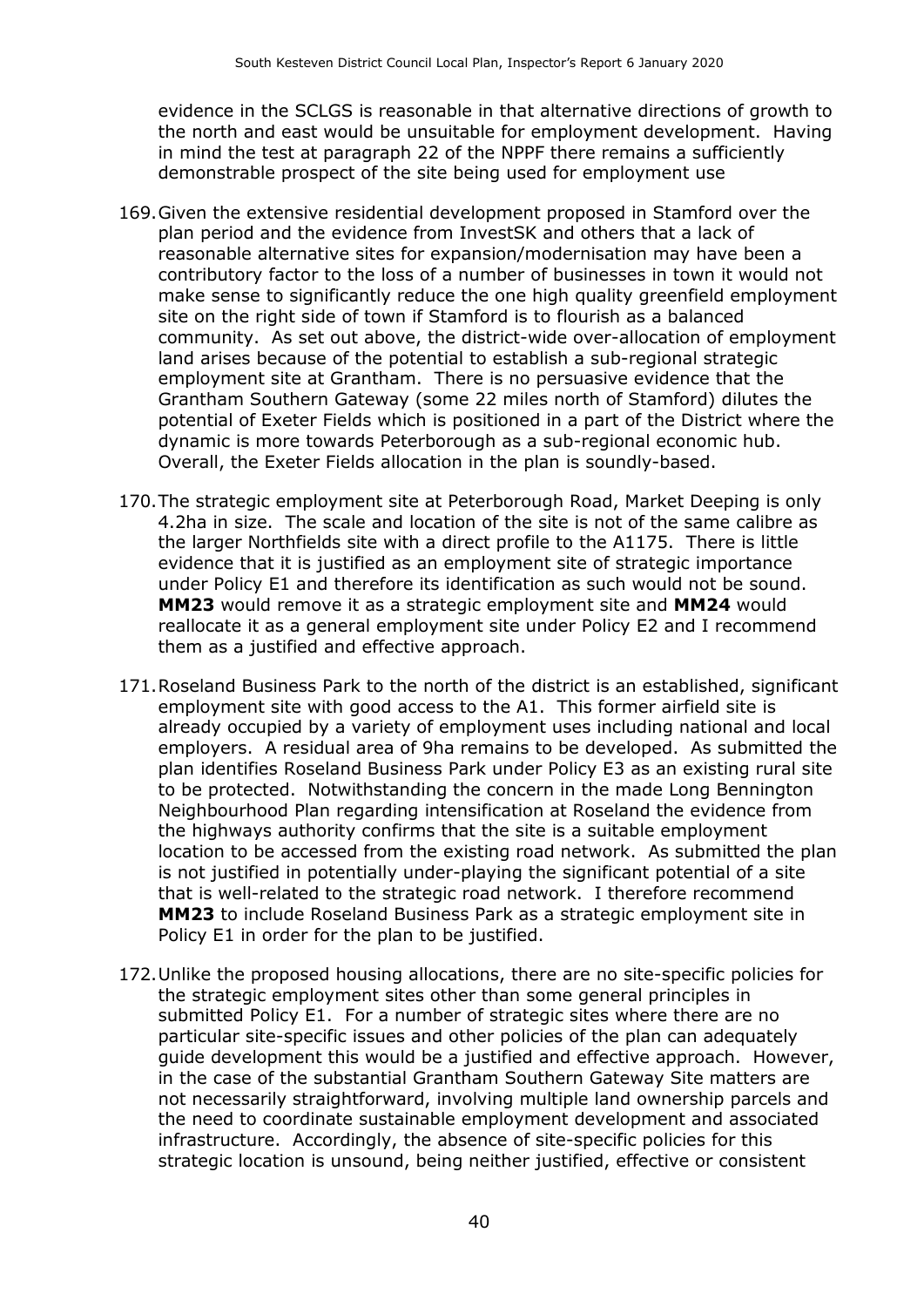with national policy where plans need to provide specificity on how, when and where sites should come forward.

173.Consequently, **MM22** would introduce a new detailed site-specific policy for the Grantham Southern Gateway site and would be necessary so that the plan would be justified, effective and consistent with national policy. I therefore recommend it on this basis subject to additional clarity to criterion (f) to promote the use of SuDs and a rewording of criterion (h) as advised by Historic England for consistency with national policy.

#### *Other Employment Sites*

- 174.Notwithstanding the scale of employment land allocation at Grantham the plan on submission allocated land at the PWOGB site primarily for housing. To secure an overall sustainable urban extension and to make best use of this former defence site it would not be justified to allocate the site solely for residential. Therefore, a subservient element of employment use would be justified in securing a sustainable pattern of development as part of this direction of growth. Accordingly, I recommend the relevant part of **MM24** as being necessary to make a modest allocation of 8ha at this location.
- 175.In respect of Bourne the submitted Plan generally adheres to the ELS evidence such that the proposed allocations either logically consolidate established employment areas to the east of the town or provide jobs at the Elsea Park strategic extension. Following submission, the Council has provided updated and compelling evidence that land north of Manning Road (proposed allocation BO.E2) will not come forward for employment and such its continued allocation for employment uses would not be sound. I therefore recommend that part of **MM24** which would de-allocate the site for employment. Even with this modification, the remaining proposed scale of allocated employment land would accord with the scale of planned housing development as part of the overall strategy to maintain a balanced community. There is no persuasive evidence of the need to identify further employment land at Bourne as part of this plan.
- 176.The proposed policy framework for strategic and other employment sites would allow for other employment generating uses outside of B1, B2 and B8 use classes. In the case of the employment allocations, requiring the demonstration that an end-user has been secured would be onerous and generally difficult to achieve in advance of obtaining a planning permission. It is neither effective or justified. I therefore recommend those parts of **MM23** and **MM24** to require that an end user is positively identified rather than secured to provide an appropriate balance between avoiding the wholly speculative loss of land for B1, B2 and B8 uses and providing some flexibility for genuine proposals where a named end user could only be secured subject to the grant of planning permission.
- 177.A range of existing employment sites are protected under submitted Policy E3. For effectiveness the policy needs to make clear that these sites, together with a small number of omitted existing sites which need to be included, are identified on the policies map and I recommend this as part of **MM25**. The only exception is that land at R3 Gonerby Moor that has an established retail use. This land should be removed from the protection of Policy E3 as per that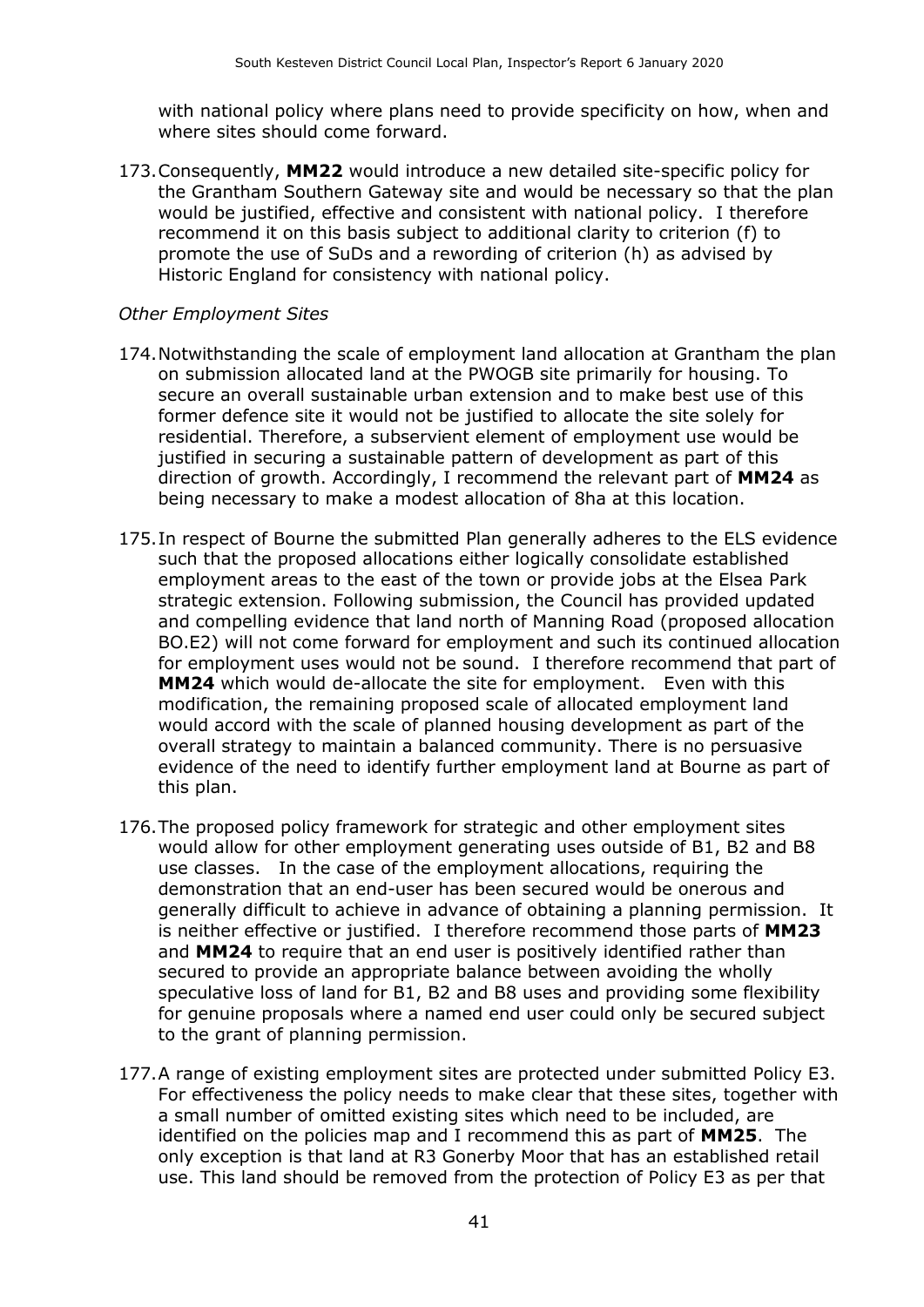part of **MM25** and I recommend this so that the plan is justified and effective. Policy E3 should also be amended as part of **MM25** to allow for alternative employment generating uses and I recommend this so that the plan is justified and consistent with national policy at paragraphs 21 and 22 of the NPPF.

#### *Employment Policies*

178.Policy E5 allows for the loss of employment land and buildings to nonemployment uses but as submitted the policy lacks clarity and therefore effectiveness. It is necessary that the requirements around marketing are made clearer as well as ensuring the policy is readily understood that redevelopment proposals which would still maintain the scale of employment activity on the site would be supported. To address these points, I therefore recommend **MM26** for effectiveness, amending criterion (a) for comprehension by replacing 'and' at the end with 'or'. The wording of Policies E6 and E8 needs to be effective and consistent with national policy on conserving and enhancing the natural environment. **MM27** and **MM28** would clarify that consideration of the effect on the natural environment is wider than just protected sites when considering proposals for the rural economy and **MM29** would ensure that proposals to support the visitor economy maintain the quality of the natural environment and I recommend them both for effectiveness. Policy E7 in supporting other employment proposals requires qualification that any adverse impacts should be significant. **MM30** would do this and I recommend it for effectiveness.

#### *Conclusion on Issue 6*

179.In conclusion, subject to the above-mentioned modifications, the plan's proposed allocations and policies to support the existing local economy and the strategic objective for a step-change in economic growth, would be soundly based.

#### **Issue 7 – Are the Plan's policies for the natural and built environments, including sustainable construction, soundly based?**

- 180.Policies EN1, EN2 and EN3 concern landscape character, biodiversity and geodiversity and green infrastructure and are generally supportive of the NPPF's aims of conserving and enhancing the natural environment. The positive approach of the plan to maintaining and improving green infrastructure would also accord with the NPPFs aim of promoting healthy communities. However, to ensure the plan is effective and otherwise consistent with national policy, **MM31**, **MM32**, **MM33**, **MM34**, **MM35** and **MM36** are all needed:
	- To provide greater clarity on various attributes (landscape character, land quality, ecological networks, protected sites) that characterise South Kesteven's environment;
	- To ensure the structure and wording of Policy EN2 is consistent with the hierarchy of protection for international, national and local sites and provides greater clarity on the stepwise approach of avoidance, mitigation and only compensation as a final resort.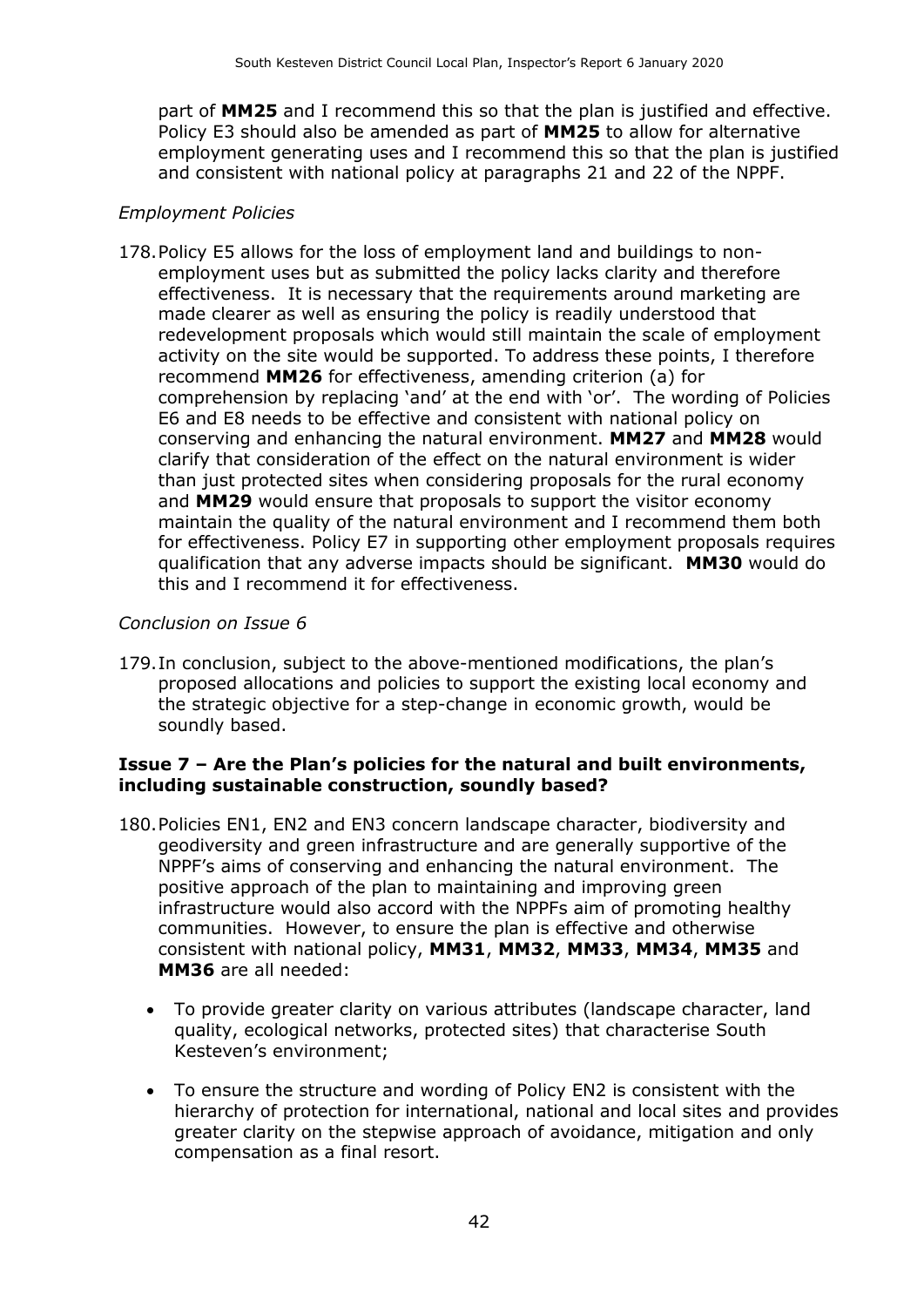- To provide necessary precision in Policy EN2 on the obligations of the Habitats Regulations and how development proposals that require Appropriate Assessment will be determined.
- To provide context for what constitutes green infrastructure for the purposes of Policy EN3 and to provide clearer policy content and support where proposed green infrastructure would secure biodiversity net gains consistent with national policy.
- 181.The NPPF at paragraph 110 requires plans to minimise pollution and other adverse effects on the local and natural environment. The plan appropriately contains Policy EN4 on pollution control which amongst other things recognises the existing Air Quality Management Area in Grantham and seeks applicable mitigation in accordance with the 2016 Air Quality Action Plan. Given the significance of needing to improve air quality an additional strategic objective to minimise pollution which affects health and wellbeing needs to be added to the plan. This in turn needs to be reflected in an additional criterion in Policy SD2 to ensure minimising pollution is one of the principles of sustainable development in South Kesteven. **MM6** and **MM9** would do this respectively and I recommend them for effectiveness and consistency with national policy.
- 182.The plan needs to better recognise that pollution also applies to land and water. In respect of the latter, given the sensitivity and vulnerability of the water environment in the Borough, including the ecologically valuable but pressurised upper reaches of various watercourses and the importance of underlying aquifers beneath the generally porous limestone geology of the District, there is a particular need to avoid both the deterioration of the water environment and the ability to meet good status standards in accordance with the Water Framework Directive (WFD). **MM37** would necessarily expand the policy and so ensure effectiveness and consistency with both national policy and the requirements of the WFD and **MM38** would introduce needed supporting text to implement the expanded policy. Accordingly, I recommend both MMs but have amended MM37 to rectify a missing reference to 'pollution' in the first modified sentence for comprehension.
- 183.Meeting the challenge of flooding is an issue for the District, the significance of which is documented in the submitted Strategic Flood Risk Assessment 2017 [documents ENV5 & 6]. The sequential test has been applied in respect of the plan allocations and for over-arching development management purposes Policy EN5 would seek to appropriately reduce the risk of flooding. **MM39** would introduce necessary effectiveness by requiring that on-site attenuation measures must achieve multiple benefits, including biodiversity and I recommend it for effectiveness. I also recommend expanding MM39 to include the text agreed between the LPA, Environment Agency and Anglian Water in a statement of common ground [EX/SOCG/02]. This would introduce necessary clarity on the surface water hierarchy, giving proper priority to the use of Sustainable Drainage Systems (SuDS) and only permitting disposal into public sewage network in exceptional circumstances. The additional text would also helpfully clarify that development proposals should establish that foul water treatment and disposal already exists or can be provided in time to serve the development and that foul and surface water flows should be separated where possible. Given the sensitivity of the water environment in the district and WFD requirements it is necessary to ensure there is not an increased risk of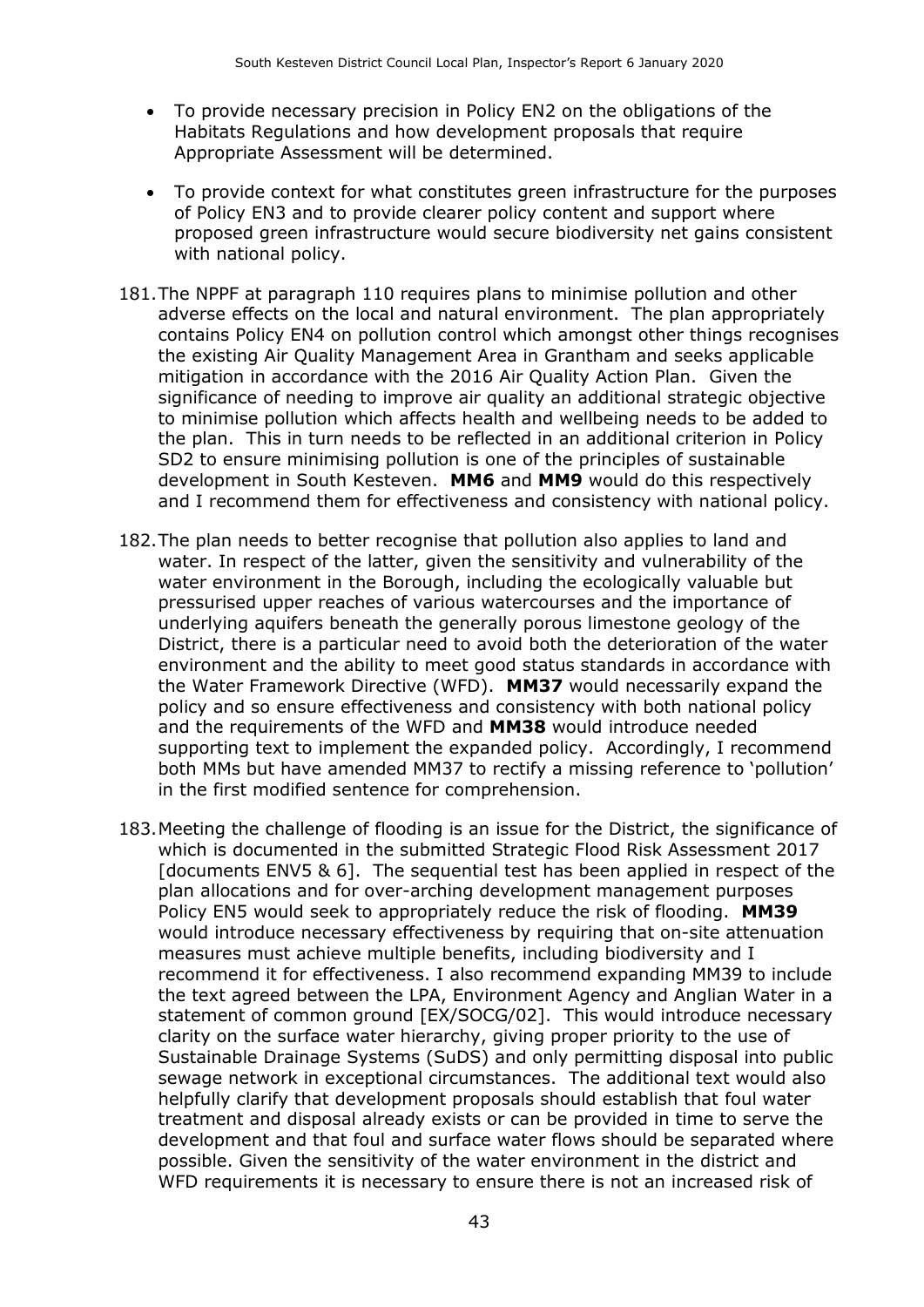surface water and sewer flooding. The additional text reflects the wellestablished prioritisation of the use of SuDS as referenced in the NPPF and I do not consider by including it as part of MM39 any prejudice would arise.

- 184.As part of the approach to delivering the NPPF's core planning principle of securing high quality design, Policy DE1 of the plan would generally require the key factors necessary to achieve good design as set out at paragraph 58 of the NPPF. The policy would also support local design responses sought by village design statements and neighbourhood plans as well as reinforcing the Council's commitment to supporting high standards of design on large-scale and significant developments through local design review arrangements. The policy as modified is clear that design review will be sought at an early stage including as part of any necessary masterplanning. However, to ensure the plan is effective and otherwise consistent with national policy, **MM40** is needed:
	- To provide clarity on what is meant by 'major' development and that the threshold for requirements for innovative design for sustainable living and working and independent design review would be developments of 400 dwellings or more.
	- Remove compliance with Building for Life 12 and requirement for lifetime homes and clarify that the requirement would be for at least 10% of new dwellings on all schemes of 10 or more dwellings to be accessible and adaptable in accordance with optional technical standard Part M4(2) of the Building Regulations.
- 185.The clarification on the 10% requirement for M4(2) accessible and adaptable dwellings is a notable modification to Policy DE1 but reflects MM17 recommended above in relation to Policy H2. In terms of its justification, the evidence on the housing need for older people and the housing needs of those people with disabilities presented in Section 5 of the SHMA is consistent with the evidential requirements for the optional technical standard as set out in the Planning Practice Guidance (paragraphs 56-002-20160519, 56-006- 20150327 & 56-007-20150327). Viability of the plan is predicated on all dwellings achieving compliance with Building for Life 12 and Lifetime Homes, which has now been removed. The new 10% M4(2) requirement would not be as onerous on construction cost, may well have market attractiveness, and should therefore be considered viable.
- 186.Policy OS1 sets out the standards to be sought for all types of open space, including informal and natural green space. **MM41** would emphasise the opportunity of aligning open space provision with other requirements such as net gains in biodiversity and green infrastructure and I recommend it for consistency with national policy at NPPF paragraphs 109 and 117.
- 187.In conclusion, subject to the above-mentioned modifications, the plan's policies for the natural and built environments, including sustainable construction, are justified, effective and consistent with national policy.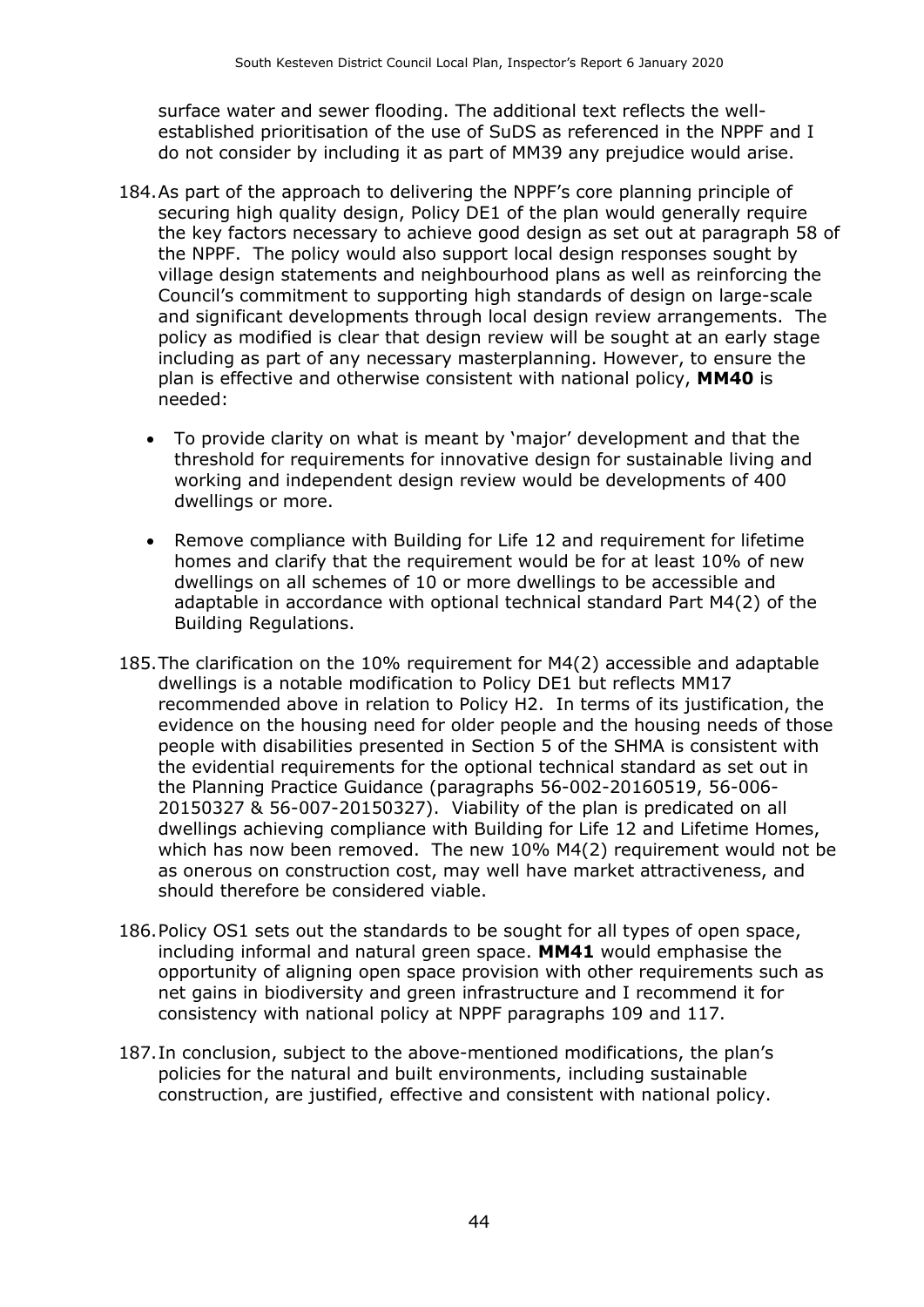#### **Issue 8 – Is the Plan's approach to implementation, including infrastructure delivery, plan-wide viability and monitoring, justified, effective and consistent with national policy?**

#### *Infrastructure delivery*

- 188.Policy ID1 sets out the mechanisms by which necessary new infrastructure would be delivered. As the 2018 Infrastructure Delivery Plan (IDP) highlights the identified infrastructure needs to support sustainable growth in the District are significant. Whilst the cost and funding profile of the GSRR has evolved since the IDP there would remain a significant infrastructure funding gap, likely to still be in the region of the £186million presented in the IDP.
- 189.Whilst there is positive work on the asset management planning of utilities to support growth including committed investment to the Marston Waste Water Treatment Works near Grantham, the involvement of Homes England at Grantham and a collaborative HIF bid to boost delivery at Spitalgate Heath Garden Village at Grantham, this would not close the identified funding gap. It is evident from looking at the IDP that developer contributions will be critical to delivering initial capacity by financing school capacity and highway improvements in order to unlock early sites and sustain increases in housebuilding over the middle plan period. The Council has not enacted a Community Infrastructure Levy but retains the option to do so. Accordingly, reliance, in the first instance, would be on developer contributions.
- 190.The plan sets out known essential site-specific infrastructure requirements in the relevant site-specific policy, which is a justified and effective approach. Policy ID1 would provide the over-arching approach to securing developer contributions and notwithstanding the plan-wide viability evidence contains a mechanism for viability assessment where there are site-specific circumstances. The evidence in the IDP and how this has been translated into the plan is broadly consistent with the requirements set out at paragraphs 156, 157, 162, 176 and 177 of the NPPF. Further clarity is, however, required that development is only permitted where there is an agreed timeframe to put in place necessary infrastructure capacity. **MM67** would do this and I recommend for better consistency with paragraph 177 of the NPPF.
- 191.Transport infrastructure is key to delivering both the economic and housing growth in this plan period and beyond, particularly in Grantham. It is also critical to improving air quality, enabling less reliance on the car to access work and services and allowing for the safe and efficient movement of people and goods. The plan appropriately reflects the evidence in the IDP, the latest Lincolnshire Local Transport Plan (LTP4) and the Transport Strategy for Grantham. Policy ID2 of the plan also sets out recognised principles when considering the transport dimensions of development proposals. The policy as submitted refers to demonstrating there would be no unacceptable impact on highway safety. I agree this could introduce uncertainty, with some community perceptions of unacceptable impact likely to be relatively low. Accordingly, the bar should be the severity test at paragraph 32 of the NPPF and **MM68** would deal with this and I recommend it for effectiveness.
- 192.The plan recognises that access to, and quality of, broadband is critical to economic productivity and general quality of life, particularly for a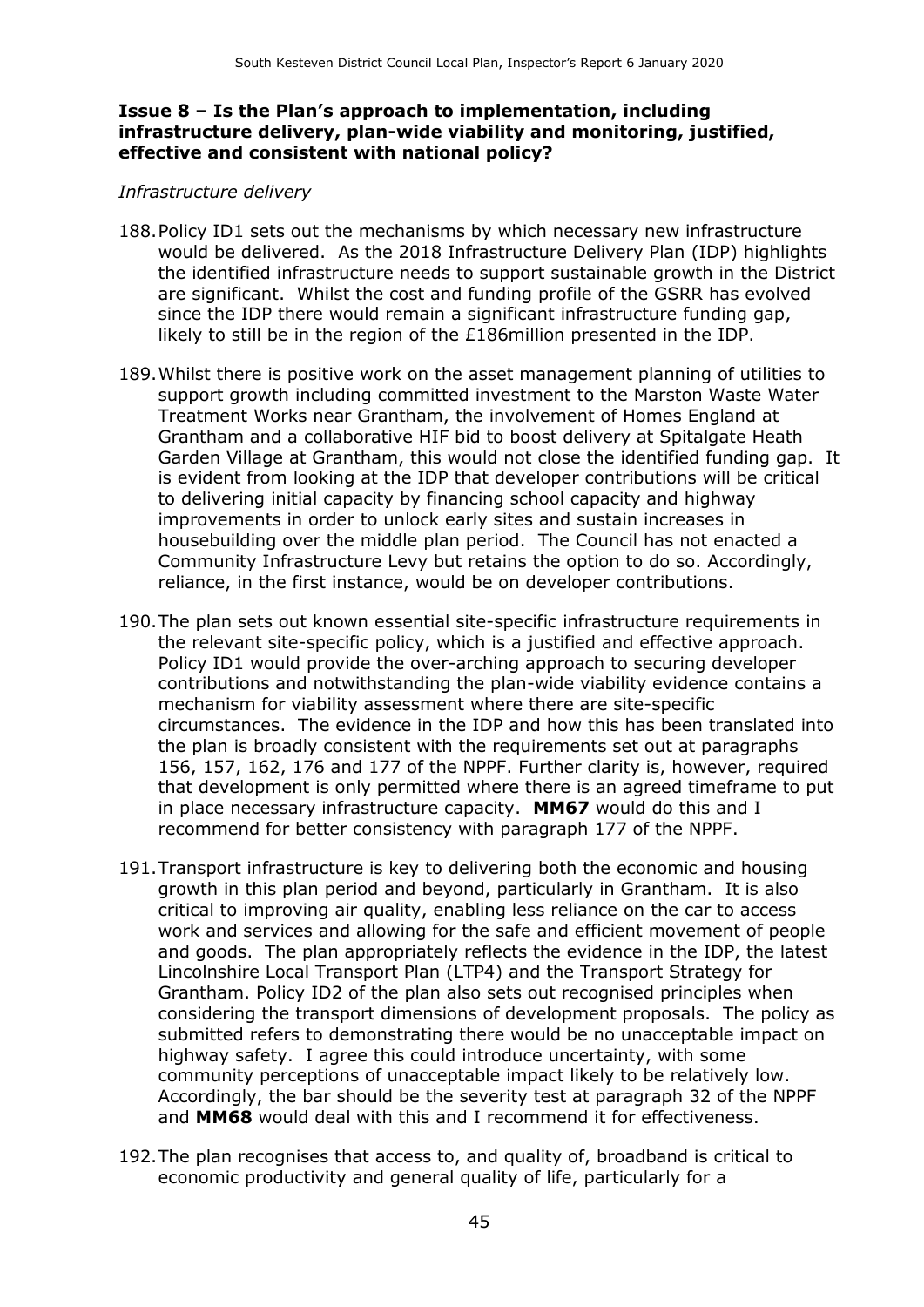predominantly rural area like South Kesteven. Policy ID3 would require fixed fibre superfast broadband on all schemes of 30 dwellings or more and fixed fibre broadband for all other residential and commercial developments. The specific quality of broadband provision within new builds and conversions (my emphasis) is governed by Part R of the Building Regulations and parts of the policy would add little to these requirements. Accordingly, the specificity within the policy should be removed such that the policy becomes a supportive policy for communications infrastructure and to ensure future-proofing communication technology is put in place to serve new developments. I therefore recommend **MM69** for effectiveness.

#### *Viability*

- 193.The plan is supported by a 2017 whole plan viability study which highlights there is some notable variability in sales values. The other various inputs into the study are also reasonable, including benchmark values, sales and construction costs which include policy requirements from the plan. The appraisal is also predicated on a policy compliant affordable housing provision and standard developer contributions at £2,500 per unit.
- 194.The outcome of the viability study is that previously-developed land is unlikely to bear the full policy requirements. The plan strategy is not predicated on significant brownfield delivery. The principal previously-developed sites are Stamford East and the PWOGB site at Grantham. I have dealt with the deliverability and developability of both sites under Issue 2 above and there is nothing to indicate that either site would be unviable. Modified Policy H2 (MM17) specifically recognises the need for viability appraisal for previouslydeveloped sites.
- 195.In the southern parts of the District the residual values are strong for greenfield sites. It is suggested that this supports a more nuanced approach for a higher affordable housing requirement in the south. There is, however, some interesting variability in sales values (Figure 4.5 of the viability study) which cautions against setting a blanket higher requirement in this part of the District. Additionally, there are specific significant costs for the Stamford urban extension and as the viability modelling for the associated typology suggests the results are cautiously positive. Therefore, rather than get into multiple affordable housing requirement zones, the straightforward approach of a 30% affordable housing requirement for the vast majority of the District as set out in Policy H2 would be sound and not threaten the viability of most development necessary to deliver the plan's strategy.
- 196.There are concerns around the cumulative impact of various infrastructure costs and mechanisms such as design reviews. However, plan-wide viability has sensitivity tested a number of affordable housing options between 10% and 40% [Tables 10.18-10.29] to determine a degree of headroom between benchmark values and gross development costs. The appraisal also makes reasonable allowances for contingencies. The submitted policy of 30% affordable housing, together with the modification for 20% in the Grantham Urban Area significantly smooth out the mixed picture on viability even though a significant number of greenfield typologies, critical to delivering the plan, were deemed viable at 35%. For a significant number of sites the viability study is justifying in finding that 30% affordable housing will aid viability.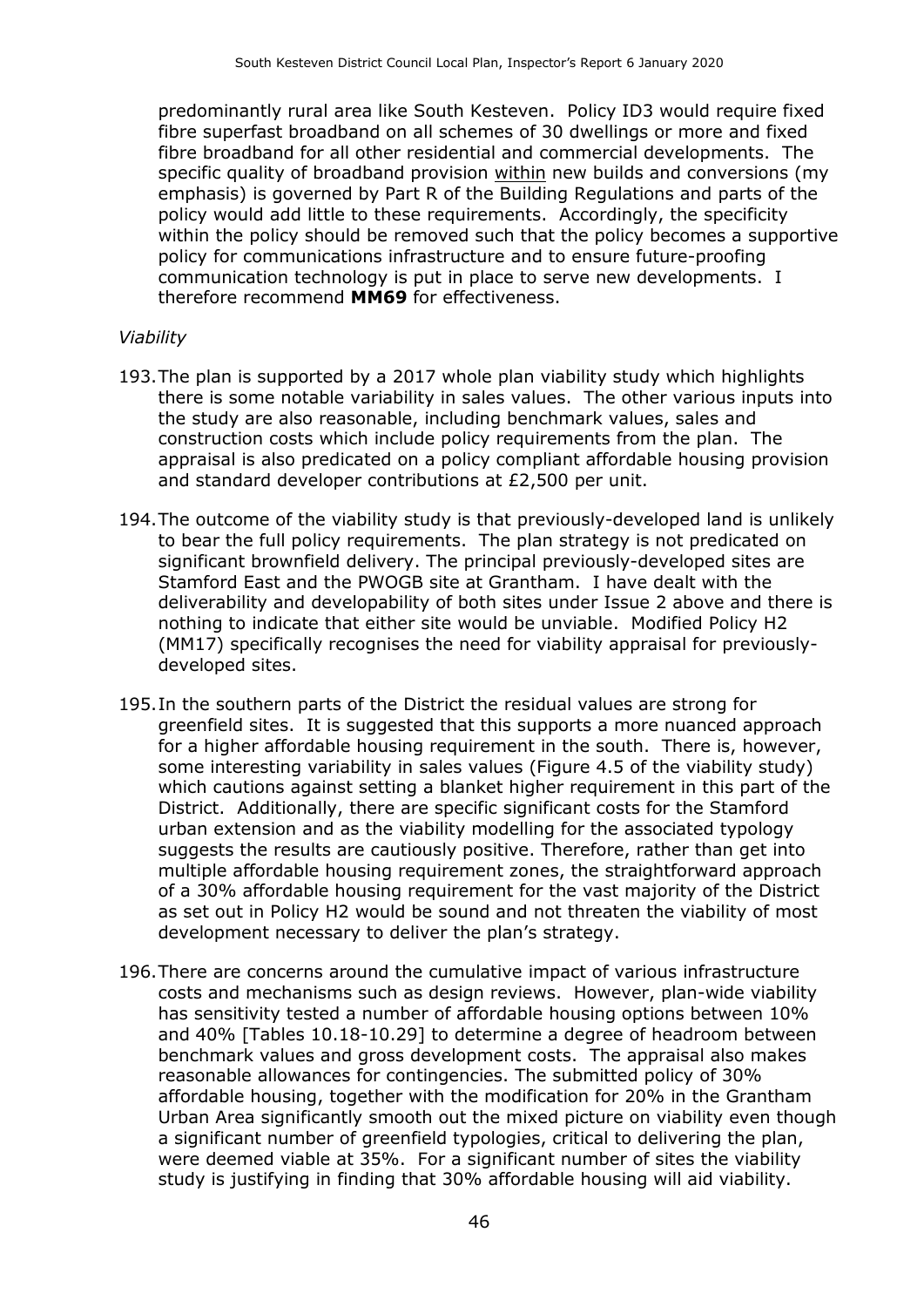Overall, this would be sound from a viability perspective and consistent with NPPF paragraph 173.

#### *Monitoring and Plan Review*

- 197.The plan on adoption would replace the 2010 Core Strategy and 2014 Site Allocations and Policies development plan documents. For the avoidance of doubt and to meet legal compliance this needs to be made clear within the first section of introductory text and the list of superseded policies presented in an appendix. **MM2** and **MM78** would do this and I recommend them for effectiveness and consistency with national policy.
- 198.Whilst the submitted plan contained a section on monitoring it did not contain a framework setting out the indicators against which the performance of the plan's policies and proposals could be measured, and the potential actions and contingencies were monitoring to reveal divergence from the intended strategy and delivery of the Plan. The Council remedied this through a monitoring framework provided prior to the hearings and have subsequently enhanced and refined its contents such that it would provide for a comprehensive and practicable basis for annually monitoring the effectiveness of the Plan. Accordingly, I recommend **MM77** which would embed the monitoring framework as an appendix to the Plan and is needed for effectiveness and consistency with national policy.
- 199.There is a requirement for local planning authorities to consider the need to review their local plans at least every five years. The plan was submitted for examination towards the end of the period of transition at paragraph 214 of the 2018/9 NPPF. As such there is a need to consider, sooner rather than later, the implications of latest national policy for plan-making in the area.
- 200.As set out elsewhere in this report there are various aspects that indicate an early review of the plan would be necessary. These include the relative age and datedness of the 2015 ELS and the need to update the evidence on gypsy and traveller accommodation given the shortfall in provision through this plan. The review of evidence would also enable a wider assessment of caravan needs as required under S124 of the Housing and Planning Act 2016. An early plan review would also enable the Council to consider whether its local housing need has changed significantly so as to warrant a re-evaluation of the strategic policies for housing.
- 201. The proposed early review policy (Policy M1) sets out that a review will commence in April 2020 with submission for examination anticipated by the end of 2023. The proposed 3½ year timeframe would be reasonable to allow the necessary evidence to be assembled and consultation undertaken prior to submission. The word 'anticipated' introduces some uncertainty and so I have amended the policy to set an effective and justified timeframe for submission by the end of December 2023. I therefore recommend the early review policy and accompanying text in **MM72** so that the plan is positively prepared.
- 202.Alongside the monitoring framework, a small number of modifications are needed to clarify the plan glossary and introduce new definitions. These changes are set out at **MM74**, **MM75** and **MM76** and are all necessary so that the plan can be implemented effectively.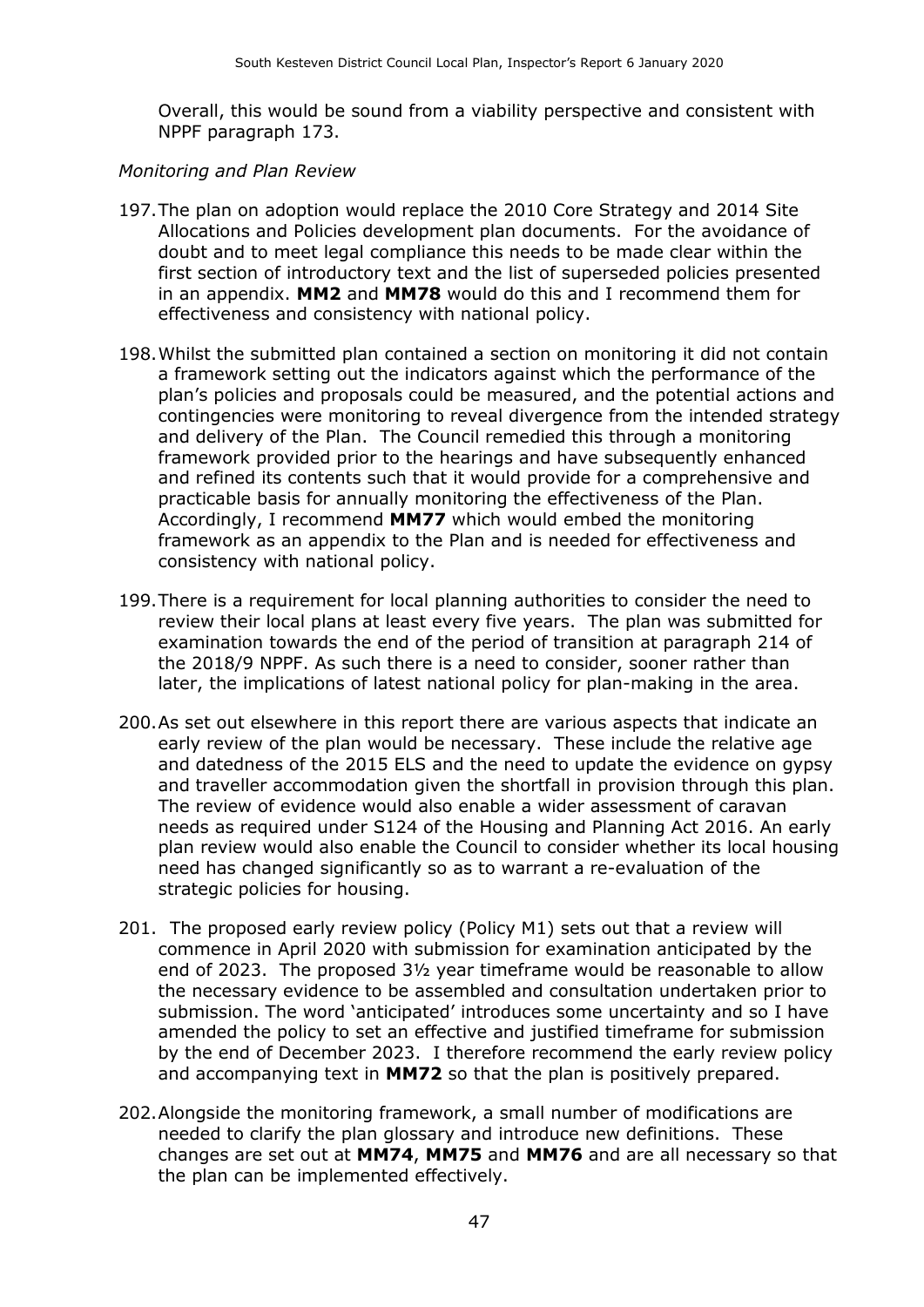203.In conclusion, subject to the above-mentioned modifications, the plan's approach to implementation, including infrastructure delivery, plan-wide viability and monitoring are justified, effective and consistent with national policy.

## **Public Sector Equality Duty**

- 204.The Plan is accompanied by an Equality Impact Analysis 2019 which has considered the impacts of the plan on those with protected characteristics. The analysis identifies generally positive or neutral effects arising from the plan's policies and proposals. Throughout the examination, I have had due regard to the aims expressed in S149(1) of the Equality Act 2010.
- 205.There are specific policies concerning specialist accommodation for the elderly, gypsies and travellers and accessible environments that should directly benefit those with protected characteristics. In this way the disadvantages that they suffer would be minimised and their needs met in so far as they are different to those without a relevant protected characteristic. However, in respect of the accommodation needs of gypsies and travellers, I find that in the absence of the plan allocating sites to meet the identified need, the positively worded policies for assessing individual proposals may still result in an uncertain outcome. The principal mitigation mechanism is recommended in **MM72** which commits the Council to an early review of the Plan informed by, amongst other things, an updated assessment of gypsy and traveller accommodation needs and greater certainty about how that need will be met through a plan-led approach.

### **Assessment of Legal Compliance**

206.My examination of the legal compliance of the Plan is summarised below.

- 207.Prior to submission the Local Plan had been prepared in broad accordance with the Council's Local Development Scheme (LDS) adopted in 2017. During the examination the Council revisited its LDS to reflect actual timeframes. Adoption of the Plan would be feasible with the latest LDS milestones published in September 2019.
- 208.Consultation on the Local Plan and the MMs was carried out in compliance with the Council's Statement of Community Involvement 2014.
- 209.Sustainability Appraisal has been carried out, including necessary engagement with the statutory SEA bodies and appropriate reviews of the context and baseline data for the identified SA themes against which the proposals and policies have been assessed. The SA is a predominantly narrative and relatively succinct document, but I am satisfied that the SA has focused on those areas where the effects are likely to be significant including principal reasonable alternatives on the scale and distribution of growth. The SA addendum appropriately considers the proposed MMs. Overall, the SA is adequate.
- 210.The HRA Report April 2019 has updated the screening of the plan's policies and proposals for likely significant effects in light of recent case law. Consequently, appropriate assessment has been undertaken which has concluded that there would be no adverse impact on the integrity of protected